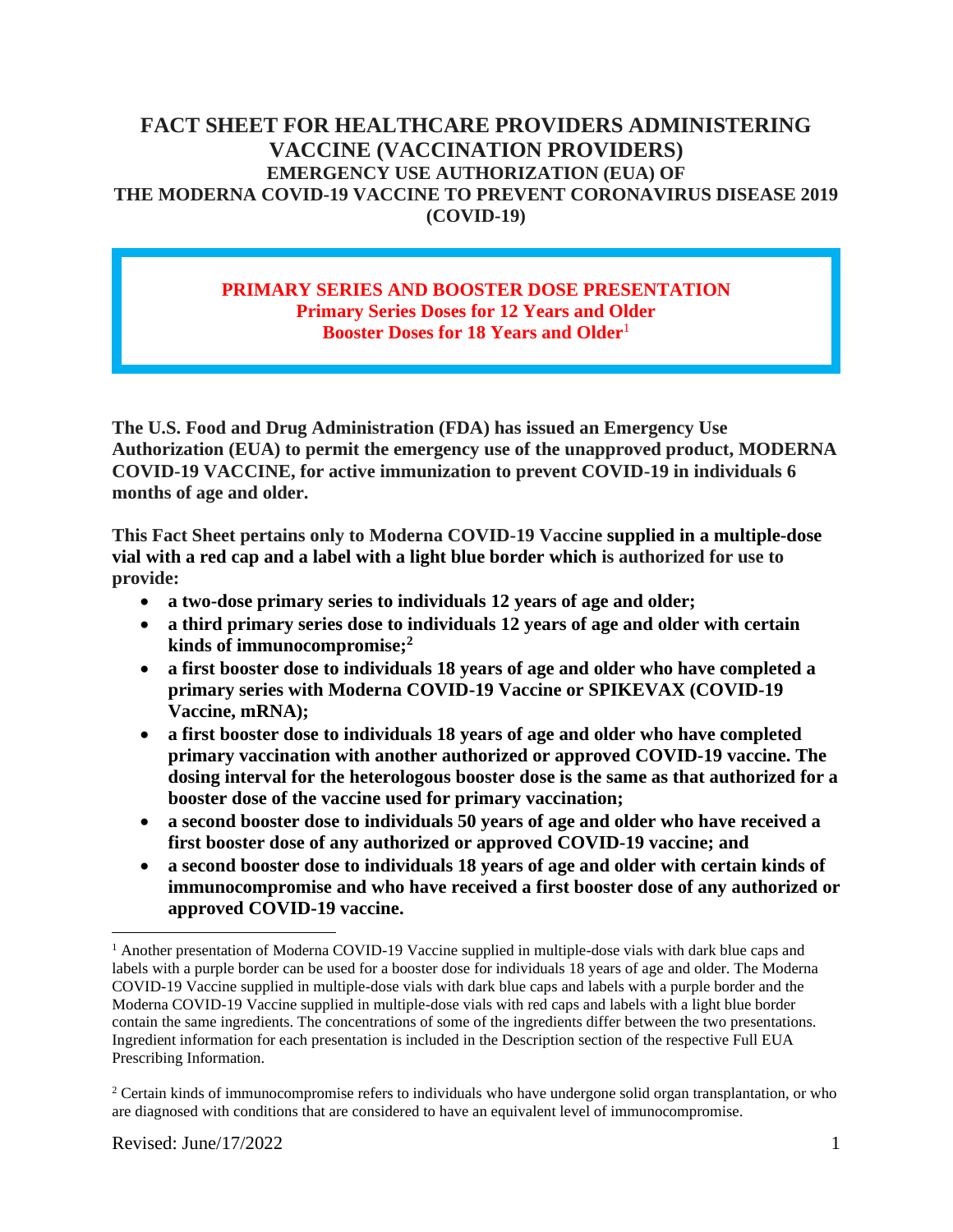**SPIKEVAX (COVID-19 Vaccine, mRNA) is an FDA-approved COVID-19 vaccine made by ModernaTX, Inc. that is indicated for active immunization to prevent COVID-19 in individuals 18 years of age and older.<sup>3</sup> It is approved for use as a two-dose primary series for the prevention of COVID-19 in individuals 18 years of age and older. It is also authorized for emergency use to provide:**

- **a two-dose primary series to individuals 12 years through 17 years of age;**
- **a third primary series dose to individuals 12 years of age and older with certain kinds of immunocompromise;**
- **a first booster dose to individuals 18 years of age and older who have completed a primary series with Moderna COVID-19 Vaccine or SPIKEVAX (COVID-19 Vaccine, mRNA);**
- **a first booster dose to individuals 18 years of age and older who have completed primary vaccination with another authorized or approved COVID-19 vaccine. The dosing interval for the heterologous booster dose is the same as that authorized for a booster dose of the vaccine used for primary vaccination;**
- **a second booster dose to individuals 50 years of age and older who have received a first booster dose of any authorized or approved COVID-19 vaccine; and**
- **a second booster dose to individuals 18 years of age and older with certain kinds of immunocompromise and who have received a first booster dose of any authorized or approved COVID-19 vaccine.**

<sup>&</sup>lt;sup>3</sup> As described in the Letter of Authorization, the FDA-approved SPIKEVAX (COVID-19 Vaccine, mRNA) and the EUA-authorized presentations of the Moderna COVID-19 Vaccine supplied in multiple-dose vials with red caps and labels with a light blue border and multiple-dose vials with dark blue caps and labels with a purple border can be used to provide booster doses to individuals 18 years of age and older. The FDA-approved SPIKEVAX (COVID-19 Vaccine, mRNA) and the EUA-authorized presentation of the Moderna COVID-19 Vaccine supplied in multipledose vials with red caps and labels with a light blue border can be used interchangeably to provide primary series doses to individuals 12 years of age and older and booster doses to individuals 18 years of age and older without presenting any safety or effectiveness concerns.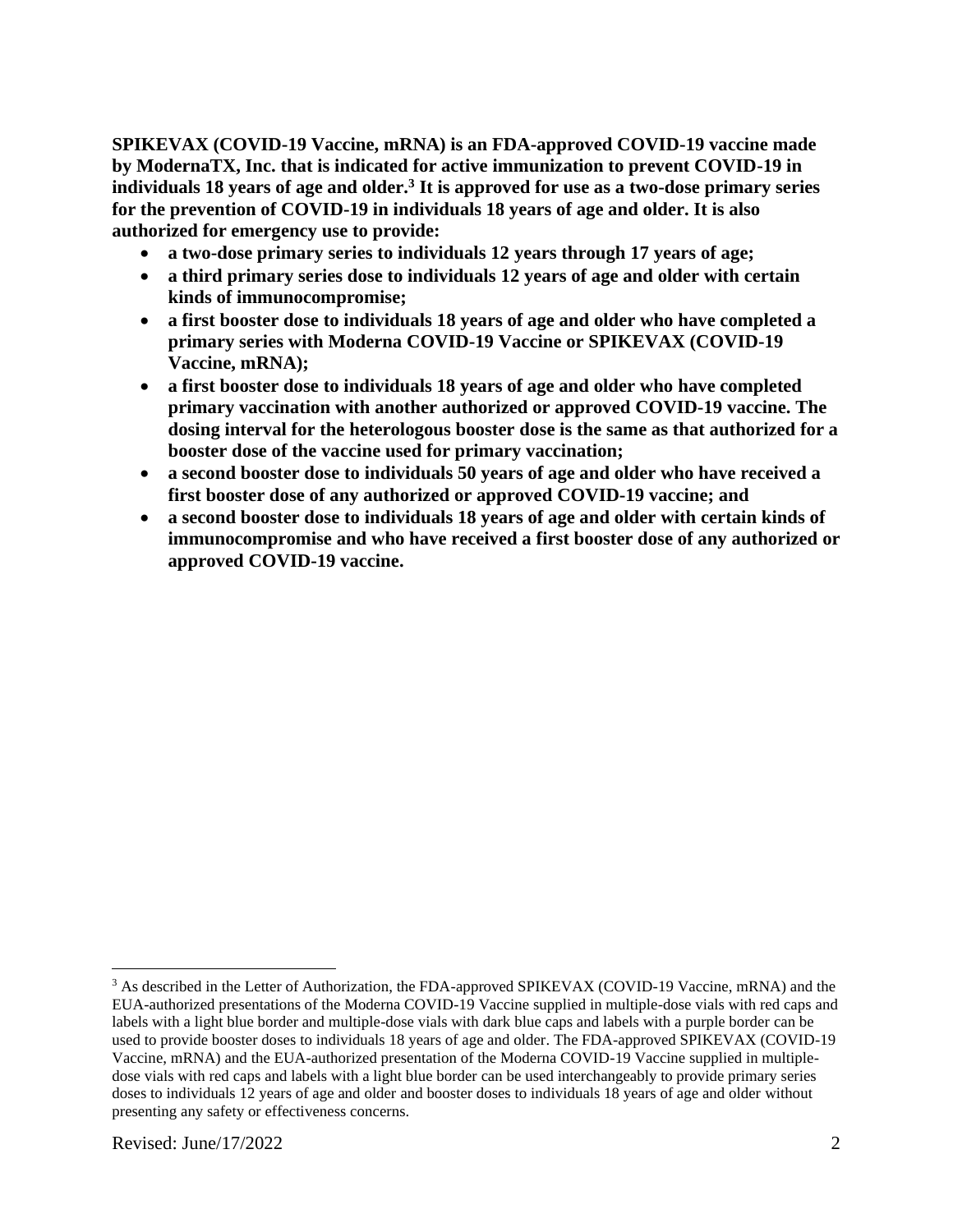**SPIKEVAX (COVID-19, mRNA) and Moderna COVID-19 Vaccine supplied in multipledose vials with a red cap and a label with a light blue border intended for use in individuals 12 years of age and older should not be used in individuals 6 months through 11 years of age because of the potential for vaccine administration errors, including dosing errors. 4,5**

### **SUMMARY OF INSTRUCTIONS FOR COVID-19 VACCINATION PROVIDERS**

Vaccination providers enrolled in the federal COVID-19 Vaccination Program must report all vaccine administration errors, all serious adverse events, cases of Multisystem Inflammatory Syndrome (MIS) in adults and children, and cases of COVID-19 that result in hospitalization or death following administration of the Moderna COVID-19 Vaccine. See "MANDATORY REQUIREMENTS FOR MODERNA COVID-19 VACCINE ADMINISTRATION UNDER EMERGENCY USE AUTHORIZATION" for reporting requirements.

The Moderna COVID-19 Vaccine is a suspension for intramuscular injection.

#### Primary Series<sup>6</sup>

Each primary series dose of the Moderna COVID-19 Vaccine for individuals 12 years of age and older is 0.5 mL.

The Moderna COVID-19 Vaccine supplied in a multiple-dose vial with a red cap and a label with a light blue border is administered as a primary series of two doses  $(0.5 \text{ mL each})$  1 month apart to individuals 12 years of age or older.

A third primary series dose (0.5 mL) of the Moderna COVID-19 Vaccine supplied in a multipledose vial with a red cap and a label with a light blue border is authorized for administration at least 1 month following the second dose to individuals at least 12 years of age with certain kinds of immunocompromise.

<sup>4</sup> Notwithstanding the age limitations for use of the different presentations of the Moderna COVID-19 Vaccine, individuals who will turn from 11 years to 12 years of age between doses in the primary series may receive, for any dose in the primary series, either: (1) the Moderna COVID-19 Vaccine authorized for use in individuals 6 years through 11 years of age (each 0.5 mL dose containing 50 mcg mRNA) supplied in multiple-dose vials with dark blue caps and labels with a purple border stating "BOOSTER DOSES ONLY"; (2) SPIKEVAX (COVID-19 Vaccine, mRNA) or the Moderna COVID-19 Vaccine authorized for use in individuals 12 years of age and older (each 0.5 mL dose containing 100 mcg mRNA) supplied in multiple-dose vials with red caps and labels with a light blue border; or (3) the Moderna COVID-19 Vaccine authorized for use in individuals 6 years through 11 years of age (each 0.5 mL dose containing 50 mcg mRNA) supplied in multiple-dose vials with dark blue caps and labels with a teal border (currently not available). The multiple-dose vials with dark blue caps and labels with a purple border are authorized to provide 0.5 mL primary series doses for individuals 6 years through 11 years of age and to provide 0.5 mL booster doses for individuals 18 years of age and older.

<sup>&</sup>lt;sup>5</sup> For primary vaccination of individuals 6 months through 5 years of age and 6 years through 11 years of age, refer to the respective Moderna COVID-19 Vaccine Fact Sheet for Healthcare Providers Administering Vaccine.

<sup>6</sup> A primary series dose of SPIKEVAX (COVID-19 Vaccine, mRNA) is 0.5 mL.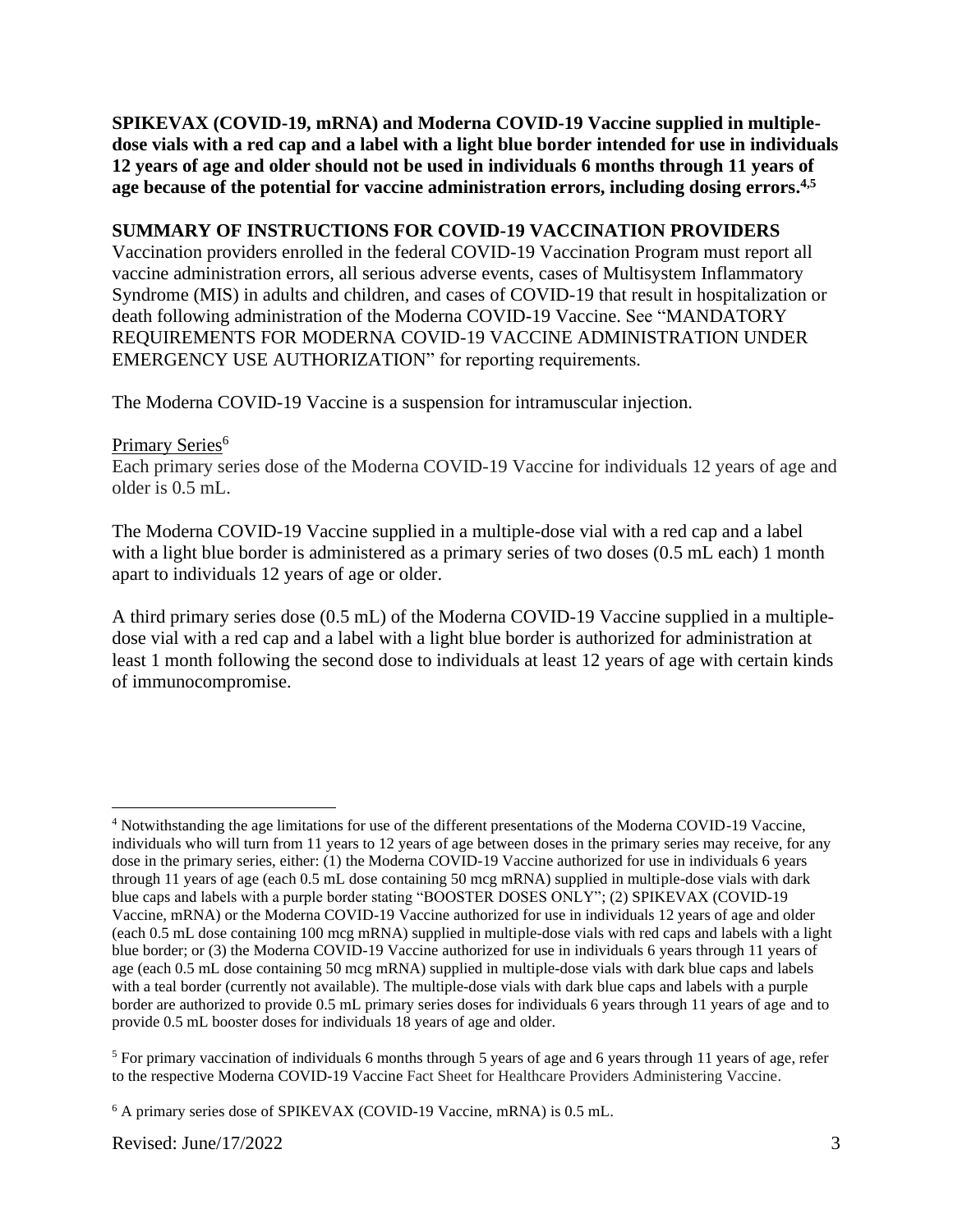## Booster Doses<sup>7,8</sup>

#### *First Booster Dose*

A first booster dose (0.25 mL) of the Moderna COVID-19 Vaccine supplied in a multiple-dose vial with a red cap and a label with a light blue border may be administered at least 5 months after completing a primary series of the Moderna COVID-19 Vaccine or SPIKEVAX (COVID-19 Vaccine, mRNA) to individuals 18 years of age or older.

A first booster dose (0.25 mL) of the Moderna COVID-19 Vaccine supplied in a multiple-dose vial with a red cap and a label with a light blue border may be administered to individuals 18 years of age and older as a heterologous booster dose following completion of primary vaccination with another authorized or approved COVID-19 vaccine. The dosing interval for the heterologous booster dose is the same as that authorized for a booster dose of the vaccine used for primary vaccination.

#### *Second Booster Dose*

A second booster dose (0.25 mL) of the Moderna COVID-19 Vaccine supplied in a multipledose vial with a red cap and a label with a light blue border may be administered to individuals 50 years of age and older at least 4 months after receipt of a first booster dose of any authorized or approved COVID-19 vaccine.

A second booster dose (0.25 mL) of the Moderna COVID-19 Vaccine supplied in a multipledose vial with a red cap and a label with a light blue border may be administered at least 4 months after receipt of a first booster dose of any authorized or approved COVID-19 vaccine to individuals 18 years of age and older with certain kinds of immunocompromise.

See this Fact Sheet for instructions for preparation and administration. This Fact Sheet may have been updated. For the most recent Fact Sheet, please see www.modernatx.com/covid19vaccineeua.

For information on clinical trials that are testing the use of the Moderna COVID-19 Vaccine for active immunization against COVID-19, please see www.clinicaltrials.gov.

#### **DESCRIPTION OF COVID-19**

Coronavirus disease 2019 (COVID-19) is an infectious disease caused by the novel coronavirus, SARS-CoV-2, that appeared in late 2019. It is predominantly a respiratory illness that can affect other organs. People with COVID-19 have reported a wide range of symptoms, ranging from mild symptoms to severe illness. Symptoms may appear 2 to 14 days after exposure to the virus. Symptoms may include: fever or chills; cough; shortness of breath; fatigue; muscle and body aches; headache; new loss of taste or smell; sore throat; congestion or runny nose; nausea or vomiting; diarrhea.

<sup>7</sup> A booster dose of SPIKEVAX (COVID-19 Vaccine, mRNA) is 0.25 mL.

<sup>&</sup>lt;sup>8</sup> A booster dose of the Moderna COVID-19 Vaccine supplied in multiple-dose vials with dark blue caps and labels with a purple border is 0.5 mL.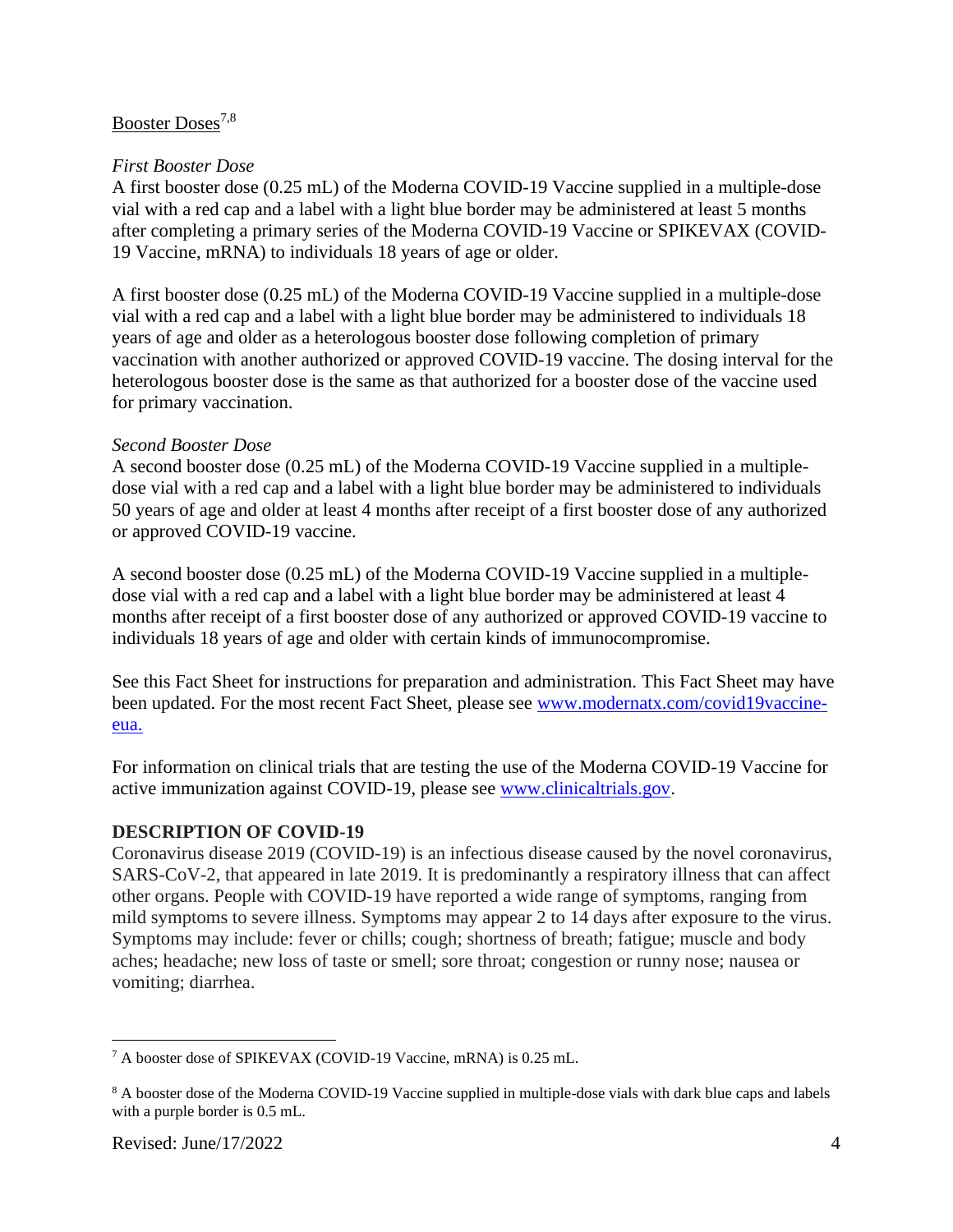# **DOSAGE AND ADMINISTRATION**

### **Storage and Handling**

The information in this Fact Sheet supersedes the information on the vial and carton labels.

During storage, minimize exposure to room light, and avoid exposure to direct sunlight and ultraviolet light.

#### Frozen Storage

Store frozen between -50°C to -15°C (-58°F to 5°F).

### Storage after Thawing

- Storage at  $2^{\circ}$ C to  $8^{\circ}$ C (36 $^{\circ}$ F to 46 $^{\circ}$ F):
	- $\circ$  Vials may be stored refrigerated between 2°C to 8°C (36°F to 46°F) for up to 30 days prior to first use.
	- o Vials should be discarded 12 hours after the first puncture.
- Storage at 8°C to 25°C (46°F to 77°F):
	- $\circ$  Vials may be stored between 8°C to 25°C (46°F to 77°F) for a total of 24 hours.
	- o Vials should be discarded 12 hours after the first puncture.
	- o Total storage at 8°C to 25°C (46°F to 77°F) must not exceed 24 hours.

### **Do not refreeze once thawed.**

Thawed vials can be handled in room light conditions.

#### Transportation of Thawed Vials at 2°C to 8°C (36°F to 46°F)

If transport at -50 $\rm{°C}$  to -15 $\rm{°C}$  (-58 $\rm{°F}$ ) is not feasible, available data support transportation of one or more thawed vials for up to 12 hours at  $2^{\circ}$ C to  $8^{\circ}$ C (36°F to 46°F) when shipped using shipping containers which have been qualified to maintain 2°C to 8°C (36°F to 46°F) and under routine road and air transport conditions with shaking and vibration minimized. Once thawed and transported at 2°C to 8°C (36°F to 46°F), vials should not be refrozen and should be stored at  $2^{\circ}$ C to  $8^{\circ}$ C (36 $^{\circ}$ F to 46 $^{\circ}$ F) until use.

## **Dosing and Schedule**

#### Primary Series<sup>9</sup>

Each primary series dose of the Moderna COVID-19 Vaccine for individuals 12 years of age and older is 0.5 mL.

The Moderna COVID-19 Vaccine supplied in a multiple-dose vial with a red cap and a label with a light blue border is administered as a primary series of two doses  $(0.5 \text{ mL each})$  1 month apart to individuals 12 years of age or older.

A third primary series dose (0.5 mL) of the Moderna COVID-19 Vaccine supplied in a multiple-

<sup>&</sup>lt;sup>9</sup> A primary series dose of SPIKEVAX (COVID-19 Vaccine, mRNA) is 0.5 mL.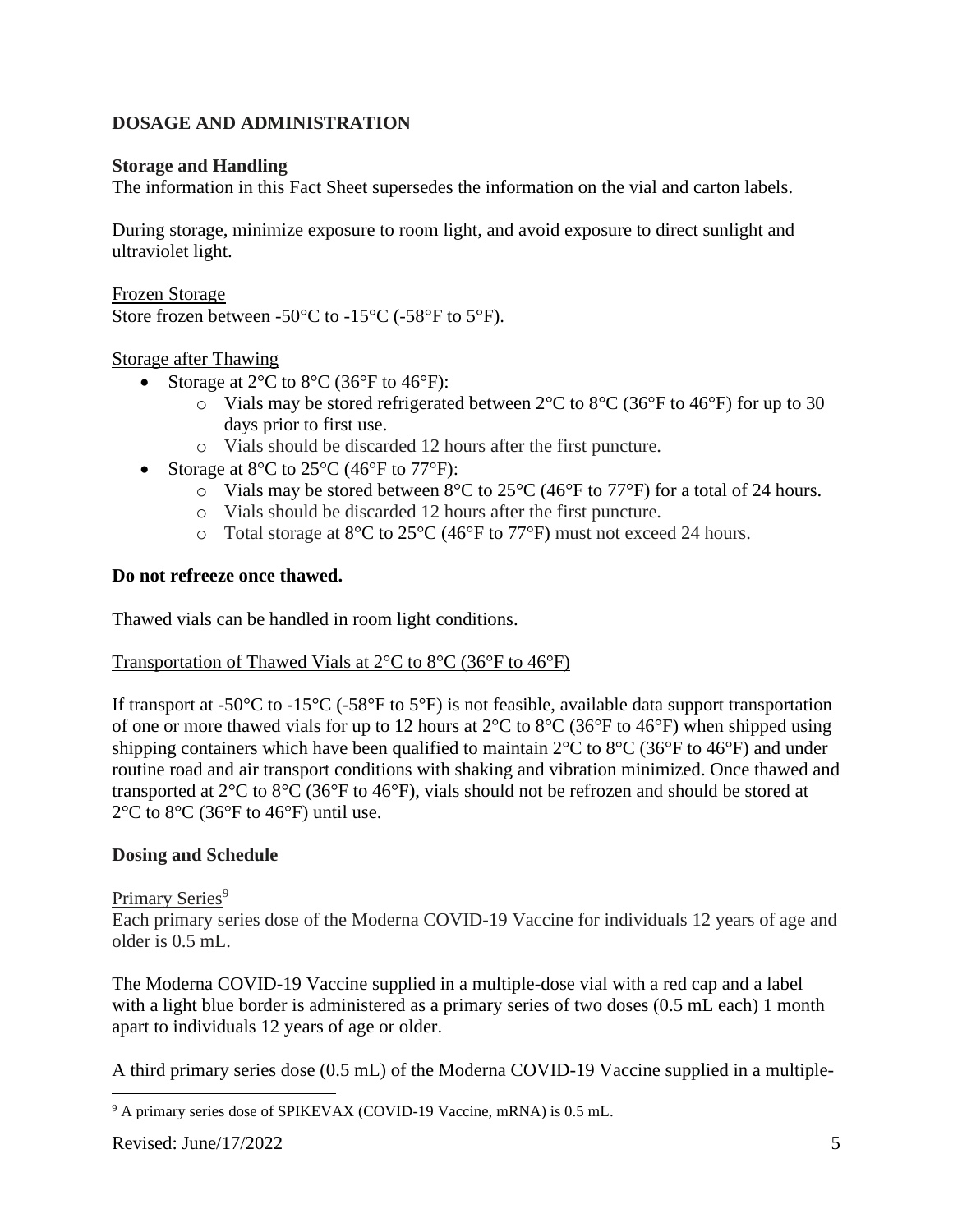dose vial with a red cap and a label with a light blue border is authorized for administration at least 1 month following the second dose to individuals at least 12 years of age with certain kinds of immunocompromise.

# Booster Doses<sup>10,11</sup>

### *First Booster Dose*

A first booster dose (0.25 mL) of the Moderna COVID-19 Vaccine supplied in a multiple-dose vial with a red cap and a label with a light blue border may be administered at least 5 months after completing a primary series of the Moderna COVID-19 Vaccine or SPIKEVAX (COVID-19 Vaccine, mRNA) to individuals 18 years of age or older.

A first booster dose (0.25 mL) of the Moderna COVID-19 Vaccine supplied in a multiple-dose vial with a red cap and a label with a light blue border may be administered to individuals 18 years of age and older as a heterologous booster dose following completion of primary vaccination with another authorized or approved COVID-19 vaccine. The dosing interval for the heterologous booster dose is the same as that authorized for a booster dose of the vaccine used for primary vaccination.

### *Second Booster Dose*

A second booster dose (0.25 mL) of the Moderna COVID-19 Vaccine supplied in a multipledose vial with a red cap and a label with a light blue border may be administered to individuals 50 years of age and older at least 4 months after receipt of a first booster dose of any authorized or approved COVID-19 vaccine.

A second booster dose (0.25 mL) of the Moderna COVID-19 Vaccine supplied in a multipledose vial with a red cap and a label with a light blue border may be administered at least 4 months after receipt of a first booster dose of any authorized or approved COVID-19 vaccine to individuals 18 years of age and older with certain kinds of immunocompromise.

## **Preparation for Administration**

- The Moderna COVID-19 Vaccine multiple-dose vial with a red cap and a label with a light blue border is supplied in two volumes:
	- o multiple-dose vial containing 5.5 mL
	- o multiple-dose vial containing 7.5 mL
- The Moderna COVID-19 Vaccine multiple-dose vial with a red cap and a label with a light blue border contains a frozen suspension that does not contain a preservative and must be thawed prior to administration.
- Verify that the vial of Moderna COVID-19 Vaccine has a red cap and a label with light blue border.
- Thaw each vial before use following the instructions below.

<sup>&</sup>lt;sup>10</sup> A booster dose of SPIKEVAX (COVID-19 Vaccine, mRNA) is 0.25 mL.

 $11$  A booster dose of the Moderna COVID-19 Vaccine supplied in multiple-dose vials with dark blue caps and labels with a purple border is 0.5 mL.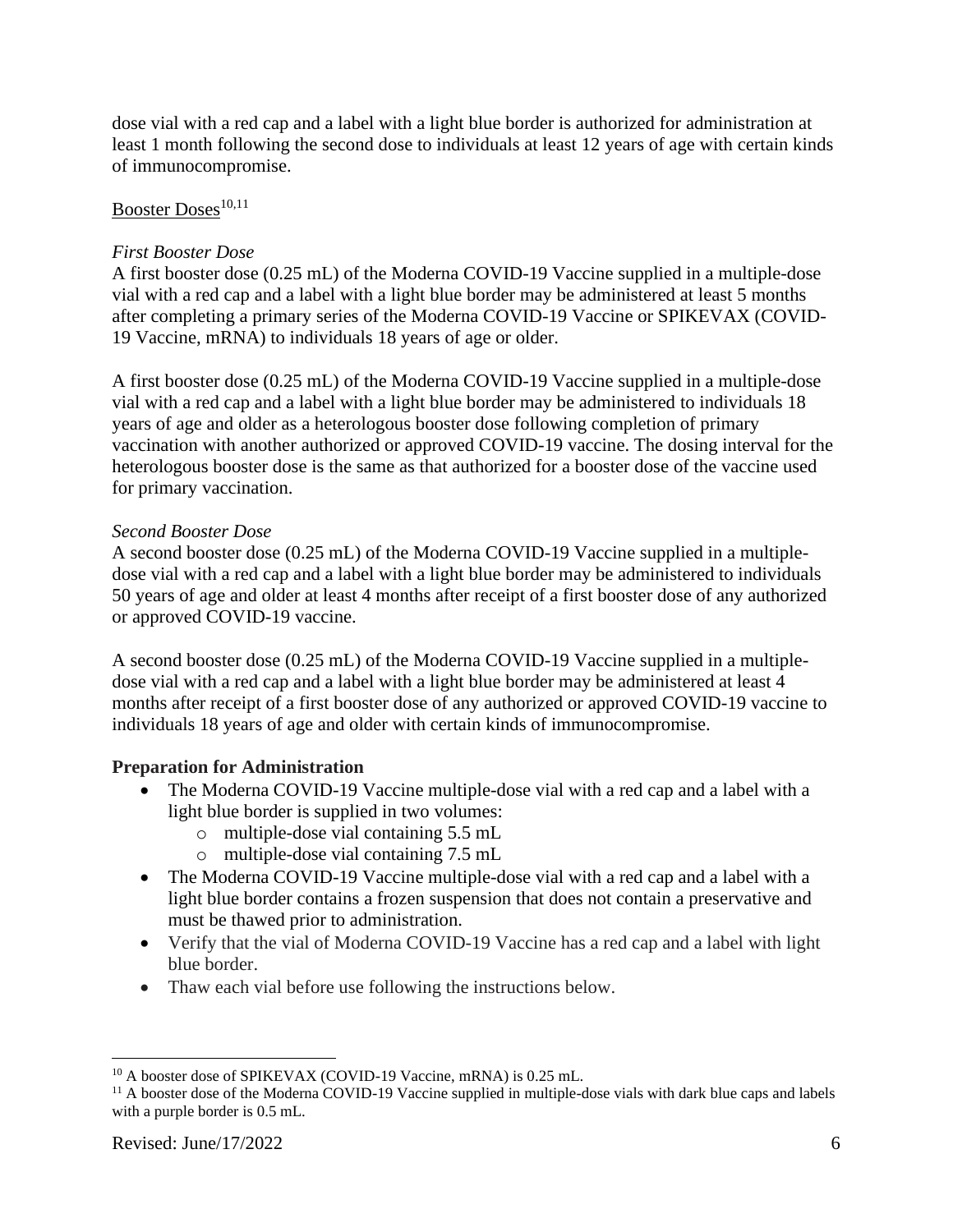**Thawing Instructions for Moderna COVID-19 Vaccine Multiple-Dose Vials with Red Caps and Labels with a Light Blue Border**

| <b>Multiple-Dose</b><br>Vial<br>Containing | Thaw in Refrigerator                                          | <b>Thaw at Room Temperature</b>                                                          |  |
|--------------------------------------------|---------------------------------------------------------------|------------------------------------------------------------------------------------------|--|
| $5.5$ mL                                   | Thaw between $2^{\circ}$ C to $8^{\circ}$ C (36 $^{\circ}$ F) | Alternatively, thaw between                                                              |  |
|                                            | to $46^{\circ}$ F) for 2 hours and 30                         | 15 $\rm{^{\circ}C}$ to 25 $\rm{^{\circ}C}$ (59 $\rm{^{\circ}F}$ to 77 $\rm{^{\circ}F}$ ) |  |
|                                            | minutes. Let each vial stand at                               | for 1 hour.                                                                              |  |
|                                            | room temperature for 15                                       |                                                                                          |  |
|                                            | minutes before administering.                                 |                                                                                          |  |
| $7.5$ mL                                   | Thaw between $2^{\circ}$ C to $8^{\circ}$ C (36 $^{\circ}$ F) | Alternatively, thaw between                                                              |  |
|                                            | to $46^{\circ}$ F) for 3 hours. Let each                      | 15°C to 25°C (59°F to 77°F)                                                              |  |
|                                            | vial stand at room temperature                                | for 1 hour and 30 minutes.                                                               |  |
|                                            | for 15 minutes before                                         |                                                                                          |  |
|                                            | administering.                                                |                                                                                          |  |

- After thawing, do not refreeze.
- Swirl vial gently after thawing and between each withdrawal. **Do not shake.** Do not dilute the vaccine.
- Parenteral drug products should be inspected visually for particulate matter and discoloration prior to administration, whenever solution and container permit.
- The Moderna COVID-19 Vaccine is a white to off-white suspension. It may contain white or translucent product-related particulates. Do not administer if vaccine is discolored or contains other particulate matter.
- Primary series doses of 0.5 mL and booster doses of 0.25 mL may be extracted from vials with red caps and labels with a light blue border, preferentially using low dead-volume syringes and/or needles.
- When extracting only primary series doses, depending on the syringes and needles used, a maximum of 11 doses (range: 10-11 doses) may be extracted from the vial containing 5.5 mL or a maximum of 15 doses (range: 13-15 doses) may be extracted from the vial containing 7.5 mL.
- When extracting only booster doses or a combination of primary series and booster doses, the maximum number of doses that may be extracted from vials with red caps and labels with a light blue border should not exceed 20 doses. Do not puncture the vial stopper more than 20 times.
- If the amount of vaccine remaining in the vial cannot provide a primary series dose (0.5) mL) or booster dose (0.25 mL), discard the vial and contents. Do not pool excess vaccine from multiple vials.
- After the first dose has been withdrawn, the vial should be held between  $2^{\circ}$ C to  $25^{\circ}$ C (36°F to 77°F). Record the date and time of first use on the Moderna COVID-19 Vaccine vial label. Discard vial after 12 hours. Do not refreeze.

## **Administration**

Administer the Moderna COVID-19 Vaccine intramuscularly.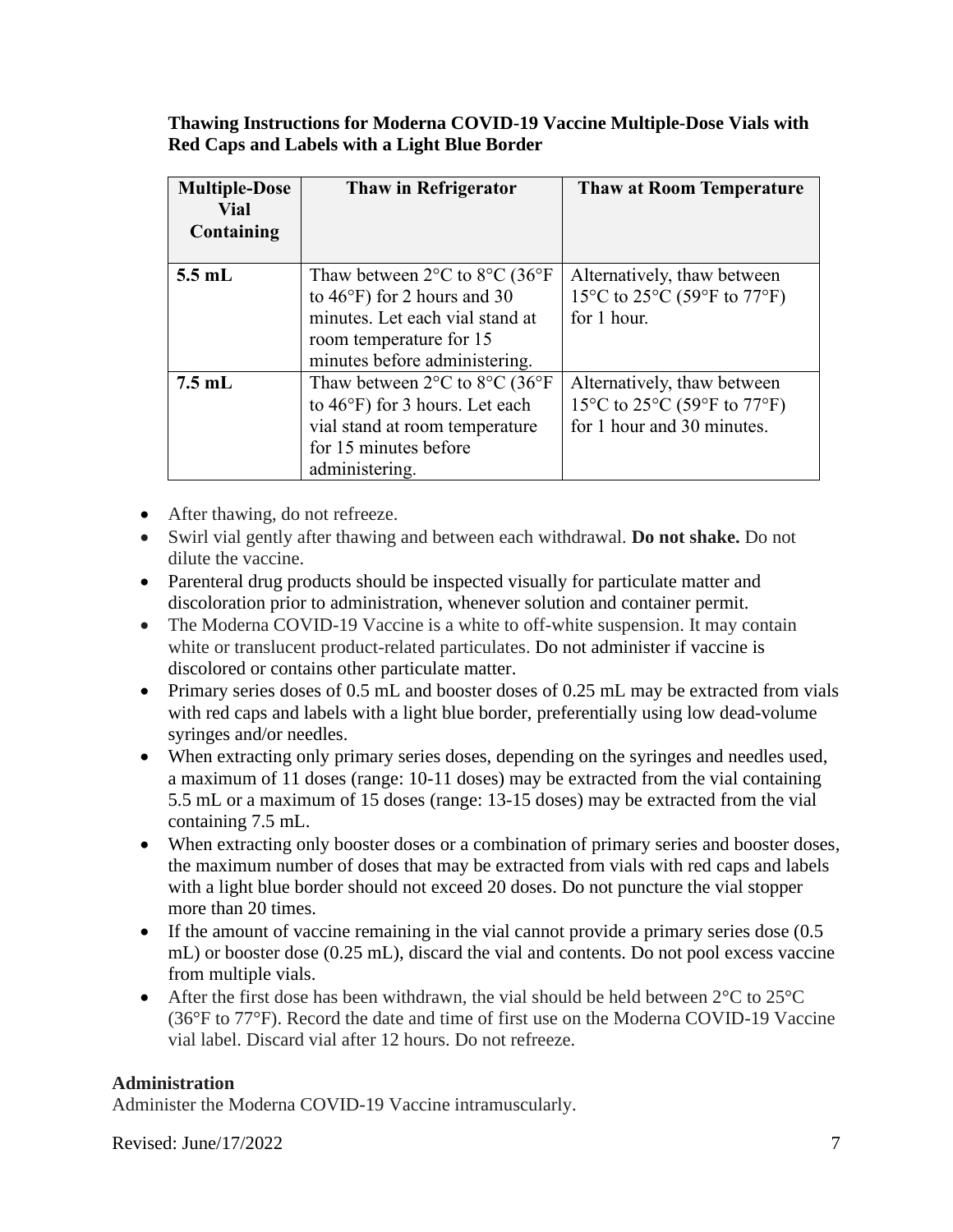## **CONTRAINDICATION**

Do not administer the Moderna COVID-19 Vaccine to individuals with a known history of a severe allergic reaction (e.g., anaphylaxis) to any component of the Moderna COVID-19 Vaccine *(see Full EUA Prescribing Information)*.

## **WARNINGS**

#### **Management of Acute Allergic Reactions**

Appropriate medical treatment to manage immediate allergic reactions must be immediately available in the event an acute anaphylactic reaction occurs following administration of the Moderna COVID-19 Vaccine.

Monitor Moderna COVID-19 Vaccine recipients for the occurrence of immediate adverse reactions according to the Centers for Disease Control and Prevention (CDC) guidelines (https://www.cdc.gov/vaccines/covid-19/clinical-considerations/managing-anaphylaxis.html).

### **Myocarditis and Pericarditis**

Postmarketing data demonstrate increased risks of myocarditis and pericarditis, particularly within 7 days following the second dose. The observed risk is highest in males 18 through 24 years of age. Although some cases required intensive care support, available data from shortterm follow-up suggest that most individuals have had resolution of symptoms with conservative management. Information is not yet available about potential long-term sequelae.

Some, but not all, observational analyses of postmarketing data suggest that there may be an increased risk of myocarditis and pericarditis in males under 40 years of age following the second dose of the Moderna COVID-19 Vaccine relative to other authorized or approved mRNA COVID-19 vaccines. Although postmarketing data following a booster dose of mRNA vaccines are limited, available evidence suggests a lower myocarditis risk following a booster dose relative to the risk following the primary series second dose.

The CDC has published considerations related to myocarditis and pericarditis after vaccination, including for vaccination of individuals with a history of myocarditis or pericarditis [\(https://www.cdc.gov/vaccines/covid-19/clinical-considerations/myocarditis.html\)](https://www.cdc.gov/vaccines/covid-19/clinical-considerations/myocarditis.html).

#### **Syncope**

Syncope (fainting) may occur in association with administration of injectable vaccines. Procedures should be in place to avoid injury from fainting.

#### **Altered Immunocompetence**

Immunocompromised persons, including individuals receiving immunosuppressant therapy, may have a diminished immune response to the Moderna COVID-19 Vaccine.

#### **Limitations of Vaccine Effectiveness**

The Moderna COVID-19 Vaccine may not protect all vaccine recipients.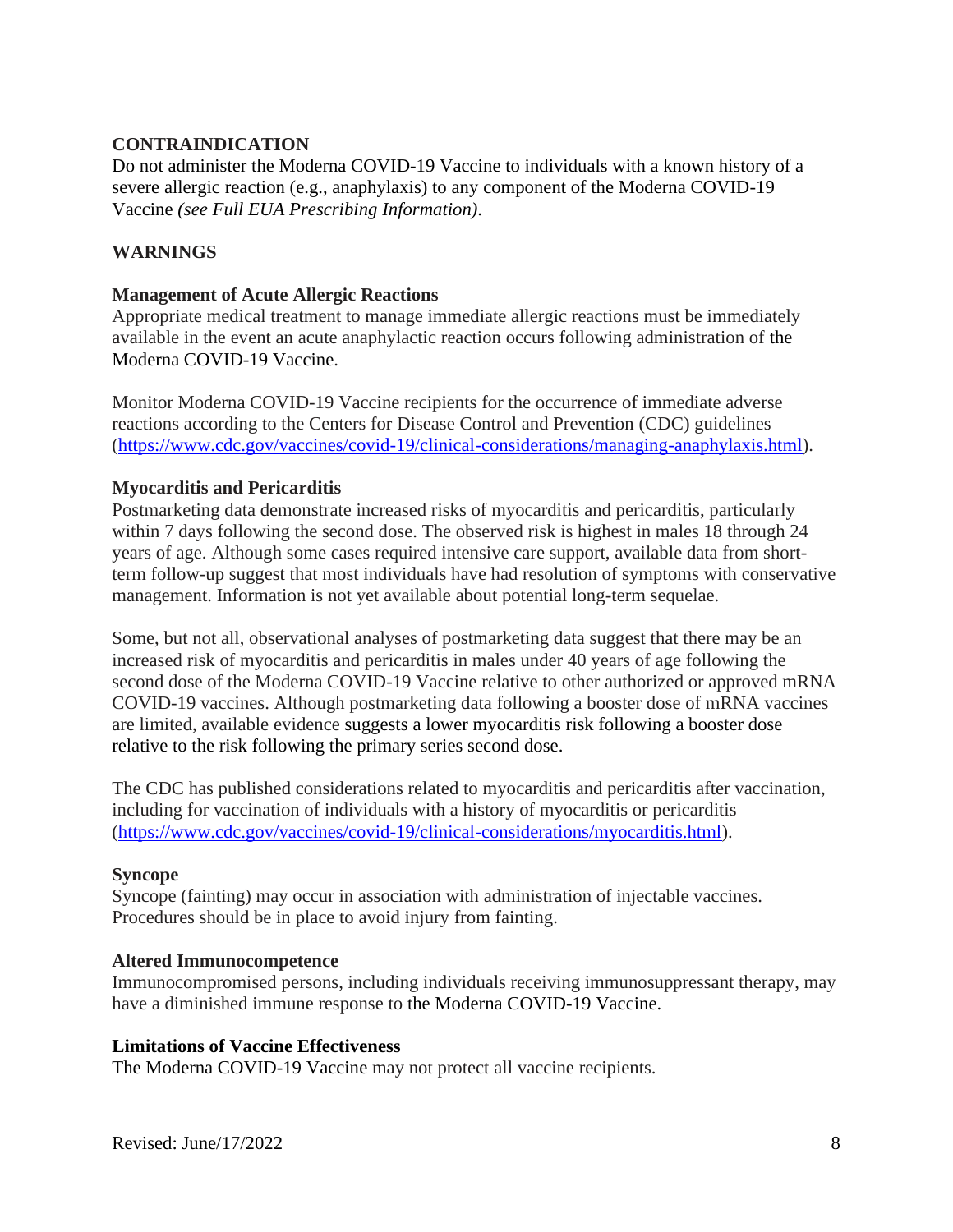## **ADVERSE REACTIONS**

#### *Adverse Reactions in Clinical Trials*

Adverse reactions reported in clinical trials following administration of the Moderna COVID-19 Vaccine include pain at the injection site, fatigue, headache, myalgia, arthralgia, chills, nausea/vomiting, axillary swelling/tenderness, fever, swelling at the injection site, erythema at the injection site, and rash. *(See Full EUA Prescribing Information)*

#### *Adverse Reactions in Post-Authorization Experience*

Anaphylaxis and other severe allergic reactions, myocarditis, pericarditis, and syncope have been reported following administration of the Moderna COVID-19 Vaccine outside of clinical trials.

Additional adverse reactions, some of which may be serious, may become apparent with more widespread use of the Moderna COVID-19 Vaccine.

#### **USE WITH OTHER VACCINES**

There is no information on the co-administration of the Moderna COVID-19 Vaccine with other vaccines.

### **INFORMATION TO PROVIDE TO VACCINE RECIPIENTS/CAREGIVERS**

As the vaccination provider, you must communicate to the recipient or their caregiver, information consistent with the "Vaccine Information Fact Sheet for Recipients and Caregivers" (and provide a copy or direct the individual to the website www.modernatx.com/covid19vaccineeua to obtain the Fact Sheet) prior to the individual receiving each dose of the Moderna COVID-19 Vaccine, including:

- FDA has authorized the emergency use of the Moderna COVID-19 Vaccine, which is not an FDA-approved vaccine.
- The recipient or their caregiver has the option to accept or refuse the Moderna COVID-19 Vaccine.
- The significant known and potential risks and benefits of the Moderna COVID-19 Vaccine, and the extent to which such risks and benefits are unknown.
- Information about available alternative vaccines and the risks and benefits of those alternatives.

For information on clinical trials that are evaluating the use of the Moderna COVID-19 Vaccine to prevent COVID-19, please see www.clinicaltrials.gov.

Provide a vaccination card to the recipient or their caregiver with the date when the recipient needs to return for the second dose of Moderna COVID-19 Vaccine.

Provide the **v-safe** information sheet to vaccine recipients/caregivers and encourage vaccine recipients to participate in **v-safe**. **V-safe** is a voluntary smartphone-based tool that uses text messaging and web surveys to check in with people who have been vaccinated to identify potential side effects after COVID-19 vaccination. **V-safe** asks questions that help CDC monitor the safety of COVID-19 vaccines. **V-safe** also provides second-dose reminders if needed and live telephone follow-up by CDC if participants report a significant health impact following COVID-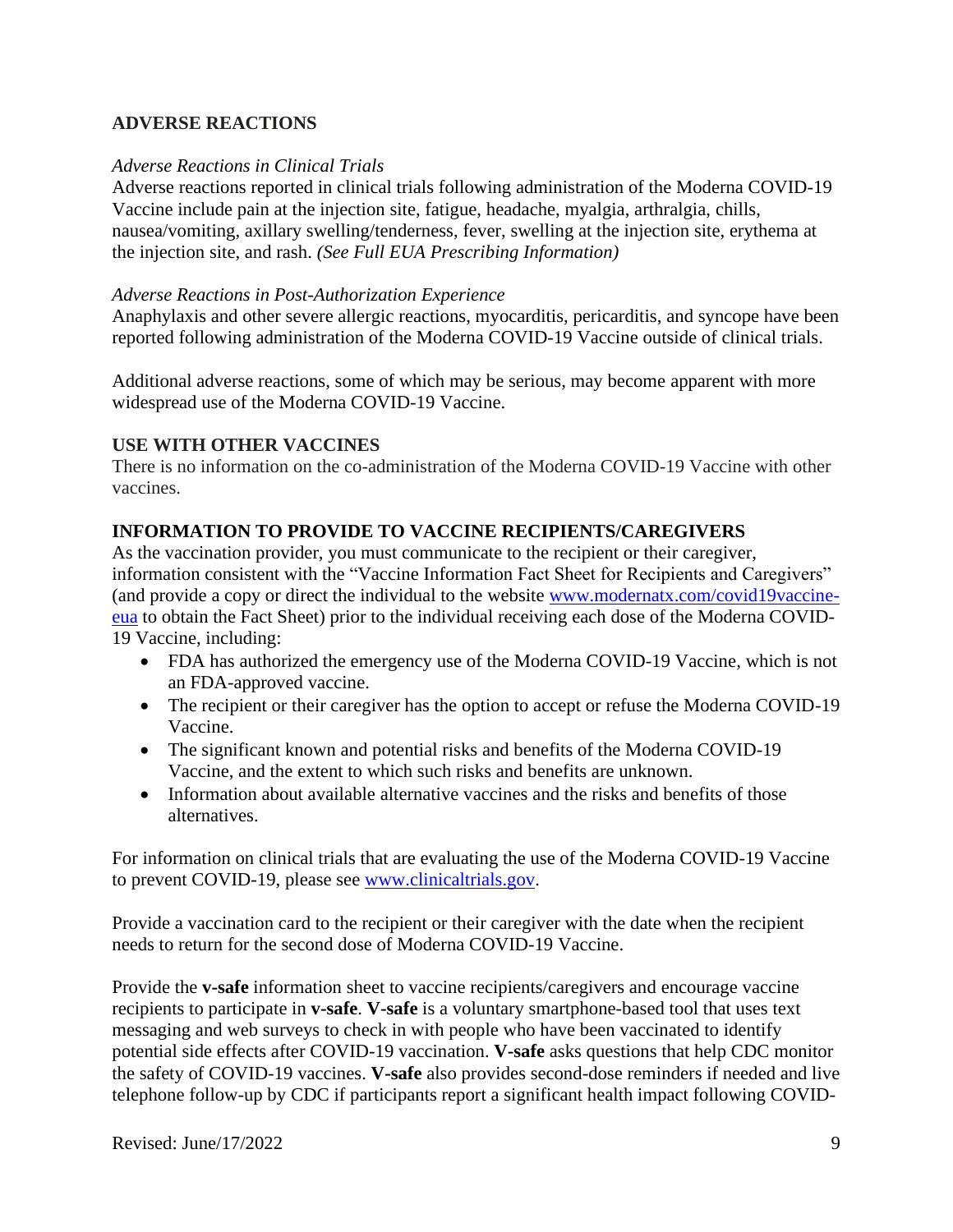19 vaccination. For more information, visit: www.cdc.gov/vsafe.

## **MANDATORY REQUIREMENTS FOR MODERNA COVID-19 VACCINE ADMINISTRATION UNDER EMERGENCY USE AUTHORIZATION<sup>12</sup>**

In order to mitigate the risks of using this unapproved product under EUA and to optimize the potential benefit of the Moderna COVID-19 Vaccine, the following items are required. Use of unapproved Moderna COVID-19 Vaccine for active immunization to prevent COVID-19 under this EUA is limited to the following (all requirements **must** be met):

- 1. The Moderna COVID-19 Vaccine is authorized for use in individuals 6 months of age and older.
- 2. The vaccination provider must communicate to the individual receiving the Moderna COVID-19 Vaccine or their caregiver information consistent with the "Vaccine Information Fact Sheet for Recipients and Caregivers" prior to the individual receiving the Moderna COVID-19 Vaccine.
- 3. The vaccination provider must include vaccination information in the state/local jurisdiction's Immunization Information System (IIS) or other designated system.
- 4. The vaccination provider is responsible for mandatory reporting of the following to the Vaccine Adverse Event Reporting System (VAERS):
	- vaccine administration errors whether or not associated with an adverse event,
	- serious adverse events<sup>\*</sup> (irrespective of attribution to vaccination),
	- cases of Multisystem Inflammatory Syndrome (MIS) in adults and children, and
	- cases of COVID-19 that result in hospitalization or death.

Complete and submit reports to VAERS online at https://vaers.hhs.gov/reportevent.html. For further assistance with reporting to VAERS, call 1-800-822-7967. The reports should include the words "Moderna COVID-19 Vaccine EUA" in the description section of the report.

5. The vaccination provider is responsible for responding to FDA requests for information about vaccine administration errors, adverse events, cases of MIS in adults and children, and cases of COVID-19 that result in hospitalization or death following administration of the Moderna COVID-19 Vaccine to recipients.

\*Serious adverse events are defined as:

- Death:
- A life-threatening adverse event;
- Inpatient hospitalization or prolongation of existing hospitalization;
- A persistent or significant incapacity or substantial disruption of the ability to conduct normal life functions;

<sup>&</sup>lt;sup>12</sup> Vaccination providers administering SPIKEVAX (COVID-19 Vaccine, mRNA) must adhere to the same reporting requirements.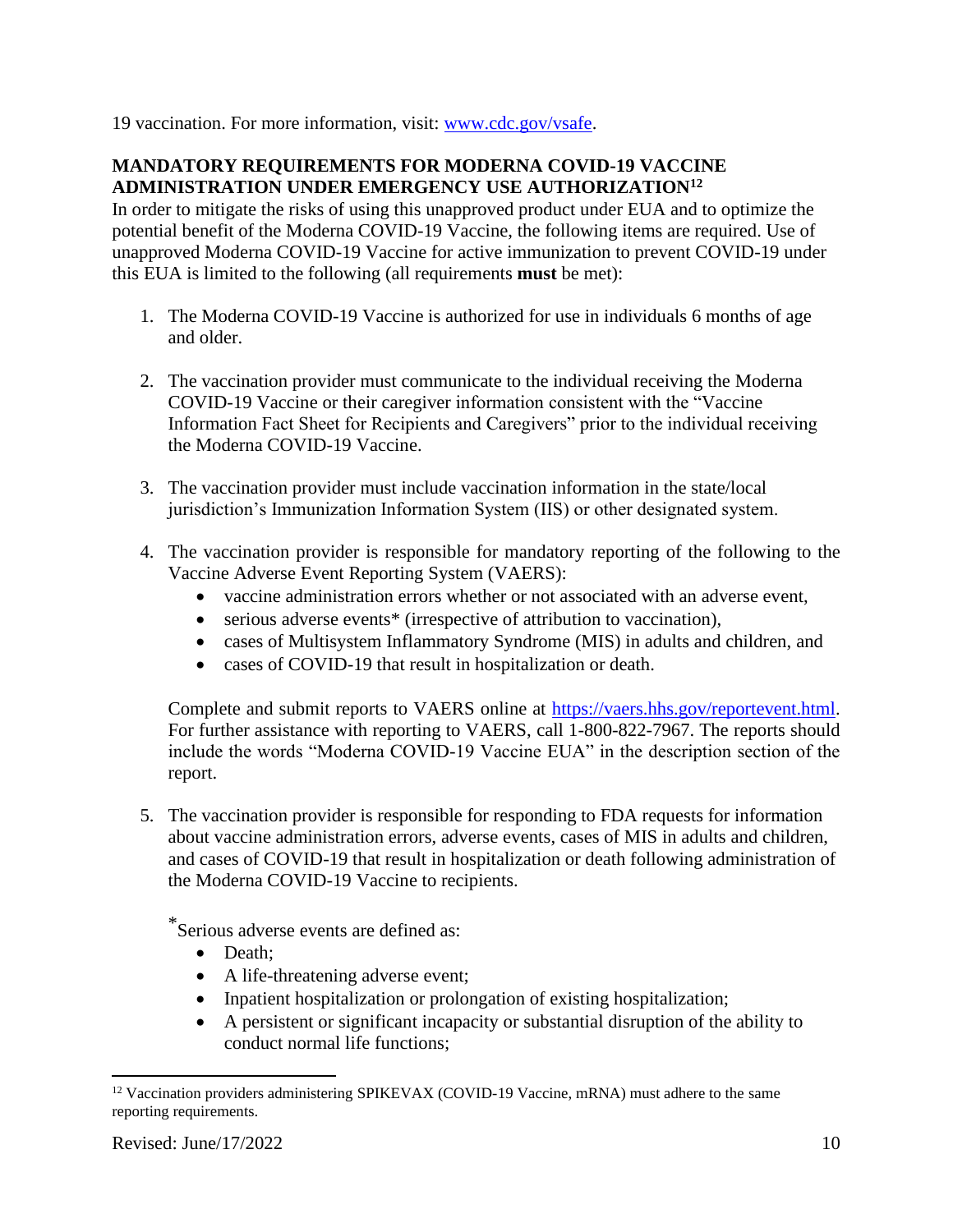- A congenital anomaly/birth defect;
- An important medical event that based on appropriate medical judgement may jeopardize the individual and may require medical or surgical intervention to prevent one of the outcomes listed above.

# **OTHER ADVERSE EVENT REPORTING TO VAERS AND MODERNATX, INC.**

Vaccination providers may report to VAERS other adverse events that are not required to be reported using the contact information above.

To the extent feasible, report adverse events to ModernaTX, Inc. using the contact information below or by providing a copy of the VAERS form to ModernaTX, Inc.

| Email                   | <b>Fax number</b> | <b>Telephone number</b>             |
|-------------------------|-------------------|-------------------------------------|
| ModernaPV@modernatx.com | 1-866-599-1342    | 1-866-MODERNA<br>$(1-866-663-3762)$ |

## **ADDITIONAL INFORMATION**

For general questions, visit the website or call the telephone number provided below.

To access the most recent Moderna COVID-19 Vaccine Fact Sheets, please scan the QR code or visit the website provided below.

| Website                              | <b>Telephone number</b> |
|--------------------------------------|-------------------------|
| www.modernatx.com/covid19vaccine-eua | 1-866-MODERNA           |
|                                      | $(1-866-663-3762)$      |

# **AVAILABLE ALTERNATIVES**

SPIKEVAX (COVID-19 Vaccine, mRNA) and COMIRNATY (COVID-19 Vaccine, mRNA) are FDA-approved vaccines to prevent COVID-19 caused by SARS-CoV-2. There may be clinical trials or availability under EUA of other COVID-19 vaccines.

# **FEDERAL COVID-19 VACCINATION PROGRAM**

This vaccine is being made available for emergency use exclusively through the CDC COVID-19 Vaccination Program (the Vaccination Program). Healthcare providers must enroll as providers in the Vaccination Program and comply with the provider requirements. Vaccination providers may not charge any fee for the vaccine and may not charge the vaccine recipient any out-of-pocket charge for administration. However, vaccination providers may seek appropriate reimbursement from a program or plan that covers COVID-19 vaccine administration fees for the vaccine recipient (private insurance, Medicare, Medicaid, HRSA COVID-19 Uninsured Program for non-insured recipients). For information regarding provider requirements and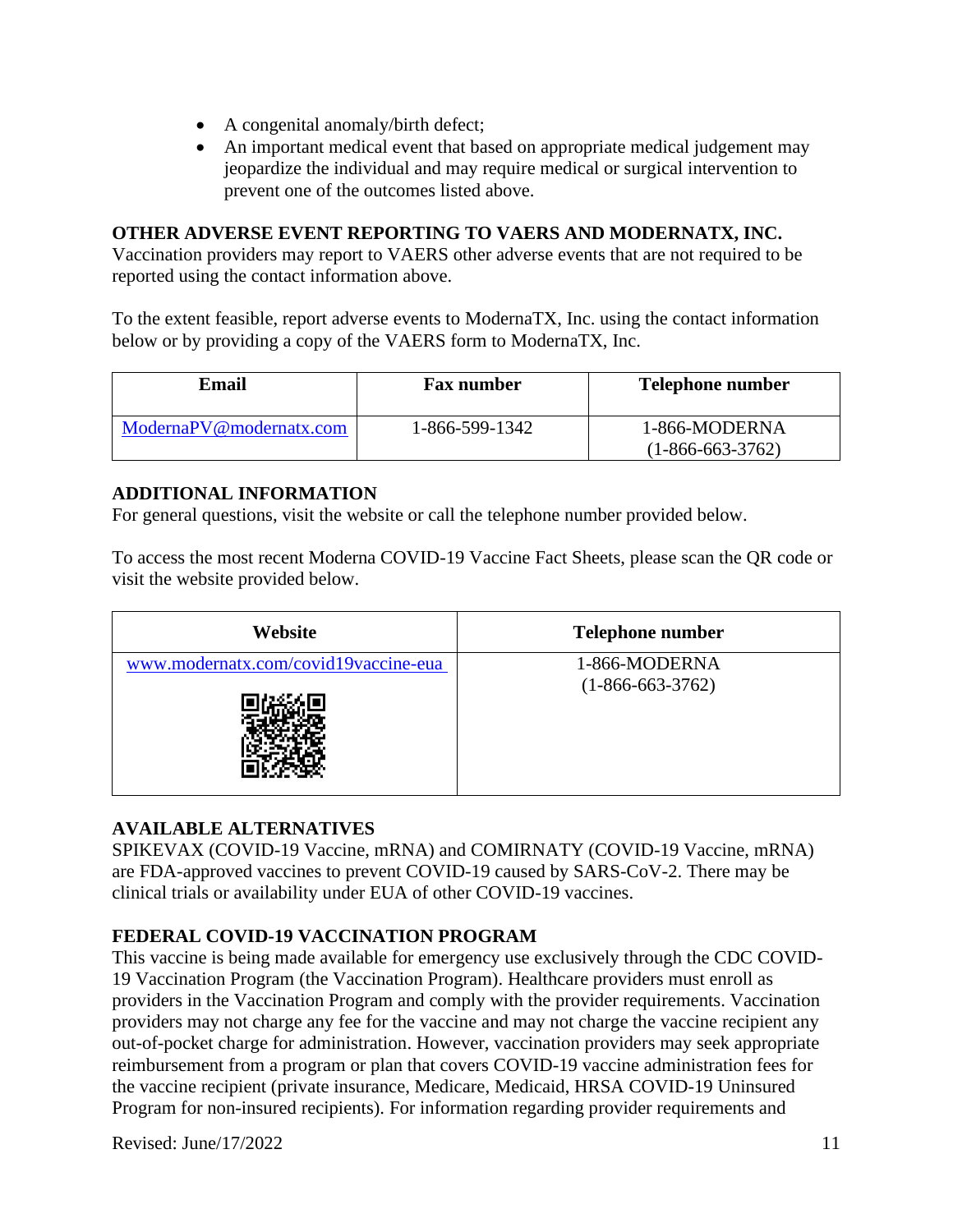enrollment in the CDC COVID-19 Vaccination Program, see https://www.cdc.gov/vaccines/covid-19/provider-enrollment.html.

Individuals becoming aware of any potential violations of the CDC COVID-19 Vaccination Program requirements are encouraged to report them to the Office of the Inspector General, U.S. Department of Health and Human Services, at 1-800-HHS-TIPS or TIPS.HHS.GOV.

# **AUTHORITY FOR ISSUANCE OF THE EUA**

The Secretary of the Department of Health and Human Services (HHS) has declared a public health emergency that justifies the emergency use of drugs and biological products during the COVID-19 Pandemic. In response, the FDA has issued an EUA for the unapproved product, Moderna COVID-19 Vaccine, and for certain uses of FDA-approved SPIKEVAX (COVID-19 Vaccine, mRNA) for active immunization to prevent COVID-19.

FDA issued this EUA, based on ModernaTX, Inc.'s request and submitted data.

For the authorized uses, although limited scientific information is available, based on the totality of the scientific evidence available to date, it is reasonable to believe that the Moderna COVID-19 Vaccine and SPIKEVAX (COVID-19 Vaccine, mRNA) may be effective for the prevention of COVID-19 in individuals as specified in the *Full EUA Prescribing Information*.

This EUA for the Moderna COVID-19 Vaccine and SPIKEVAX (COVID-19 Vaccine, mRNA) will end when the Secretary of HHS determines that the circumstances justifying the EUA no longer exist or when there is a change in the approval status of the product such that an EUA is no longer needed.

For additional information about Emergency Use Authorization, visit FDA at: https://www.fda.gov/emergency-preparedness-and-response/mcm-legal-regulatory-and-policyframework/emergency-use-authorization.

## **COUNTERMEASURES INJURY COMPENSATION PROGRAM**

The Countermeasures Injury Compensation Program (CICP) is a federal program that has been created to help pay for related costs of medical care and other specific expenses to compensate people injured after use of certain medical countermeasures. Medical countermeasures are specific vaccines, medications, devices, or other items used to prevent, diagnose, or treat the public during a public health emergency or a security threat. For more information about CICP regarding the vaccines to prevent COVID-19, visit http://www.hrsa.gov/cicp, email cicp@hrsa.gov, or call: 1-855-266-2427.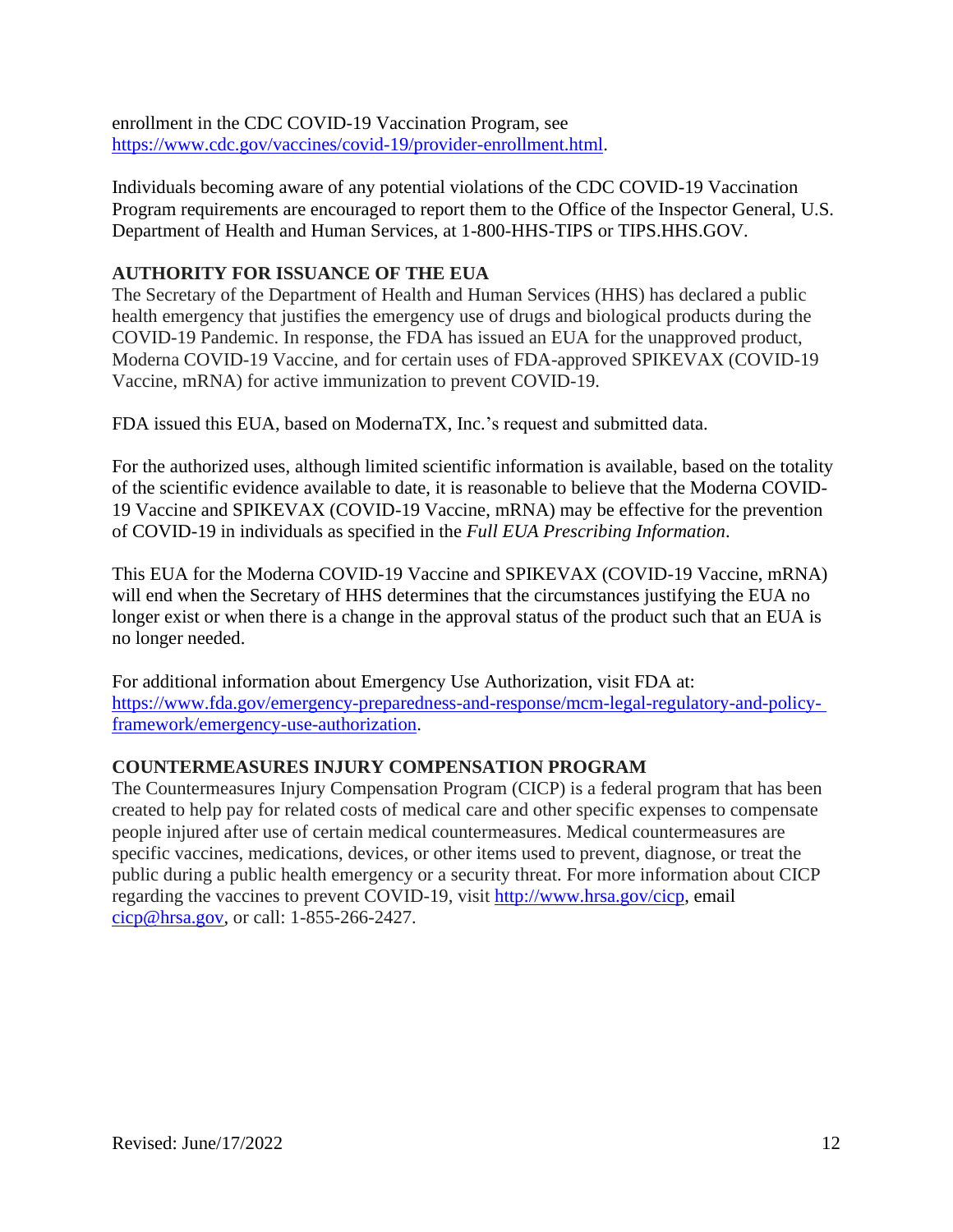Moderna US, Inc. Cambridge, MA 02139

©2022 ModernaTX, Inc. All rights reserved. Patent(s): www.modernatx.com/patents Revised: June/17/2022

> END SHORT VERSION FACT SHEET Long Version (Full EUA Prescribing Information) Begins On Next Page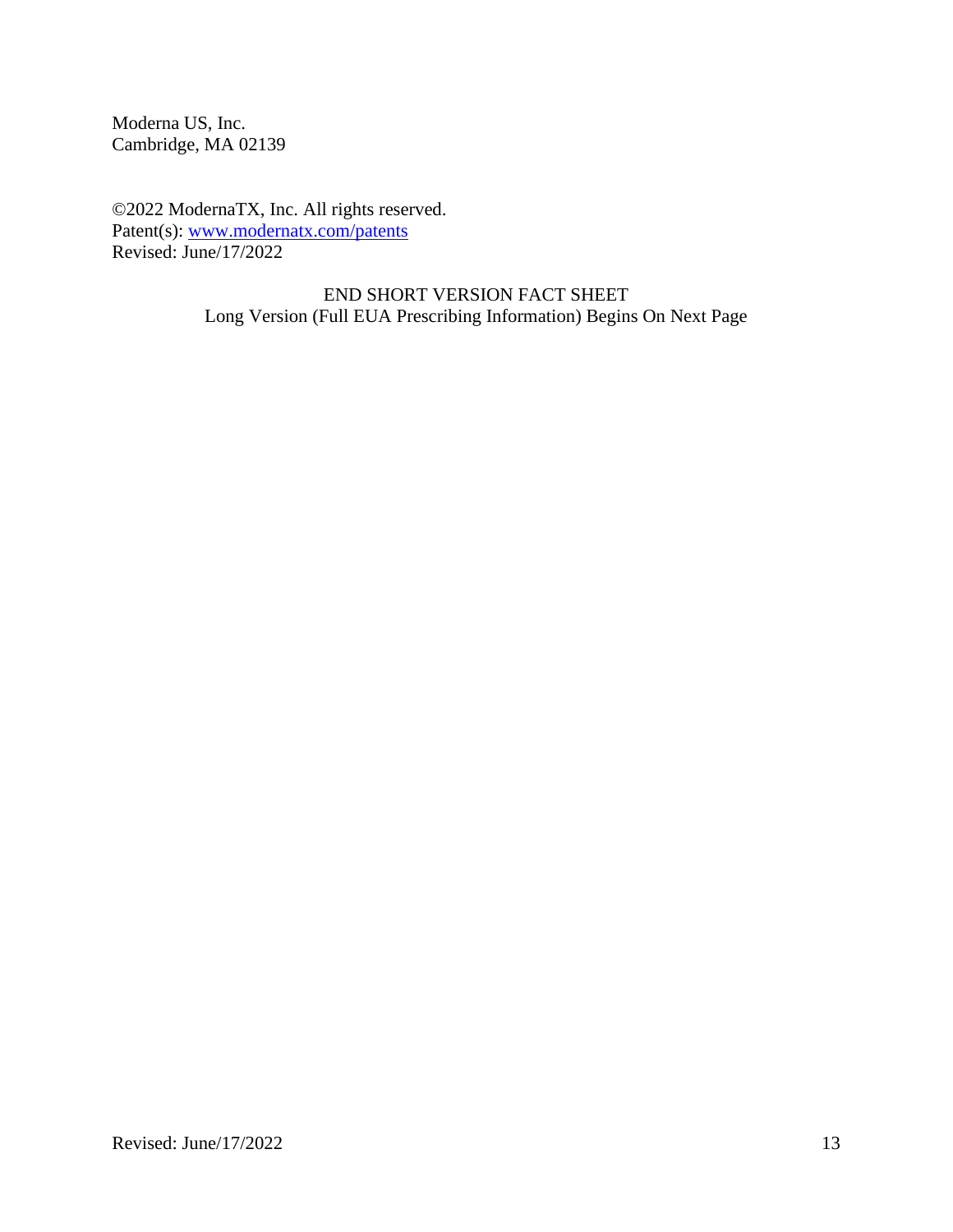### **FULL EMERGENCY USE AUTHORIZATION (EUA) PRESCRIBING INFORMATION**

#### **MODERNA COVID-19 VACCINE**

| <b>FULL EUA PRESCRIBING INFORMATION: CONTENTS*</b> | 11.4 Geriatric Use                                                |
|----------------------------------------------------|-------------------------------------------------------------------|
| <b>1 AUTHORIZED USE</b>                            | 11.5 Use in Immunocompromised Individuals                         |
| <b>2 DOSAGE AND ADMINISTRATION</b>                 | <b>13 DESCRIPTION</b>                                             |
| 2.1 Preparation for Administration                 | <b>14 CLINICAL PHARMACOLOGY</b>                                   |
| 2.2 Administration                                 | 14.1 Mechanism of Action                                          |
| 2.3 Dosing and Schedule                            | <b>18 CLINICAL TRIAL RESULTS AND SUPPORTING DATA</b>              |
| <b>3 DOSAGE FORMS AND STRENGTHS</b>                | <b>FOR EUA</b>                                                    |
| <b>4 CONTRAINDICATIONS</b>                         | 18.1 Efficacy of Two-Dose Primary Series in Participants 18 Years |
| <b>5 WARNINGS AND PRECAUTIONS</b>                  | and Older                                                         |
| 5.1 Management of Acute Allergic Reactions         | 18.2 Effectiveness of Two-Dose Primary Series in Adolescents 12   |
| 5.2 Myocarditis and Pericarditis                   | Years Through 17 Years of Age                                     |
| 5.3 Syncope                                        | 18.3 Immunogenicity of a Third Primary Series Dose in Individuals |
| 5.4 Altered Immunocompetence                       | with Certain Kinds of Immunocompromise                            |
| 5.5 Limitations of Vaccine Effectiveness           | 18.4 Immunogenicity of a First Booster Dose Following a Moderna   |
| <b>6 OVERALL SAFETY SUMMARY</b>                    | COVID-19 Vaccine Primary Series in Participants 18 Years          |
| 6.1 Clinical Trials Experience                     | and Older                                                         |
| 6.2 Post-Authorization Experience                  | 18.5 Immunogenicity of a First Booster Dose Following Primary     |
| 8 REQUIREMENTS AND INSTRUCTIONS FOR                | Vaccination with Another Authorized or Approved COVID-            |
| <b>REPORTING ADVERSE EVENTS AND VACCINE</b>        | 19 Vaccine                                                        |
| <b>ADMINISTRATION ERRORS</b>                       | 18.6 Immunogenicity of a Second Booster Dose                      |
| <b>10 DRUG INTERACTIONS</b>                        | <b>19 HOW SUPPLIED/STORAGE AND HANDLING</b>                       |
| <b>11 USE IN SPECIFIC POPULATIONS</b>              | <b>20 PATIENT COUNSELING INFORMATION</b>                          |
| 11.1 Pregnancy                                     | <b>21 CONTACT INFORMATION</b>                                     |
| 11.2 Lactation                                     | *Sections or subsections omitted from the full prescribing        |
| 11.3 Pediatric Use                                 | information are not listed                                        |
|                                                    |                                                                   |
|                                                    |                                                                   |
|                                                    |                                                                   |

## **FULL EMERGENCY USE AUTHORIZATION (EUA) PRESCRIBING INFORMATION**

## **1 AUTHORIZED USE**

Moderna COVID-19 Vaccine is authorized for use under an Emergency Use Authorization (EUA) for active immunization to prevent coronavirus disease 2019 (COVID-19) caused by severe acute respiratory syndrome coronavirus 2 (SARS-CoV-2) in individuals 6 months of age and older.

This EUA Prescribing Information pertains only to Moderna COVID-19 Vaccine supplied in a multiple-dose vial with a red cap and a label with a light blue border which is authorized for use for primary series doses in individuals 12 years of age and older and booster doses in individuals 18 years of age and older.

#### **2 DOSAGE AND ADMINISTRATION**

For intramuscular injection only.

The storage, preparation, and administration information in this Prescribing Information apply to the Moderna COVID-19 Vaccine, supplied in a multiple-dose vials with red caps and labels with a light blue border, which is authorized for use for primary series doses in individuals 12 years of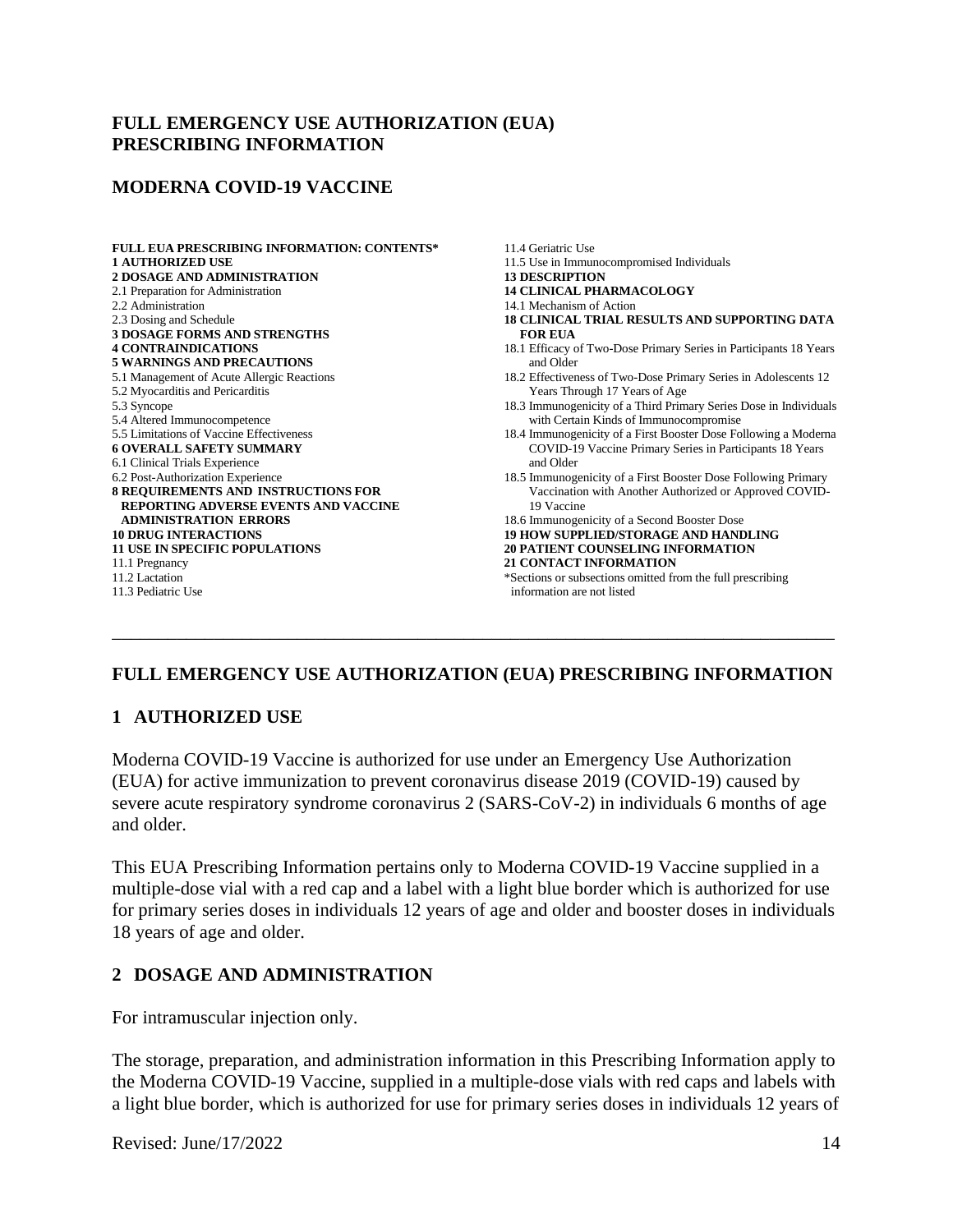age and older and booster doses in individuals 18 years of age and older.

# **2.1 Preparation for Administration**

- The Moderna COVID-19 Vaccine multiple-dose vial with a red cap and a label with a light blue border is supplied in two volumes:
	- o multiple-dose vial containing 5.5 mL
	- o multiple-dose vial containing 7.5 mL
- The Moderna COVID-19 Vaccine multiple-dose vial with a red cap and a label with a light blue border contains a frozen suspension that does not contain a preservative and must be thawed prior to administration.
- Verify that the vial of Moderna COVID-19 Vaccine has a red cap and a label with light blue border.
- Thaw each vial before use following the instructions below.

## **Thawing Instructions for Moderna COVID-19 Vaccine Multiple-Dose Vials with Red Caps and Labels with a Light Blue Border**

| <b>Multiple-Dose</b><br>Vial<br>Containing | <b>Thaw in Refrigerator</b>                                                                                                                                                                           | <b>Thaw at Room Temperature</b>                                                                                               |
|--------------------------------------------|-------------------------------------------------------------------------------------------------------------------------------------------------------------------------------------------------------|-------------------------------------------------------------------------------------------------------------------------------|
| $5.5$ mL                                   | Thaw between $2^{\circ}$ C to $8^{\circ}$ C (36 $^{\circ}$ F)<br>to $46^{\circ}$ F) for 2 hours and 30<br>minutes. Let each vial stand at<br>room temperature for 15<br>minutes before administering. | Alternatively, thaw between<br>15 <sup>o</sup> C to 25 <sup>o</sup> C (59 <sup>o</sup> F to 77 <sup>o</sup> F)<br>for 1 hour. |
| $7.5$ mL                                   | Thaw between $2^{\circ}$ C to $8^{\circ}$ C (36 $^{\circ}$ F)<br>to $46^{\circ}$ F) for 3 hours. Let each<br>vial stand at room temperature<br>for 15 minutes before<br>administering.                | Alternatively, thaw between<br>15°C to 25°C (59°F to 77°F)<br>for 1 hour and 30 minutes.                                      |

- After thawing, do not refreeze.
- Swirl vial gently after thawing and between each withdrawal. **Do not shake.** Do not dilute the vaccine.
- Parenteral drug products should be inspected visually for particulate matter and discoloration prior to administration, whenever solution and container permit.
- The Moderna COVID-19 Vaccine is a white to off-white suspension. It may contain white or translucent product-related particulates. Do not administer if vaccine is discolored or contains other particulate matter.
- Primary series doses of 0.5 mL and booster doses of 0.25 mL may be extracted from vials with red caps and labels with a light blue border, preferentially using low dead-volume syringes and/or needles.
- When extracting only primary series doses, depending on the syringes and needles used, a maximum of 11 doses (range: 10-11 doses) may be extracted from the vial containing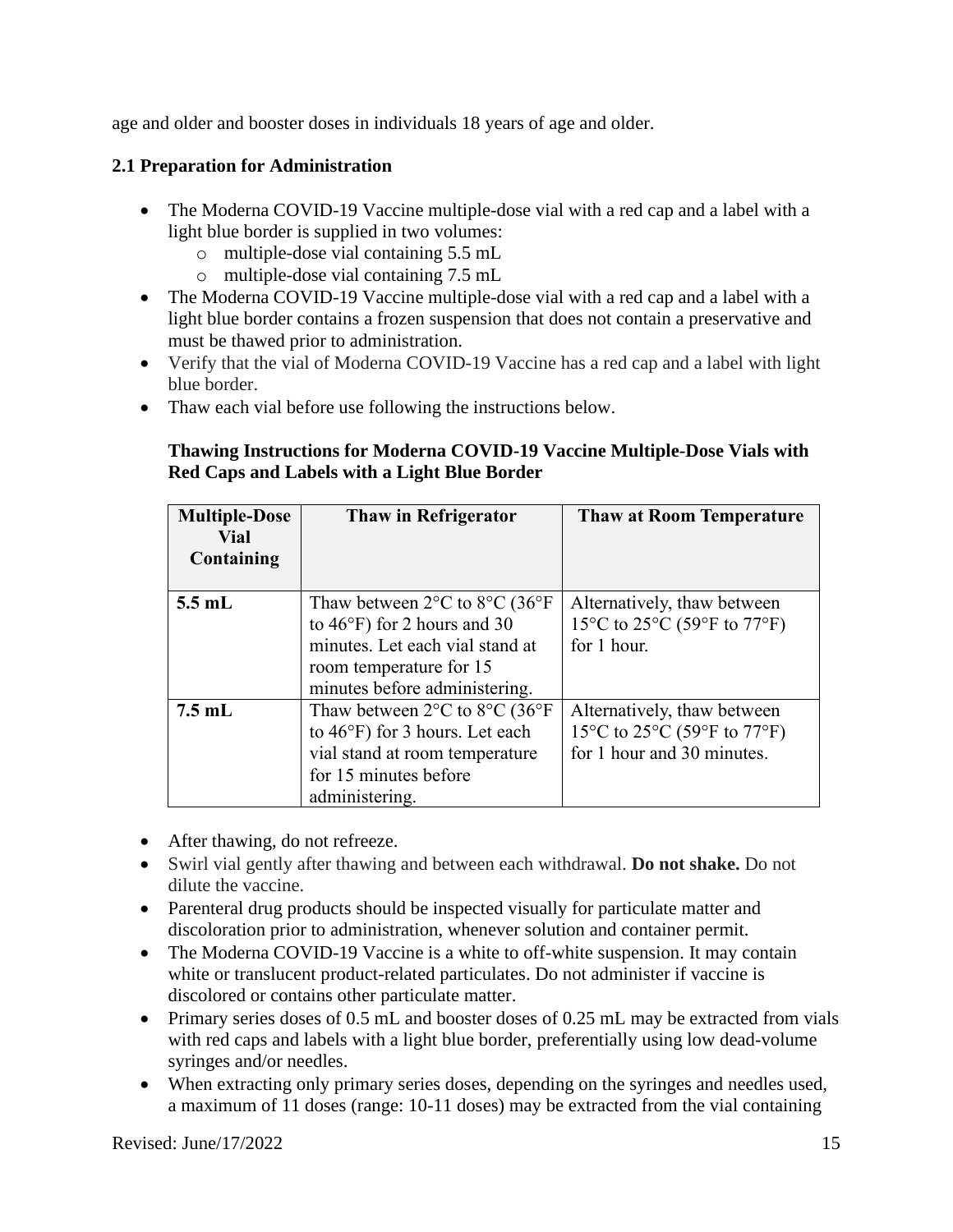5.5 mL or a maximum of 15 doses (range: 13-15 doses) may be extracted from the vial containing 7.5 mL.

- When extracting only booster doses or a combination of primary series and booster doses, the maximum number of doses that may be extracted from vials with red caps and labels with a light blue border should not exceed 20 doses. Do not puncture the vial stopper more than 20 times.
- If the amount of vaccine remaining in the vial cannot provide a primary series dose (0.5) mL) or booster dose (0.25 mL), discard the vial and contents. Do not pool excess vaccine from multiple vials.
- After the first dose has been withdrawn, the vial should be held between  $2^{\circ}$ C to  $25^{\circ}$ C (36°F to 77°F). Record the date and time of first use on the Moderna COVID-19 Vaccine vial label. Discard vial after 12 hours. Do not refreeze.

# **2.2 Administration**

Administer the Moderna COVID-19 Vaccine intramuscularly.

# **2.3 Dosing and Schedule**

### Primary Series<sup>13</sup>

Each primary series dose of the Moderna COVID-19 Vaccine for individuals 12 years of age and older is 0.5 mL.

The Moderna COVID-19 Vaccine supplied in a multiple-dose vial with a red cap and a label with a light blue border is administered as a primary series of two doses  $(0.5 \text{ mL each})$  1 month apart to individuals 12 years of age or older.

A third primary series dose (0.5 mL) of the Moderna COVID-19 Vaccine supplied in a multipledose vial with a red cap and a label with a light blue border is authorized for administration at least 1 month following the second dose to individuals at least 12 years of age with certain kinds of immunocompromise.<sup>14</sup>

## Booster Doses<sup>15,16</sup>

## *First Booster Dose*

A first booster dose (0.25 mL) of the Moderna COVID-19 Vaccine supplied in a multiple-dose vial with a red cap and a label with a light blue border may be administered at least 5 months after completing a primary series of the Moderna COVID-19 Vaccine or SPIKEVAX (COVID-19 Vaccine, mRNA) to individuals 18 years of age or older.

<sup>&</sup>lt;sup>13</sup> A primary series dose of SPIKEVAX (COVID-19 Vaccine, mRNA) is 0.5 mL.

<sup>&</sup>lt;sup>14</sup> Certain kinds of immunocompromise refers to individuals who have undergone solid organ transplantation, or who are diagnosed with conditions that are considered to have an equivalent level of immunocompromise.

<sup>&</sup>lt;sup>15</sup> A booster dose of SPIKEVAX (COVID-19 Vaccine, mRNA) is 0.25 mL.

<sup>&</sup>lt;sup>16</sup> A booster dose of the Moderna COVID-19 Vaccine supplied in multiple-dose vials with dark blue caps and labels with a purple border is 0.5 mL.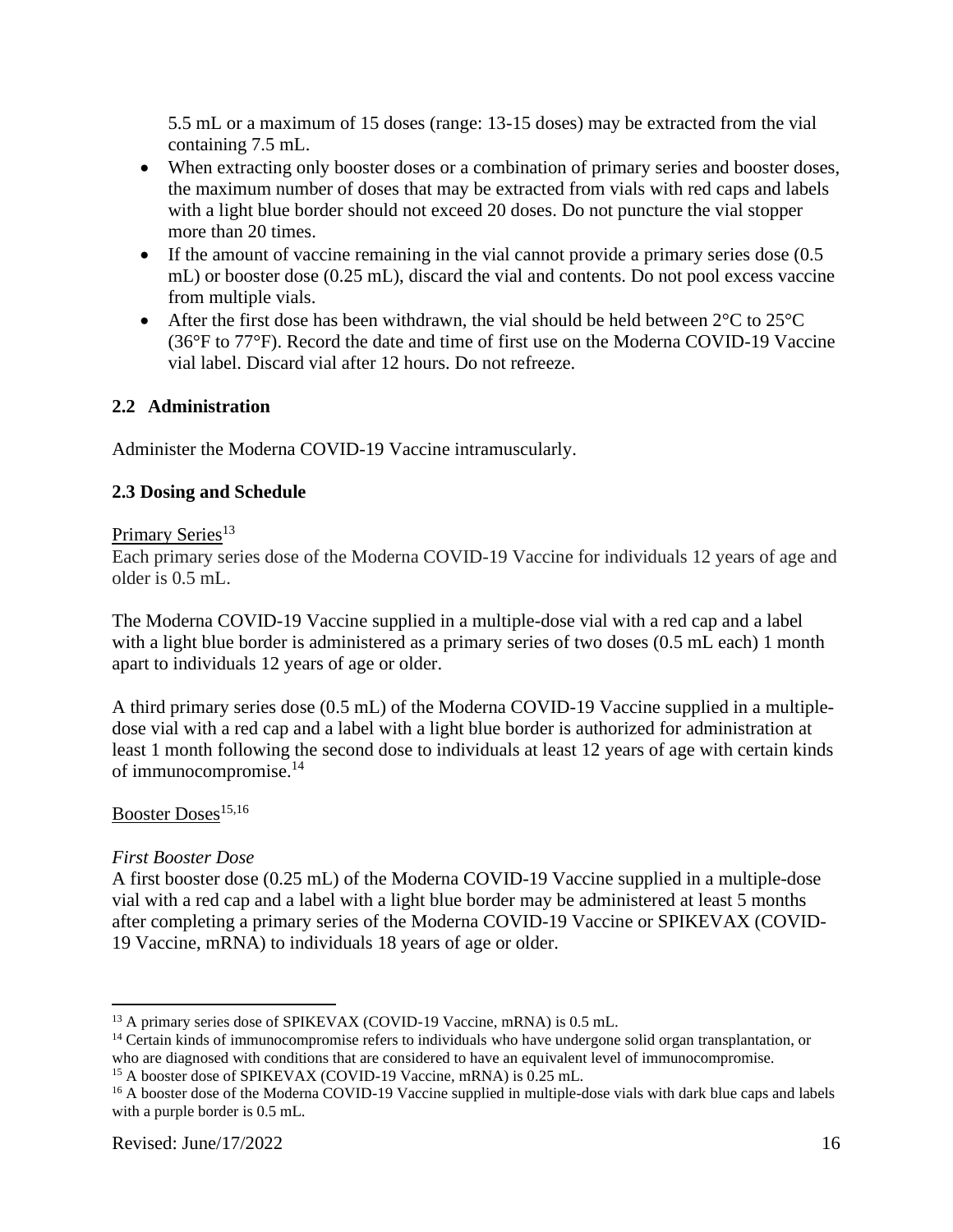A first booster dose (0.25 mL) of the Moderna COVID-19 Vaccine supplied in a multiple-dose vial with a red cap and a label with a light blue border may be administered to individuals 18 years of age and older as a heterologous booster dose following completion of primary vaccination with another authorized or approved COVID-19 vaccine. The dosing interval for the heterologous booster dose is the same as that authorized for a booster dose of the vaccine used for primary vaccination.

### *Second Booster Dose*

A second booster dose (0.25 mL) of the Moderna COVID-19 Vaccine supplied in a multipledose vial with a red cap and a label with a light blue border may be administered to individuals 50 years of age and older at least 4 months after receipt of a first booster dose of any authorized or approved COVID-19 vaccine.

A second booster dose (0.25 mL) of the Moderna COVID-19 Vaccine supplied in a multipledose vial with a red cap and a label with a light blue border may be administered at least 4 months after receipt of a first booster dose of any authorized or approved COVID-19 vaccine to individuals 18 years of age and older with certain kinds of immunocompromise.

# **3 DOSAGE FORMS AND STRENGTHS**

Moderna COVID-19 Vaccine supplied in a multiple-dose vial with a red cap and a label with a light blue border is a suspension for injection.

- Each primary series dose is 0.5 mL.
- The booster dose is 0.25 mL.

# **4 CONTRAINDICATIONS**

Do not administer the Moderna COVID-19 Vaccine to individuals with a known history of severe allergic reaction (e.g., anaphylaxis) to any component of the Moderna COVID-19 Vaccine *[see Description (13)]*.

# **5 WARNINGS AND PRECAUTIONS**

# **5.1 Management of Acute Allergic Reactions**

Appropriate medical treatment to manage immediate allergic reactions must be immediately available in the event an acute anaphylactic reaction occurs following administration of the Moderna COVID-19 Vaccine.

Monitor Moderna COVID-19 Vaccine recipients for the occurrence of immediate adverse reactions according to the Centers for Disease Control and Prevention (CDC) guidelines (https://www.cdc.gov/vaccines/covid-19/clinical-considerations/managing-anaphylaxis.html).

# **5.2 Myocarditis and Pericarditis**

Postmarketing data demonstrate increased risks of myocarditis and pericarditis, particularly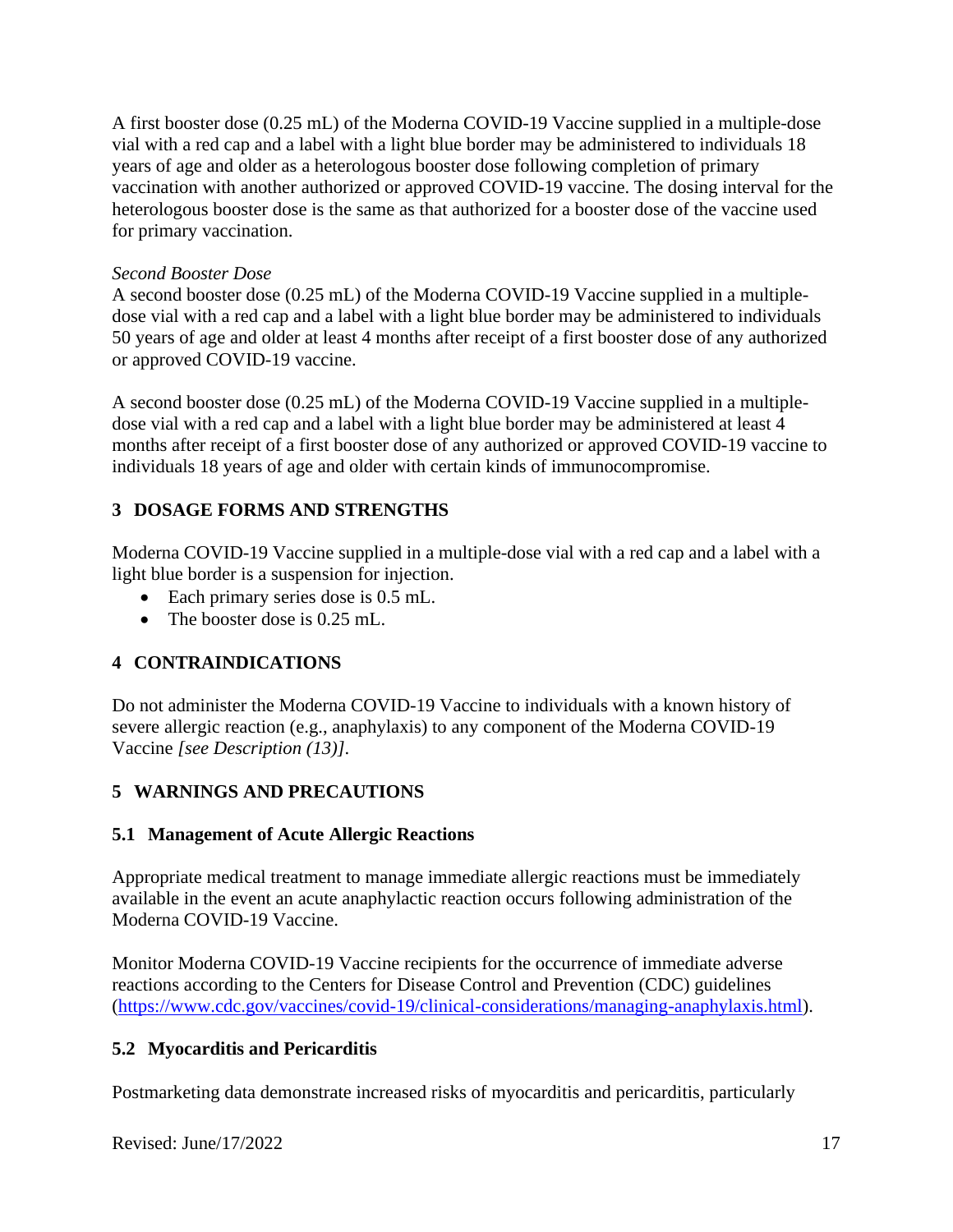within 7 days following the second dose. The observed risk is highest in males 18 through 24 years of age. Although some cases required intensive care support, available data from shortterm follow-up suggest that most individuals have had resolution of symptoms with conservative management. Information is not yet available about potential long-term sequelae.

Some, but not all, observational analyses of postmarketing data suggest that there may be an increased risk of myocarditis and pericarditis in males under 40 years of age following the second dose of the Moderna COVID-19 Vaccine relative to other authorized or approved mRNA COVID-19 vaccines. Although postmarketing data following a booster dose of mRNA vaccines are limited, available evidence suggests a lower myocarditis risk following a booster dose relative to the risk following the primary series second dose.

The CDC has published considerations related to myocarditis and pericarditis after vaccination, including for vaccination of individuals with a history of myocarditis or pericarditis (https://www.cdc.gov/vaccines/covid-19/clinical-considerations/myocarditis.html).

# **5.3 Syncope**

Syncope (fainting) may occur in association with administration of injectable vaccines. Procedures should be in place to avoid injury from fainting.

# **5.4 Altered Immunocompetence**

Immunocompromised persons, including individuals receiving immunosuppressive therapy, may have a diminished response to the Moderna COVID-19 Vaccine.

## **5.5 Limitations of Vaccine Effectiveness**

The Moderna COVID-19 Vaccine may not protect all vaccine recipients.

# **6 OVERALL SAFETY SUMMARY**

**It is MANDATORY for vaccination providers to report to the Vaccine Adverse Event Reporting System (VAERS) all vaccine administration errors, all serious adverse events, cases of Multisystem Inflammatory Syndrome (MIS) in adults and children, and hospitalized or fatal cases of COVID-19 following vaccination with the Moderna COVID-19 Vaccine.<sup>17</sup> To the extent feasible, provide a copy of the VAERS form to ModernaTX, Inc. Please see the REQUIREMENTS AND INSTRUCTIONS FOR REPORTING ADVERSE EVENTS AND VACCINE ADMINISTRATION ERRORS section for details on reporting to VAERS and ModernaTX, Inc.**

## Primary Series

In a clinical study, the adverse reactions in participants 18 years of age and older following

<sup>&</sup>lt;sup>17</sup> Vaccination providers administering SPIKEVAX (COVID-19 Vaccine, mRNA) must adhere to the same reporting requirements.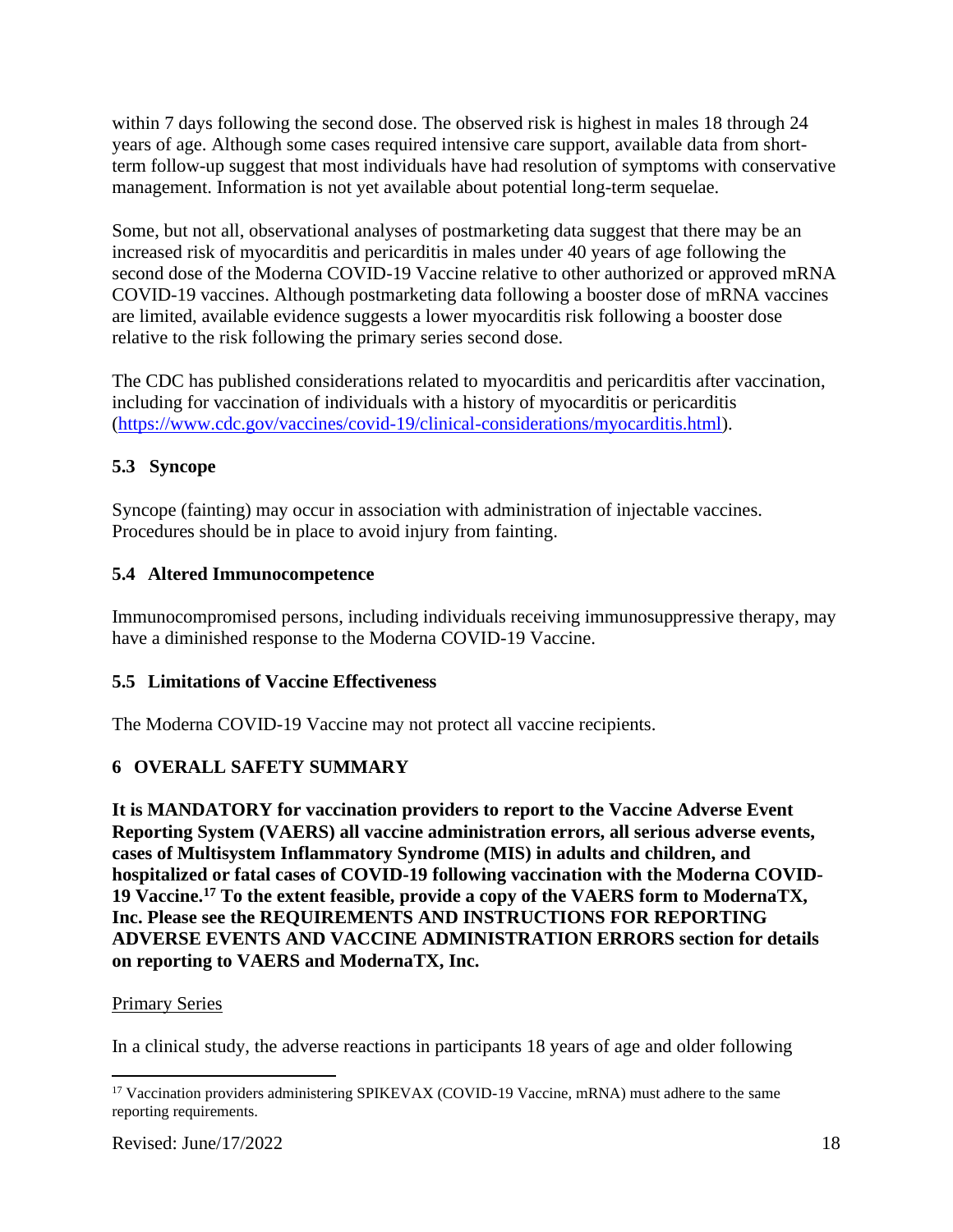administration of the primary series included pain at the injection site (92.0%), fatigue (70.0%), headache (64.7%), myalgia (61.5%), arthralgia (46.4%), chills (45.4%), nausea/vomiting (23.0%), axillary swelling/tenderness (19.8%), fever (15.5%), swelling at the injection site (14.7%), and erythema at the injection site (10.0%).

In a clinical study, the adverse reactions in participants 12 years through 17 years of age following administration of the primary series included pain at the injection site (97.2%), headache (78.4%), fatigue (75.2%), myalgia (54.3%), chills (49.1%), arthralgia (34.6%), axillary swelling/tenderness (34.6%), nausea/vomiting (29.3%), swelling at the injection site (27.7%), erythema at the injection site (25.8%), and fever (13.7%).

# Booster Dose

In a clinical study, the adverse reactions in participants 18 years of age and older following administration of a booster dose included pain at the injection site (83.8%), fatigue (58.7%), headache (55.1%), myalgia (49.1%), arthralgia (41.3%), chills (35.3%), axillary swelling/tenderness (20.4%), nausea/vomiting (11.4%), fever (6.6%), swelling at the injection site (5.4%), erythema at the injection site (4.8%), and rash (1.8%).

# Post-Authorization Experience

Anaphylaxis and other severe allergic reactions, myocarditis, pericarditis, and syncope have been reported following administration of the Moderna COVID-19 Vaccine outside of clinical trials.

# **6.1 Clinical Trials Experience**

Because clinical trials are conducted under widely varying conditions, adverse reaction rates observed in the clinical trials of a vaccine cannot be directly compared with rates in the clinical trials of another vaccine and may not reflect the rates observed in practice.

Overall, 39,000 participants aged 6 months and older received at least one dose of Moderna COVID-19 Vaccine in five clinical trials (NCT04283461, NCT04405076, NCT04470427, NCT04649151, and NCT04796896). In a sixth clinical trial (NCT04885907), 60 solid organ transplant recipients received a third dose of Moderna COVID-19 Vaccine.

Study 1 (NCT04470427) is a Phase 3 randomized, placebo-controlled, observer-blind clinical trial conducted in the United States involving 30,346 participants 18 years of age and older who received at least one dose of Moderna COVID-19 Vaccine<sup>18</sup> (n=15,184) or placebo (n=15,162). Study 2 (NCT04405076) is a Phase 2, randomized, observer-blind, placebo-controlled, doseconfirmation study, which included an open-label phase involving 171 participants 18 years of age and older who received a booster dose of Moderna COVID-19 Vaccine 6 months (range of 5.8 to 8.5 months) after receiving the second dose of the primary series. Study 3 (NCT04649151) is a Phase 2/3 randomized, placebo-controlled, observer-blind, clinical trial conducted in the United States involving 3,726 participants 12 years through 17 years of age who received at least

<sup>&</sup>lt;sup>18</sup> Moderna COVID-19 Vaccine is marketed as SPIKEVAX (COVID-19 Vaccine, mRNA), which is approved for use in individuals 18 years of age and older.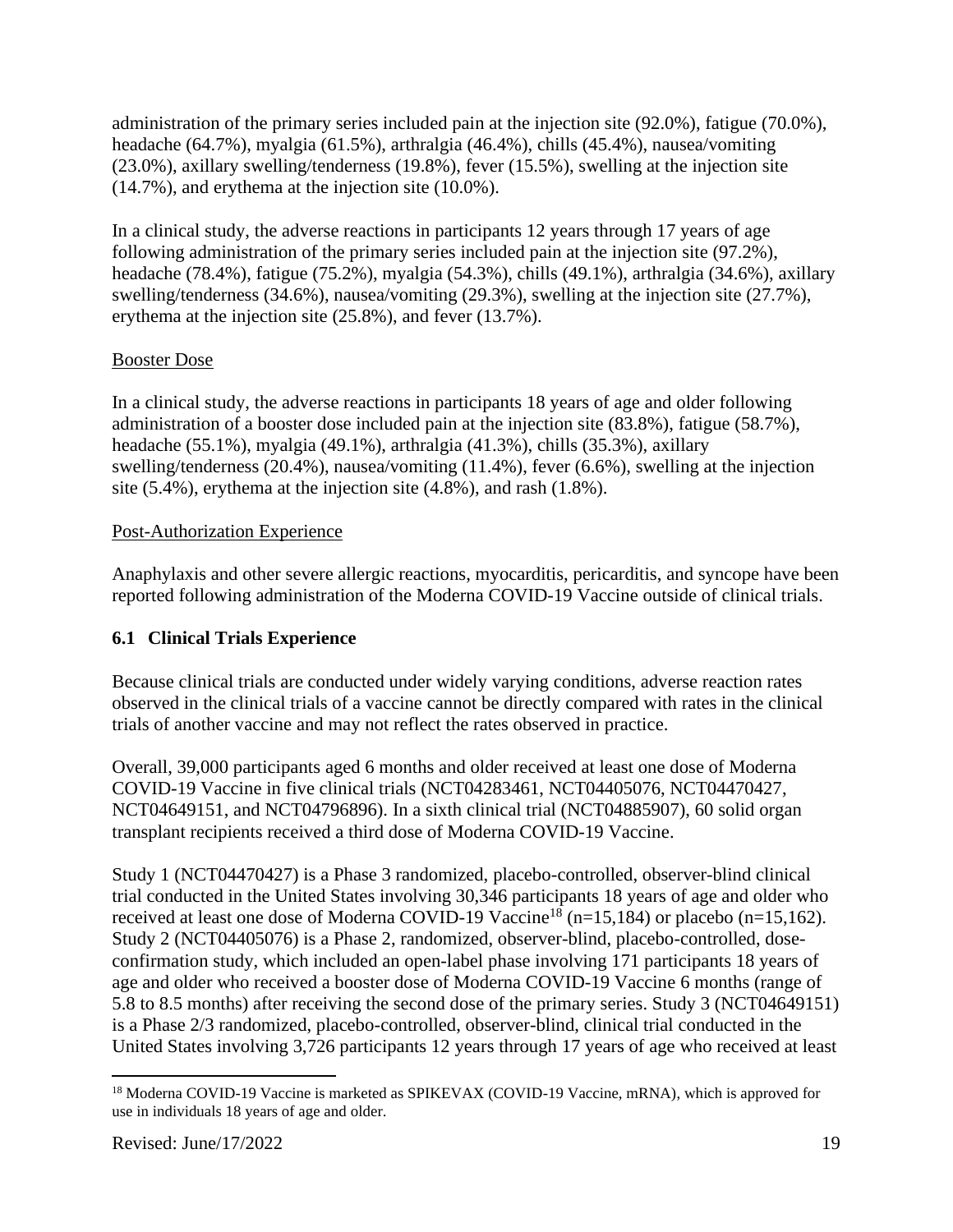one dose of Moderna COVID-19 Vaccine (n=2,486) or placebo (n=1,240). Study 4 (NCT04796896) includes an ongoing Phase 2/3 randomized, placebo-controlled, observer-blind clinical trial component conducted in the United States and Canada involving 10,390 participants 6 months through 11 years of age who received at least one dose of Moderna COVID-19 Vaccine (n=7,799) or placebo (n=2,591).

## **Two-Dose Primary Series in Participants 18 Years and Older**

The safety of Moderna COVID-19 Vaccine was evaluated in an ongoing Phase 3 randomized, placebo-controlled, observer-blind clinical trial conducted in the United States involving 30,346 participants 18 years of age and older who received at least one dose of Moderna COVID-19 Vaccine (n=15,184) or placebo (n=15,162) (Study 1, NCT04470427). Upon issuance of the Emergency Use Authorization (December 18, 2020) for Moderna COVID-19 Vaccine, participants were unblinded in a phased manner over a period of months to offer placebo participants Moderna COVID-19 Vaccine. The median duration of follow up for safety after the second injection during the blinded phase was 4 months. The median duration of follow up for safety after the second injection including both the blinded phase and the open-label phase was 6 months.

In Study 1, the median age of the population was 52 years (range 18-95); 22,826 (75.2%) participants were 18 to 64 years of age and 7,520 (24.8%) participants were 65 years of age and older. Overall, 52.6% of the participants were male, 47.4% were female, 20.5% were Hispanic or Latino, 79.2% were White, 10.2% were African American, 4.6% were Asian, 0.8% were American Indian or Alaska Native, 0.2% were Native Hawaiian or Pacific Islander, 2.0% were other races, and 2.1% were Multiracial. Demographic characteristics were similar between participants who received Moderna COVID-19 Vaccine and those who received placebo.

## Solicited Adverse Reactions

Local and systemic adverse reactions and use of antipyretic medication were solicited in an electronic diary for 7 days following each injection (i.e., day of vaccination and the next 6 days) among participants receiving Moderna COVID-19 Vaccine (n=15,179) and participants receiving placebo (n=15,159) with at least 1 documented dose. Events that persisted for more than 7 days were followed until resolution. Solicited adverse reactions were reported more frequently among vaccine participants than placebo participants.

The reported number and percentage of the solicited local and systemic adverse reactions by age group and dose are presented in Table 1 and Table 2, respectively.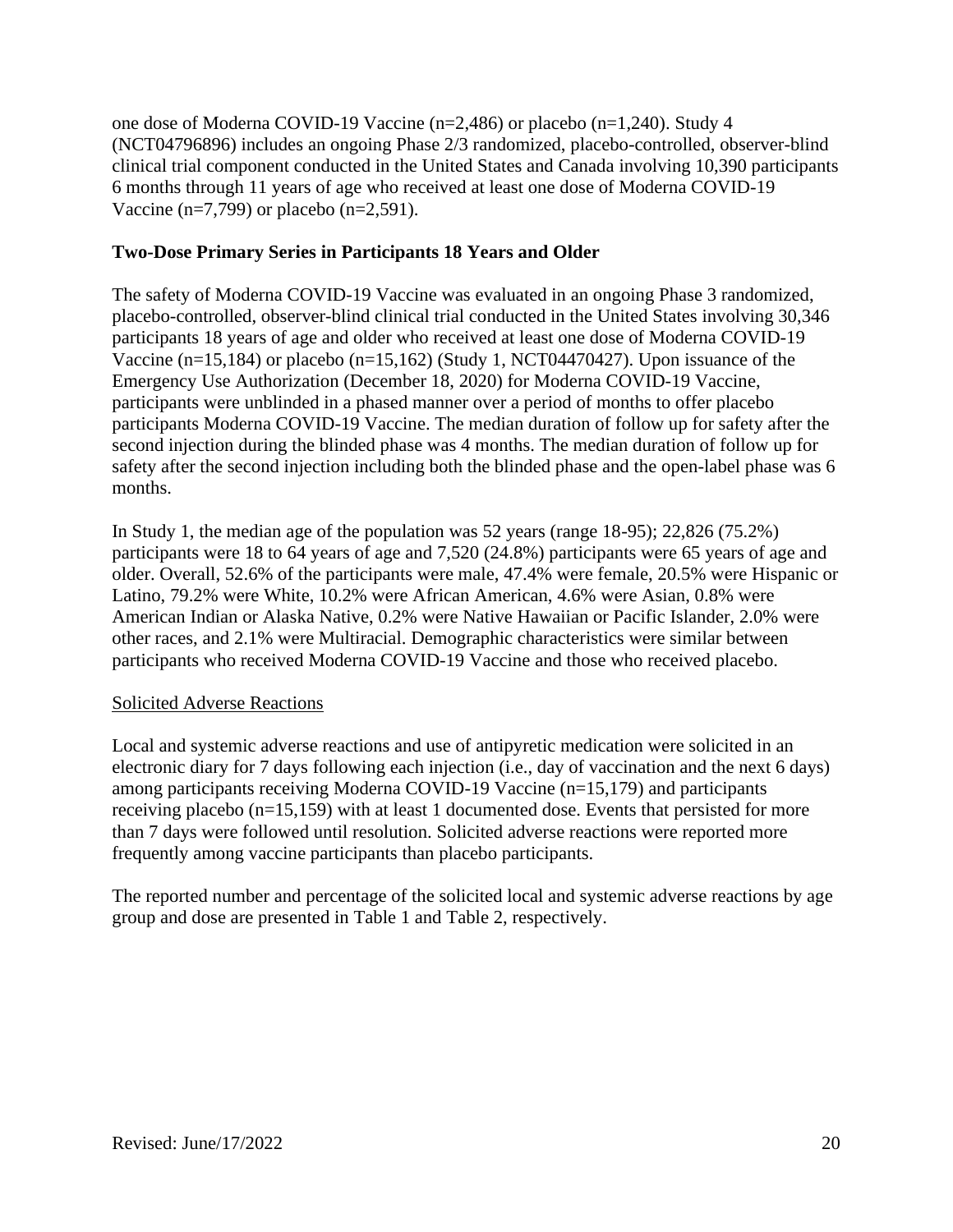## **Table 1: Number and Percentage of Participants With Solicited Local and Systemic Adverse Reactions Starting Within 7 Days\* After Each Dose in Participants 18 Years Through 64 Years (Solicited Safety Set, Dose 1 and Dose 2) †**

|                                  | Moderna COVID-19 Vaccine |                       | <b>Placebo</b> <sup>a</sup> |                     |  |
|----------------------------------|--------------------------|-----------------------|-----------------------------|---------------------|--|
|                                  | Dose 1                   | Dose 2                | Dose 1                      | Dose 2              |  |
|                                  | $(N=11,406)$             | $(N=11,000)$          | $(N=11,402)$                | $(N=10,929)$        |  |
|                                  | $n$ (%)                  | $n$ (%)               | $n$ (%)                     | $n$ (%)             |  |
| <b>Local Adverse</b>             |                          |                       |                             |                     |  |
| <b>Reactions</b>                 |                          |                       |                             |                     |  |
| Pain                             | 9,908                    | 9,893                 | 2,183                       | 2,048               |  |
|                                  | (86.9)                   | (89.9)                | (19.1)                      | (18.7)              |  |
| Pain, Grade 3 <sup>b</sup>       | 366                      | 506                   | 23                          | 22                  |  |
|                                  | (3.2)                    | (4.6)                 | (0.2)                       | (0.2)               |  |
| Axillary                         | 1,322                    | 1,777                 | 567                         | 474                 |  |
| swelling/tenderness              | (11.6)                   | (16.2)                | (5.0)                       | (4.3)               |  |
| Axillary                         | $\overline{37}$          | 47                    | $\overline{13}$             | $\overline{12}$     |  |
| swelling/tenderness,             | (0.3)                    | (0.4)                 | (0.1)                       | (0.1)               |  |
| Grade 3 <sup>b</sup>             |                          |                       |                             |                     |  |
| Swelling (hardness)              | 766                      | 1,399                 | 42                          | 46                  |  |
| $\geq$ 25 mm                     | (6.7)                    | (12.7)                | (0.4)                       | (0.4)               |  |
| Swelling (hardness),             | 62                       | 183                   | $\overline{3}$              | $\overline{5}$      |  |
| Grade 3 <sup>c</sup>             | (0.5)                    | (1.7)                 | (<0.1)                      | (<0.1)              |  |
| Erythema (redness)               | 354                      | 989                   | 54                          | 53                  |  |
| $\geq$ 25 mm                     | (3.1)                    | (9.0)                 | (0.5)                       | (0.5)               |  |
| Erythema (redness),              | 34                       | 210                   | 11                          | 12                  |  |
| Grade 3 <sup>c</sup>             | (0.3)                    | (1.9)                 | (<0.1)                      | (0.1)               |  |
| <b>Systemic Adverse</b>          |                          |                       |                             |                     |  |
| <b>Reactions</b>                 |                          |                       |                             |                     |  |
| Fatigue                          | 4,385                    | 7,453                 | 3,281                       | 2,701               |  |
|                                  | (38.5)                   | (67.8)                | (28.8)                      | (24.7)              |  |
| Fatigue, Grade 3 <sup>d</sup>    | 121                      | 1,178                 | 83                          | 88                  |  |
|                                  | (1.1)                    | (10.7)                | (0.7)                       | (0.8)               |  |
| Fatigue, Grade 4 <sup>e</sup>    | $\mathbf{1}$             | $\overline{0}$        | $\overline{0}$              | $\overline{0}$      |  |
|                                  | (<0.1)                   | (0)                   | (0)                         | (0)                 |  |
| Headache                         | 4,028                    | 6,929                 | 3,303                       | 2,775               |  |
|                                  | (35.3)                   | (63.0)                | (29.0)                      | (25.4)              |  |
| Headache, Grade 3f               | 220                      | 559                   | 163                         | 132                 |  |
|                                  | (1.9)                    | (5.1)                 | (1.4)                       | (1.2)               |  |
| Myalgia                          | 2,700                    | 6,789                 | 1,625                       | 1,425               |  |
|                                  | (23.7)                   | (61.7)                | (14.3)                      | (13.0)              |  |
| Myalgia, Grade 3 <sup>d</sup>    | 74                       | 1,116                 | 38                          | 42                  |  |
|                                  | (0.6)                    | (10.1)                | (0.3)                       | (0.4)               |  |
| Arthralgia                       | 1,892                    | 5,010                 | 1,327                       | 1,180               |  |
|                                  | (16.6)                   | (45.6)                | (11.6)                      | (10.8)<br>37        |  |
| Arthralgia, Grade 3 <sup>d</sup> | 47                       | 650                   | 30                          |                     |  |
|                                  | (0.4)                    | (5.9)<br>$\mathbf{0}$ | (0.3)                       | (0.3)               |  |
| Arthralgia, Grade 4 <sup>e</sup> | $\mathbf{1}$<br>(<0.1)   | (0)                   | $\boldsymbol{0}$<br>(0)     | $\mathbf{0}$<br>(0) |  |
| Chills                           | 1,050                    | 5,357                 | 730                         | 662                 |  |
|                                  | (9.2)                    | (48.7)                | (6.4)                       | (6.1)               |  |
| Chills, Grade 3g                 | 17                       | 164                   | 8                           | 15                  |  |
|                                  | (0.1)                    | (1.5)                 | (<0.1)                      | (0.1)               |  |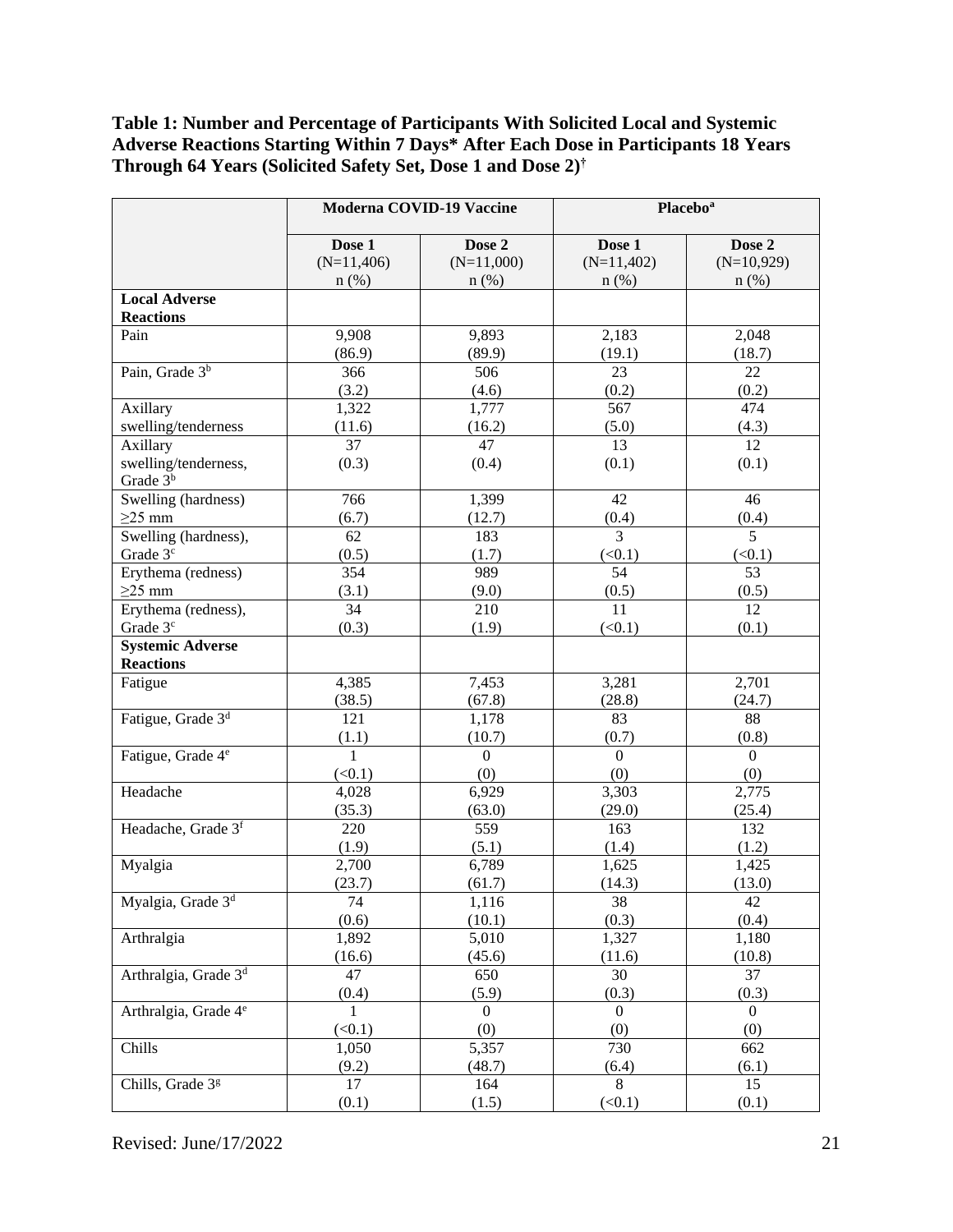|                             | <b>Moderna COVID-19 Vaccine</b> |              | <b>Placebo</b> <sup>a</sup> |                |
|-----------------------------|---------------------------------|--------------|-----------------------------|----------------|
|                             | Dose 1                          | Dose 2       | Dose 1                      | Dose 2         |
|                             | $(N=11,406)$                    | $(N=11,000)$ | $(N=11,402)$                | $(N=10,929)$   |
|                             | $n$ (%)                         | $n$ (%)      | $n$ (%)                     | $n$ (%)        |
| Nausea/vomiting             | 1,068                           | 2,355        | 908                         | 807            |
|                             | (9.4)                           | (21.4)       | (8.0)                       | (7.4)          |
| Nausea/vomiting,            | 6                               | 11           | 8                           | 8              |
| Grade $3h$                  | (<0.1)                          | (0.1)        | (<0.1)                      | (<0.1)         |
| Fever                       | 102                             | 1,909        | 37                          | 38             |
|                             | (0.9)                           | (17.4)       | (0.3)                       | (0.3)          |
| Fever, Grade 3 <sup>i</sup> | 10                              | 185          |                             | $\mathfrak{D}$ |
|                             | (<0.1)                          | (1.7)        | (<0.1)                      | (<0.1)         |
| Fever, Grade 4              | 4                               | 12           | 4                           | 2              |
|                             | (<0.1)                          | (0.1)        | (<0.1)                      | (<0.1)         |
| Use of antipyretic or       | 2,656                           | 6,307        | 1,523                       | 1,254          |
| pain medication             | (23.3)                          | (57.3)       | (13.4)                      | (11.5)         |

\* 7 days included day of vaccination and the subsequent 6 days. Events and use of antipyretic or pain medication were collected in the electronic diary (e-diary).

† Absence of rows for Grade 4 adverse reactions indicates no events were reported.

<sup>a</sup> Placebo was a saline solution.

**b** Grade 3 pain and axillary swelling/tenderness: Defined as any use of prescription pain reliever; prevents daily activity.

- $\degree$  Grade 3 swelling and erythema: Defined as  $>100$  mm  $/>10$  cm.
- <sup>d</sup> Grade 3 fatigue, myalgia, arthralgia: Defined as significant; prevents daily activity.
- <sup>e</sup> Grade 4 fatigue, arthralgia: Defined as requires emergency room visit or hospitalization.
- <sup>f</sup> Grade 3 headache: Defined as significant; any use of prescription pain reliever or prevents daily activity.

<sup>g</sup> Grade 3 chills: Defined as prevents daily activity and requires medical intervention.

h Grade 3 nausea/vomiting: Defined as prevents daily activity; requires outpatient intravenous hydration.

<sup>i</sup> Grade 3 fever: Defined as ≥39.0° – ≤40.0°C / ≥102.1° – ≤104.0°F.

<sup>j</sup> Grade 4 fever: Defined as  $>40.0^{\circ}$ C /  $>104.0^{\circ}$ F.

## **Table 2: Number and Percentage of Participants With Solicited Local and Systemic Adverse Reactions Starting Within 7 Days\* After Each Dose in Participants 65 Years and Older (Solicited Safety Set, Dose 1 and Dose 2)†**

|                                                          | Moderna COVID-19 Vaccine |             | <b>Placebo</b> <sup>a</sup> |             |
|----------------------------------------------------------|--------------------------|-------------|-----------------------------|-------------|
|                                                          | Dose 1                   | Dose 2      | Dose 1                      | Dose 2      |
|                                                          | $(N=3,760)$              | $(N=3,691)$ | $(N=3,749)$                 | $(N=3,649)$ |
|                                                          | $n$ (%)                  | $n$ (%)     | $n$ (%)                     | $n$ (%)     |
| <b>Local Adverse</b><br><b>Reactions</b>                 |                          |             |                             |             |
| Pain                                                     | 2,780                    | 3,071       | 482                         | 438         |
|                                                          | (73.9)                   | (83.2)      | (12.9)                      | (12.0)      |
| Pain, Grade 3 <sup>b</sup>                               | 50                       | 100         | 32                          | 19          |
|                                                          | (1.3)                    | (2.7)       | (0.9)                       | (0.5)       |
| Axillary                                                 | 231                      | 315         | 155                         | 97          |
| swelling/tenderness                                      | (6.1)                    | (8.5)       | (4.1)                       | (2.7)       |
| Axillary<br>swelling/tenderness,<br>Grade 3 <sup>b</sup> | 12<br>(0.3)              | 21<br>(0.6) | 14<br>(0.4)                 | 8<br>(0.2)  |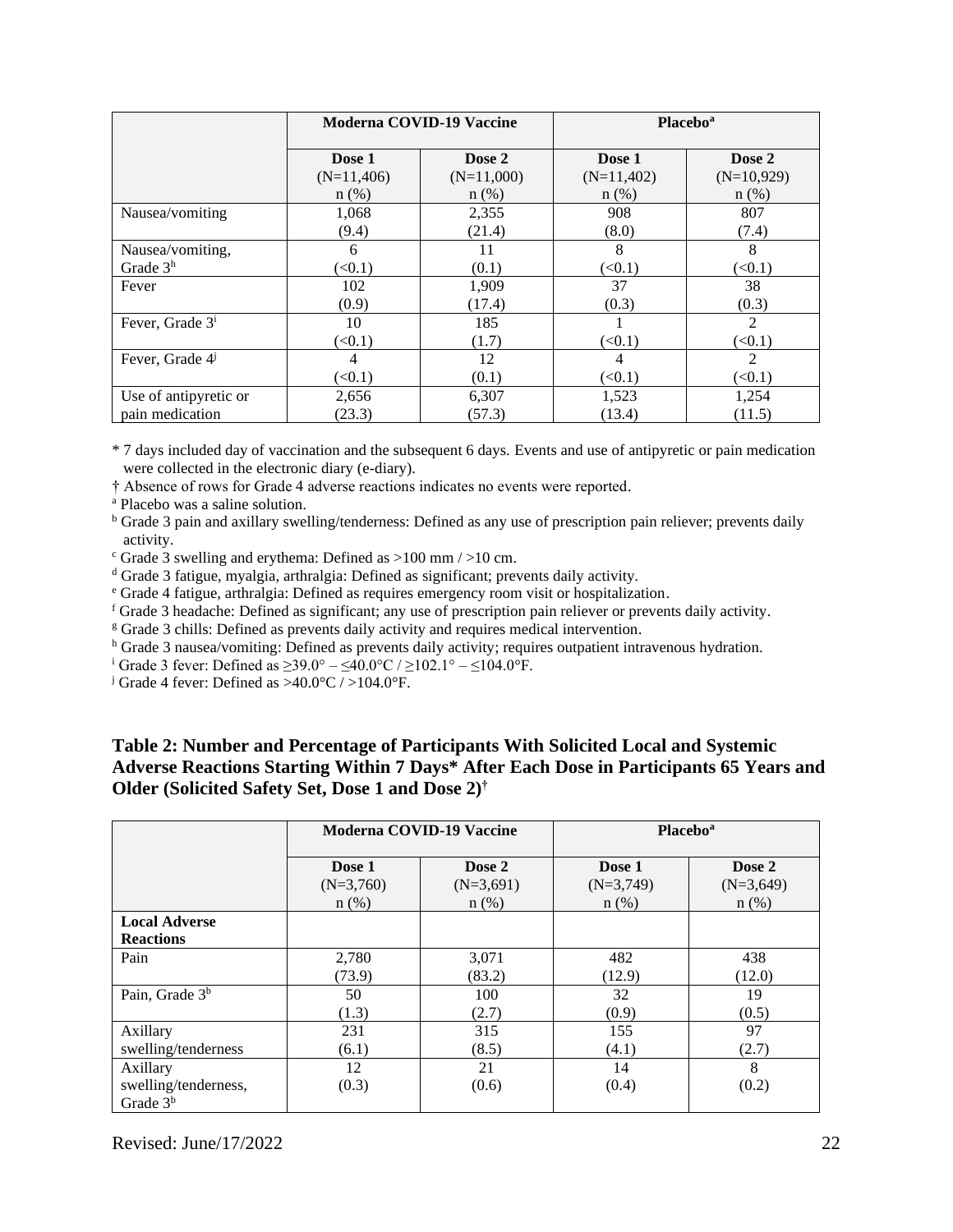|                                     | Moderna COVID-19 Vaccine |                       | <b>Placebo</b> <sup>a</sup> |                         |  |
|-------------------------------------|--------------------------|-----------------------|-----------------------------|-------------------------|--|
|                                     | Dose 1<br>$(N=3,760)$    | Dose 2<br>$(N=3,691)$ | Dose 1<br>$(N=3,749)$       | Dose 2<br>$(N=3,649)$   |  |
|                                     | $n$ (%)<br>169           | $n$ (%)<br>408        | $n$ (%)<br>23               | $n$ (%)<br>14           |  |
| Swelling (hardness)<br>$\geq$ 25 mm | (4.5)                    | (11.1)                | (0.6)                       | (0.4)                   |  |
| Swelling (hardness),                | 20                       | 72                    | 3                           | $\tau$                  |  |
| Grade 3 <sup>c</sup>                | (0.5)                    | (2.0)                 | (<0.1)                      | (0.2)                   |  |
| Erythema (redness)                  | 91                       | 285                   | 23                          | 15                      |  |
| $\geq$ 25 mm                        | (2.4)                    | (7.7)                 | (0.6)                       | (0.4)                   |  |
| Erythema (redness),                 | 8                        | $\overline{77}$       | $\overline{2}$              | 3                       |  |
| Grade 3 <sup>c</sup>                | (0.2)                    | (2.1)                 | (< 0.1)                     | (<0.1)                  |  |
| <b>Systemic Adverse</b>             |                          |                       |                             |                         |  |
| <b>Reactions</b>                    |                          |                       |                             |                         |  |
| Fatigue                             | 1,251                    | 2,154                 | 852                         | 717                     |  |
|                                     | (33.3)                   | (58.4)                | (22.7)                      | (19.6)                  |  |
| Fatigue, Grade 3 <sup>d</sup>       | 30                       | 255                   | 22                          | 20                      |  |
|                                     | (0.8)                    | (6.9)                 | (0.6)                       | (0.5)                   |  |
| Headache                            | 922                      | 1,708                 | 723                         | 652                     |  |
|                                     | (24.5)                   | (46.3)                | (19.3)                      | (17.9)                  |  |
| Headache, Grade 3 <sup>e</sup>      | 53                       | 107                   | 34                          | 33                      |  |
|                                     | (1.4)                    | (2.9)                 | (0.9)                       | (0.9)                   |  |
| Myalgia                             | 742                      | 1,740                 | 444                         | 399                     |  |
|                                     | (19.7)                   | (47.2)                | (11.9)                      | (10.9)                  |  |
| Myalgia, Grade 3 <sup>d</sup>       | 17                       | 205                   | 9                           | 10                      |  |
|                                     | (0.5)                    | (5.6)                 | (0.2)                       | (0.3)                   |  |
| Arthralgia                          | 618                      | 1,293                 | 457                         | 399                     |  |
|                                     | (16.4)                   | (35.1)                | (12.2)                      | (10.9)                  |  |
| Arthralgia, Grade 3 <sup>d</sup>    | 13                       | 125                   | 8                           | $\overline{7}$          |  |
|                                     | (0.3)                    | (3.4)                 | (0.2)                       | (0.2)                   |  |
| Chills                              | 201                      | 1,143                 | 148                         | 151                     |  |
|                                     | (5.3)                    | (31.0)                | (4.0)                       | (4.1)                   |  |
| Chills, Grade 3 <sup>f</sup>        | $\overline{7}$           | 27                    | 6                           | $\overline{2}$          |  |
|                                     | (0.2)                    | (0.7)                 | (0.2)                       | (<0.1)                  |  |
| Nausea/vomiting                     | 194<br>(5.2)             | 439<br>(11.9)         | 167<br>(4.5)                | 134<br>(3.7)            |  |
| Nausea/vomiting,                    | $\overline{4}$           | 10                    | $\overline{5}$              | $\overline{3}$          |  |
| Grade 3g                            | (0.1)                    | (0.3)                 | (0.1)                       | (<0.1)                  |  |
| Nausea/vomiting,                    | $\overline{0}$           | $\mathbf{1}$          | $\Omega$                    | $\Omega$                |  |
| Grade 4 <sup>h</sup>                | (0)                      | (<0.1)                | (0)                         | (0)                     |  |
| Fever                               | 10<br>(0.3)              | 367<br>(9.9)          | $\overline{7}$<br>(0.2)     | $\overline{5}$<br>(0.1) |  |
| Fever, Grade 3 <sup>i</sup>         | 1                        | 18                    | 1                           | $\Omega$                |  |
|                                     | (<0.1)                   | (0.5)                 | (<0.1)                      | (0)                     |  |
| Fever, Grade 4 <sup>j</sup>         | $\overline{0}$           | $\mathbf{1}$          | $\overline{2}$              | $\mathbf{1}$            |  |
|                                     | (0)                      | (<0.1)                | (<0.1)                      | (<0.1)                  |  |
| Use of antipyretic or               | 673                      | 1,548                 | 477                         | 331                     |  |
| pain medication                     | (17.9)                   | (41.9)                | (12.7)                      | (9.1)                   |  |

\* 7 days included day of vaccination and the subsequent 6 days. Events and use of antipyretic or pain medication were collected in the electronic diary (e-diary).

† Absence of rows for Grade 4 adverse reactions indicates no events were reported.

<sup>a</sup> Placebo was a saline solution.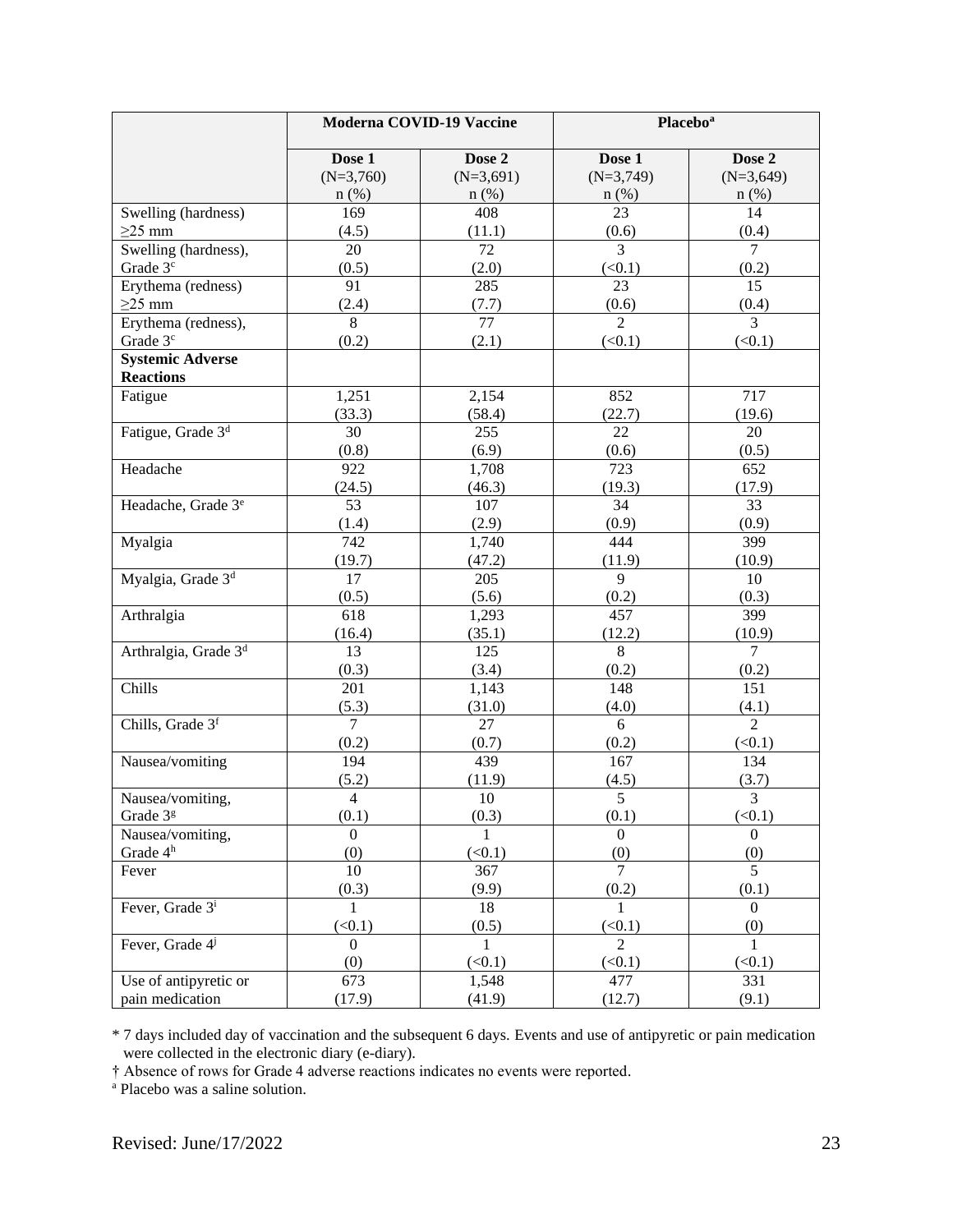- <sup>b</sup> Grade 3 pain and axillary swelling/tenderness: Defined as any use of prescription pain reliever; prevents daily activity.
- $\degree$  Grade 3 swelling and erythema: Defined as  $>100$  mm  $/$   $>10$  cm.
- <sup>d</sup> Grade 3 fatigue, myalgia, arthralgia: Defined as significant; prevents daily activity.
- <sup>e</sup> Grade 3 headache: Defined as significant; any use of prescription pain reliever or prevents daily activity.
- <sup>f</sup> Grade 3 chills: Defined as prevents daily activity and requires medical intervention.
- <sup>g</sup> Grade 3 nausea/vomiting: Defined as prevents daily activity; requires outpatient intravenous hydration.
- <sup>h</sup> Grade 4 nausea/vomiting: Defined as requires emergency room visit or hospitalization for hypotensive shock.
- <sup>i</sup> Grade 3 fever: Defined as ≥39.0° ≤40.0°C / ≥102.1° ≤104.0°F.
- <sup>j</sup> Grade 4 fever: Defined as  $>40.0$ °C /  $>104.0$ °F.

Solicited local and systemic adverse reactions reported following administration of Moderna COVID-19 Vaccine had a median duration of 1 to 3 days.

Grade 3 solicited local adverse reactions were more frequently reported after Dose 2 than after Dose 1. Solicited systemic adverse reactions were more frequently reported by vaccine recipients after Dose 2 than after Dose 1.

In Study 1, 2.3% of participants (vaccine=347, placebo=337) had evidence of prior SARS-CoV-2 infection at baseline (immunologic or virologic evidence of prior SARS-CoV-2 infection [defined as positive RT-PCR test and/or positive Elecsys immunoassay result at Day 1]). Overall, among the 347 vaccine participants, there were no notable differences in reactogenicity compared to the 14,750 vaccine participants who had no evidence of prior SARS-CoV-2 infection at baseline (negative RT-PCR test and negative Elecsys immunoassay result at Day 1).

#### Unsolicited Adverse Events

Participants were monitored for unsolicited adverse events for 28 days following each dose. Serious adverse events and medically attended adverse events will be recorded for the entire study duration (2 years). Among the 30,346 participants who had received at least 1 dose of vaccine (N=15,184) or placebo (N=15,162), unsolicited adverse events that occurred within 28 days following any vaccination were reported by 31.3% of participants (n=4,752) who received Moderna COVID-19 Vaccine and 28.6% of participants (n=4,338) who received placebo.

During the 28-day follow-up period following any dose, lymphadenopathy-related events were reported by 1.7% of vaccine recipients and 0.8% of placebo recipients. These events included lymphadenopathy, lymphadenitis, lymph node pain, vaccination-site lymphadenopathy, injection-site lymphadenopathy, and axillary mass. This imbalance is consistent with the imbalance observed for solicited axillary swelling/tenderness at the injected arm.

During the 7-day follow-up period of any vaccination, hypersensitivity events of injection site rash or injection site urticaria, likely related to vaccination, were reported by 6 participants in the Moderna COVID-19 Vaccine group and none in the placebo group. Delayed injection site reactions that began >7 days after vaccination were reported in 1.4% of vaccine recipients and 0.7% of placebo recipients. Delayed injection site reactions included pain, erythema, and swelling and are likely related to vaccination.

In the blinded portion of the study, there were 8 reports of facial paralysis (including Bell's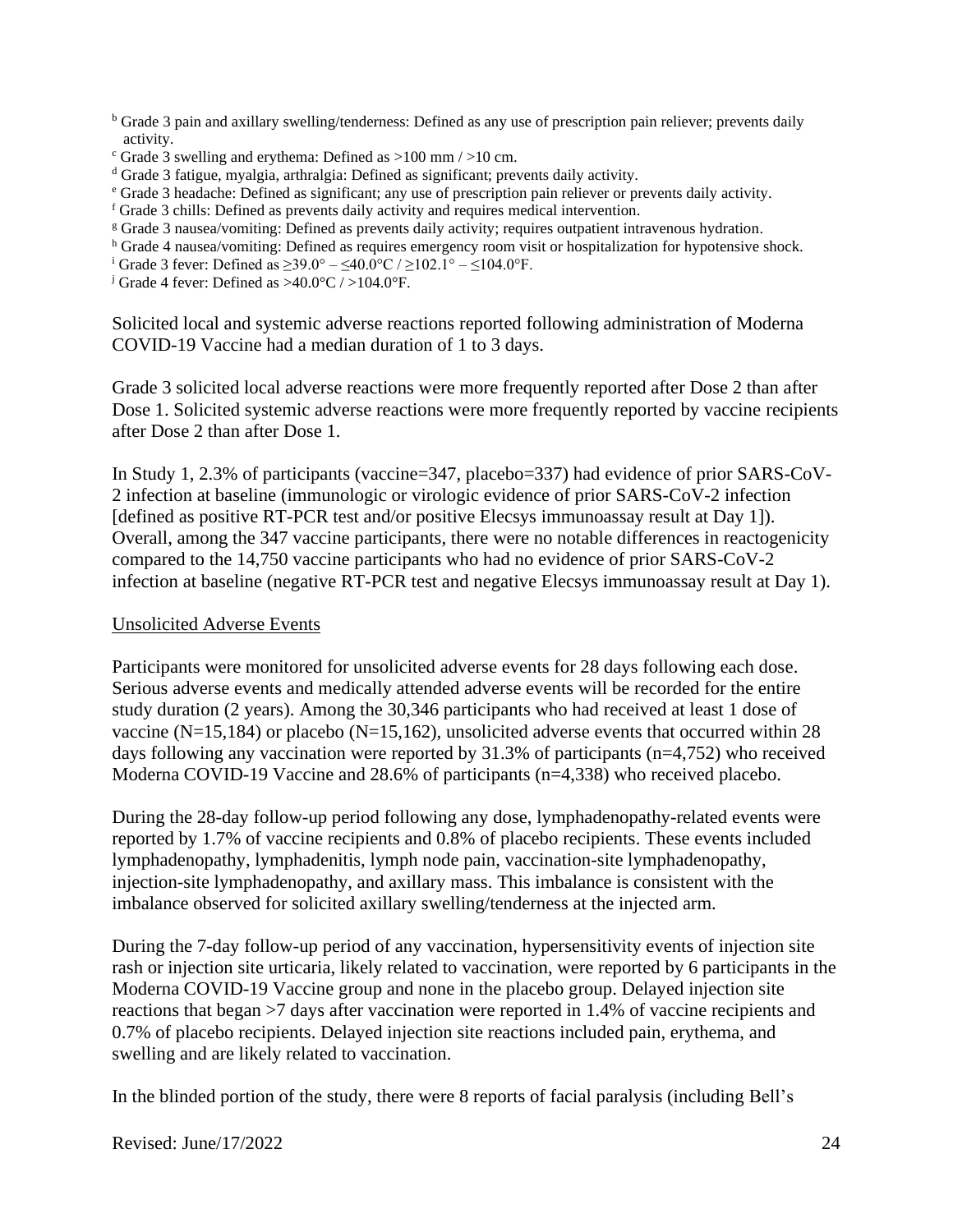palsy) in the Moderna COVID-19 Vaccine group, and 3 in the placebo group. In the 28-day follow-up period there were two cases of facial paralysis in the Moderna COVID-19 Vaccine group, which occurred on 8 and 22 days, respectively, after vaccination, and one in the placebo group, which occurred 17 days after vaccination. Currently available information on facial paralysis is insufficient to determine a causal relationship with the vaccine.

In the blinded portion of the study, there were 50 reports of herpes zoster in the Moderna COVID-19 Vaccine group, and 23 in the placebo group. In the 28-day period after any vaccination, there were 22 cases of herpes zoster in the Moderna COVID-19 Vaccine group, and 15 in the placebo group. Currently available information on herpes zoster infection is insufficient to determine a causal relationship with the vaccine.

There were no other notable patterns or numerical imbalances between treatment groups for specific categories of adverse events (including other neurologic, neuro-inflammatory, and thrombotic events) that would suggest a causal relationship to Moderna COVID-19 Vaccine.

### Serious Adverse Events

During the blinded phase of the study, serious adverse events were reported by 1.8% (n=268) of participants who received Moderna COVID-19 Vaccine and 1.9% (n=292) of participants who received placebo.

There were three serious adverse events of angioedema/facial swelling in the vaccine group in recipients with a history of injection of dermatological fillers. The onset of swelling was reported 1-2 days after the second dose and was likely related to vaccination.

There were no other notable patterns or imbalances between treatment groups for specific categories of serious adverse events (including neurologic, neuro-inflammatory, and thrombotic events) that would suggest a causal relationship to Moderna COVID-19 Vaccine.

## **Two-Dose Primary Series in Adolescents 12 Years Through 17 Years of Age**

Safety data for Moderna COVID-19 Vaccine in adolescents were collected in an ongoing Phase 2/3 randomized, placebo-controlled, observer-blind, clinical trial conducted in the United States involving 3,726 participants 12 years through 17 years of age who received at least one dose of Moderna COVID-19 Vaccine (n=2,486) or placebo (n=1,240) (Study 3, NCT04649151). Overall, 51.4% were male, 48.6% were female, 11.6% were Hispanic or Latino, 83.9% were White, 3.4% were African American, 5.9% were Asian, 0.5% were American Indian or Alaska Native, <0.1% were Native Hawaiian or Pacific Islander, 1.0% were other races, and 4.5% were Multiracial. Demographic characteristics were similar among participants who received Moderna COVID-19 Vaccine and those who received placebo.

#### Solicited Adverse Reactions

Local and systemic adverse reactions and use of antipyretic medication were solicited in an electronic diary for 7 days following each injection (i.e., day of vaccination and the next 6 days)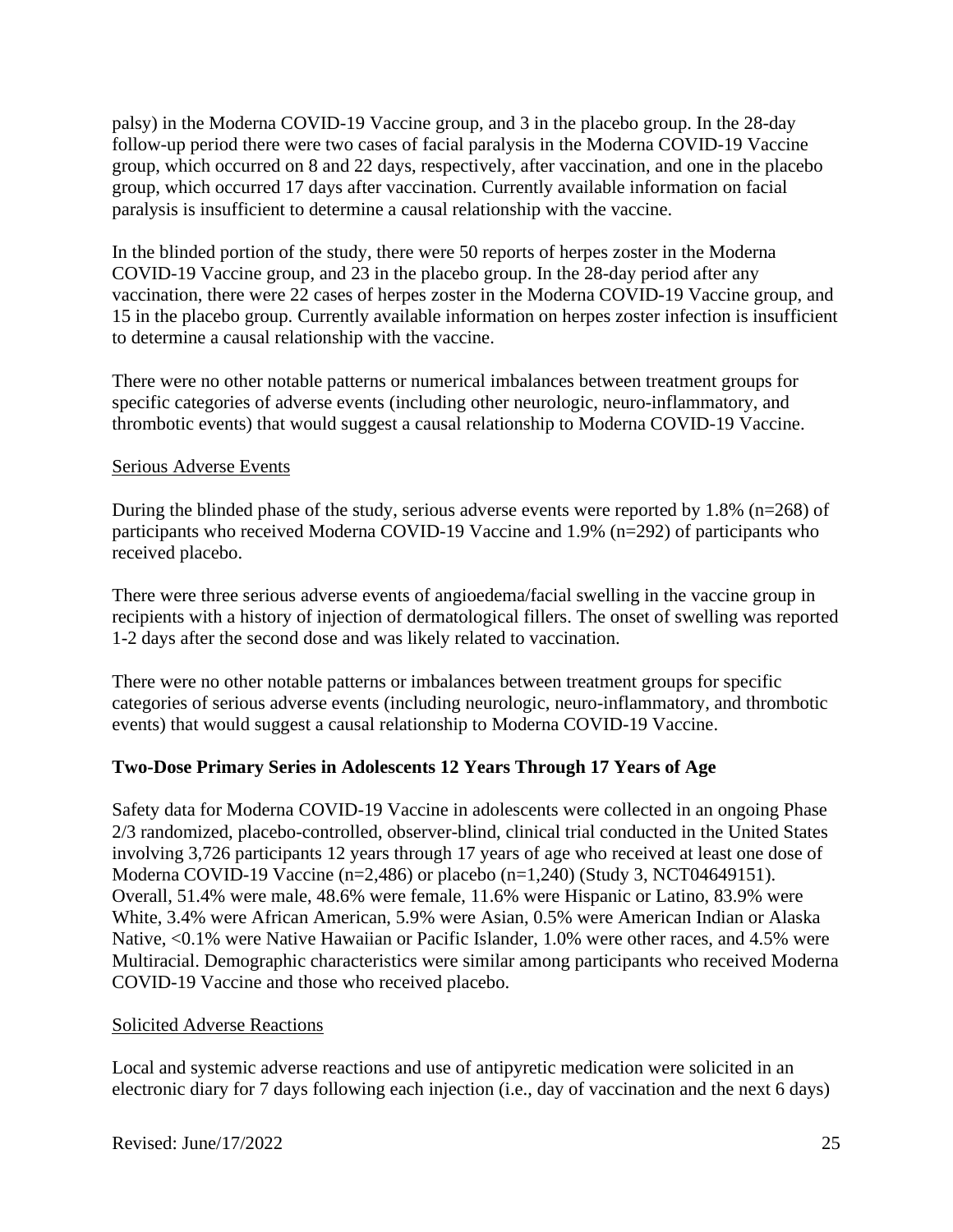among participants receiving Moderna COVID-19 Vaccine (n=2,485) and participants receiving placebo  $(n=1,240)$  with at least 1 documented dose. Events that persisted for more than 7 days were followed until resolution.

The reported number and percentage of the solicited local and systemic adverse reactions in participants 12 years through 17 years of age by dose are presented in Table 3.

| Table 3: Number and Percentage of Participants With Solicited Local and Systemic   |
|------------------------------------------------------------------------------------|
| Adverse Reactions Starting Within 7 Days* After Each Dose in Participants 12 Years |
| <b>Through 17 Years (Solicited Safety Set, Dose 1 and Dose 2)</b> <sup>†</sup>     |

|                                | <b>Moderna COVID-19 Vaccine</b> |                | Placebo <sup>a</sup> |                  |
|--------------------------------|---------------------------------|----------------|----------------------|------------------|
|                                | Dose 1                          | Dose 2         | Dose 1               | Dose 2           |
|                                | $(N=2,482)$                     | $(N=2,478)$    | $(N=1,238)$          | $(N=1,220)$      |
|                                | $n$ (%)                         | $n$ (%)        | $n$ (%)              | $n$ (%)          |
| <b>Local Adverse</b>           |                                 |                |                      |                  |
| <b>Reactions</b>               |                                 |                |                      |                  |
| Pain                           | 2,310                           | 2,290          | 431                  | 370              |
|                                | (93.1)                          | (92.4)         | (34.8)               | (30.3)           |
| Pain, Grade 3 <sup>b</sup>     | 133                             | 126            | 1                    | $\overline{3}$   |
|                                | (5.4)                           | (5.1)          | (<0.1)               | (0.2)            |
| Axillary                       | 578                             | 519            | 101                  | 61               |
| swelling/tenderness            | (23.3)                          | (21.0)         | (8.2)                | (5.0)            |
| Axillary                       | 10                              | $\overline{7}$ | $\Omega$             | $\overline{0}$   |
| swelling/tenderness,           | (0.4)                           | (0.3)          | (0)                  | (0)              |
| Grade 3 <sup>b</sup>           |                                 |                |                      |                  |
| Swelling (hardness)            | 403                             | 509            | 12                   | 12               |
| $\geq$ 25 mm                   | (16.2)                          | (20.5)         | (1.0)                | (1.0)            |
| Swelling (hardness),           | 27                              | 56             | $\Omega$             | $\overline{0}$   |
| Grade 3 <sup>c</sup>           | (1.1)                           | (2.3)          | (0)                  | (0)              |
| Erythema (redness)             | 334                             | 484            | $\overline{8}$       | 11               |
| $\geq$ 25 mm                   | (13.5)                          | (19.5)         | (0.6)                | (0.9)            |
| Erythema (redness),            | 21                              | 72             | $\overline{0}$       | $\boldsymbol{0}$ |
| Grade 3 <sup>c</sup>           | (0.8)                           | (2.9)          | (0)                  | (0)              |
| <b>Systemic Adverse</b>        |                                 |                |                      |                  |
| <b>Reactions</b>               |                                 |                |                      |                  |
| Fatigue                        | 1,188                           | 1,679          | 453                  | $\overline{353}$ |
|                                | (47.9)                          | (67.8)         | (36.6)               | (28.9)           |
| Fatigue, Grade 3 <sup>d</sup>  | 33                              | 188            | 18                   | 10               |
|                                | (1.3)                           | (7.6)          | (1.5)                | (0.8)            |
| Headache                       | 1,106                           | 1,739          | 477                  | 370              |
|                                | (44.6)                          | (70.2)         | (38.5)               | (30.3)           |
| Headache, Grade 3 <sup>e</sup> | 56                              | 112            | 17                   | 14               |
|                                | (2.3)                           | (4.5)          | (1.4)                | (1.1)            |
| Headache, Grade 4f             | $\overline{0}$                  | $\mathbf{1}$   | $\overline{0}$       | $\overline{0}$   |
|                                | (0)                             | (<0.1)         | (0)                  | (0)              |
| Myalgia                        | 668                             | 1,154          | 205                  | 153              |
|                                | (26.9)                          | (46.6)         | (16.6)               | (12.5)           |
| Myalgia, Grade 3 <sup>d</sup>  | 24                              | 129            | 10                   | $\overline{3}$   |
|                                | (1.0)                           | (5.2)          | (0.8)                | (0.2)            |
| Arthralgia                     | $\overline{371}$                | 716            | 143                  | 113              |
|                                | (15.0)                          | (28.9)         | (11.6)               | (9.3)            |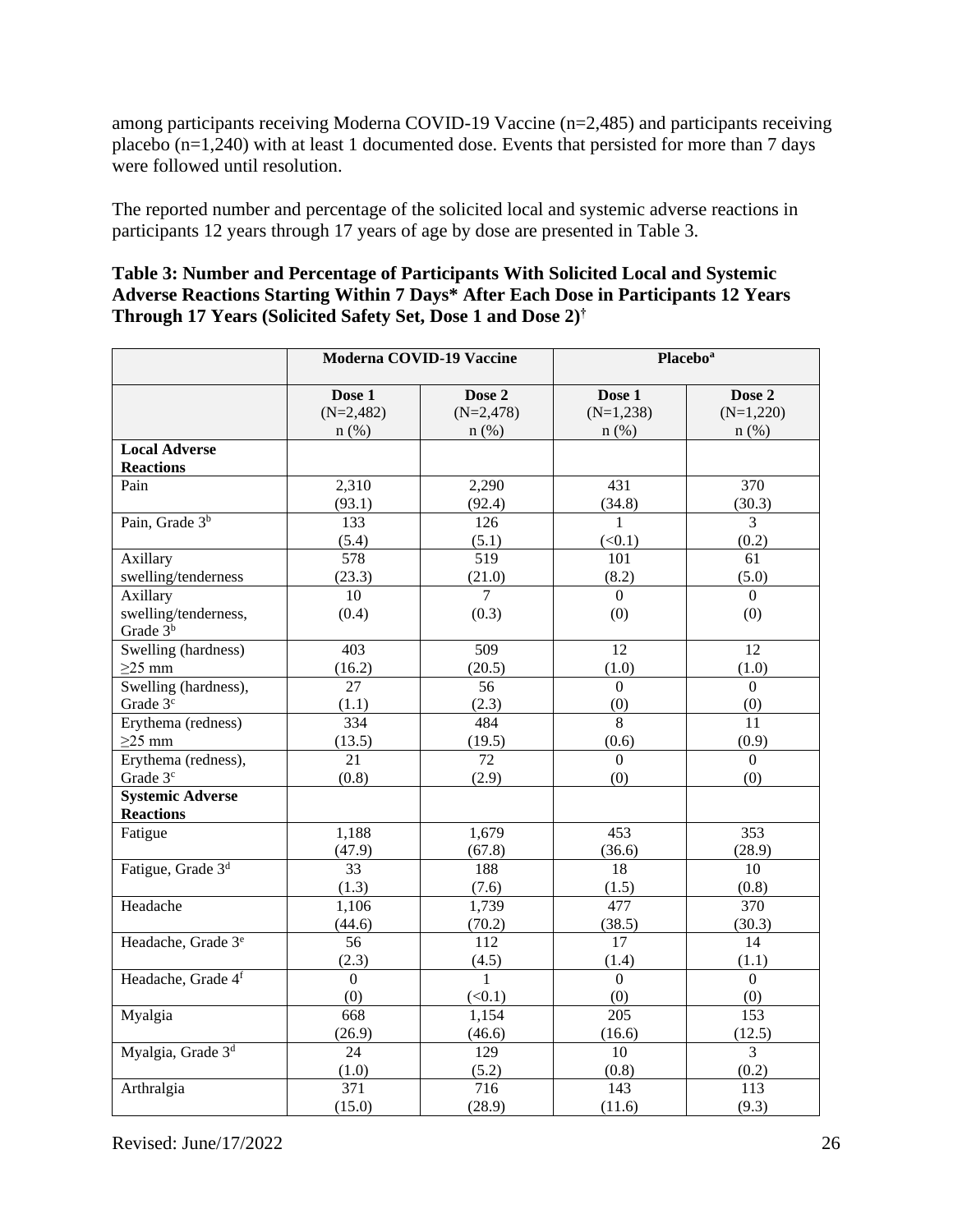|                                  | <b>Moderna COVID-19 Vaccine</b> |                | <b>Placebo</b> <sup>a</sup> |                |
|----------------------------------|---------------------------------|----------------|-----------------------------|----------------|
|                                  | Dose 1                          | Dose 2         | Dose 1                      | Dose 2         |
|                                  | $(N=2,482)$                     | $(N=2,478)$    | $(N=1,238)$                 | $(N=1,220)$    |
|                                  | $n$ (%)                         | $n$ (%)        | $n$ (%)                     | $n$ (%)        |
| Arthralgia, Grade 3 <sup>d</sup> | 15                              | 57             | 5                           | $\mathfrak{D}$ |
|                                  | (0.6)                           | (2.3)          | (0.4)                       | (0.2)          |
| Chills                           | 456                             | 1,066          | 138                         | 97             |
|                                  | (18.4)                          | (43.0)         | (11.1)                      | (8.0)          |
| Chills, Grade 3 <sup>g</sup>     | 4                               | 11             |                             | $\Omega$       |
|                                  | (0.2)                           | (0.4)          | (<0.1)                      | (0)            |
| Nausea/vomiting                  | 281                             | 591            | 110                         | 106            |
|                                  | (11.3)                          | (23.9)         | (8.9)                       | (8.7)          |
| Nausea/vomiting,                 | $\overline{c}$                  | $\overline{2}$ | 0                           | $\Omega$       |
| Grade $3h$                       | (<0.1)                          | (<0.1)         | (0)                         | (0)            |
| Nausea/vomiting,                 | 0                               |                | $\Omega$                    | $\Omega$       |
| Grade 4 <sup>i</sup>             | (0)                             | (<0.1)         | (0)                         | (0)            |
| Fever                            | 63                              | 302            | 12                          | 12             |
|                                  | (2.5)                           | (12.2)         | (1.0)                       | (1.0)          |
| Fever, Grade 3 <sup>j</sup>      | $\mathbf{Q}$                    | 46             |                             |                |
|                                  | (0.4)                           | (1.9)          | (<0.1)                      | (<0.1)         |
| Fever, Grade 4 <sup>k</sup>      | $\Omega$                        |                | 0                           |                |
|                                  | (0)                             | (<0.1)         | (0)                         | (<0.1)         |
| Use of antipyretic or            | 748                             | 1,242          | 118                         | 108            |
| pain medication                  | (30.1)                          | (50.1)         | (9.5)                       | (8.9)          |

\* 7 days included day of vaccination and the subsequent 6 days. Events and use of antipyretic or pain medication were collected in the electronic diary (e-diary).

† Absence of rows for Grade 4 adverse reactions indicates no events were reported.

<sup>a</sup> Placebo was a saline solution.

<sup>b</sup> Grade 3 pain and axillary swelling/tenderness: Defined as any use of prescription pain reliever; prevents daily activity.

- $\textdegree$  Grade 3 swelling and erythema: Defined as  $>100$  mm  $/>10$  cm.
- <sup>d</sup> Grade 3 fatigue, myalgia, arthralgia: Defined as significant; prevents daily activity.
- <sup>e</sup> Grade 3 headache: Defined as significant; any use of prescription pain reliever or prevents daily activity.
- <sup>f</sup> Grade 4 headache: Defined as requires emergency room visit or hospitalization.
- <sup>g</sup> Grade 3 chills: Defined as prevents daily activity and requires medical intervention.

<sup>h</sup> Grade 3 nausea/vomiting: Defined as prevents daily activity, requires outpatient intravenous hydration.

<sup>i</sup> Grade 4 nausea/vomiting: Defined as requires emergency room visit or hospitalization for hypotensive shock.

<sup>j</sup> Grade 3 fever: Defined as ≥39.0° – ≤40.0°C / ≥102.1° – ≤104.0°F.

<sup>k</sup> Grade 4 fever: Defined as  $>40.0^{\circ}$ C /  $>104.0^{\circ}$ F.

Solicited local and systemic adverse reactions reported following administration of Moderna COVID-19 Vaccine had a median duration of 1 to 3 days.

An assessment of reactogenicity among participants with evidence of prior SARS-CoV-2 infection (immunologic or virologic evidence of prior SARS-CoV-2 infection [defined as positive RT-PCR test and/or positive Elecsys immunoassay result at Day 1]) compared to those with no evidence of infection at baseline (negative RT-PCR test and negative Elecsys immunoassay result at Day 1) was conducted. In ages 12 years through 17 years, 5.8% of participants (vaccine=147, placebo=69) had evidence of prior SARS-CoV-2 infection at baseline. Table 4 presents the number and percentage of the solicited local and systemic adverse reactions in Moderna COVID-19 Vaccine participants starting within 7 days after each dose by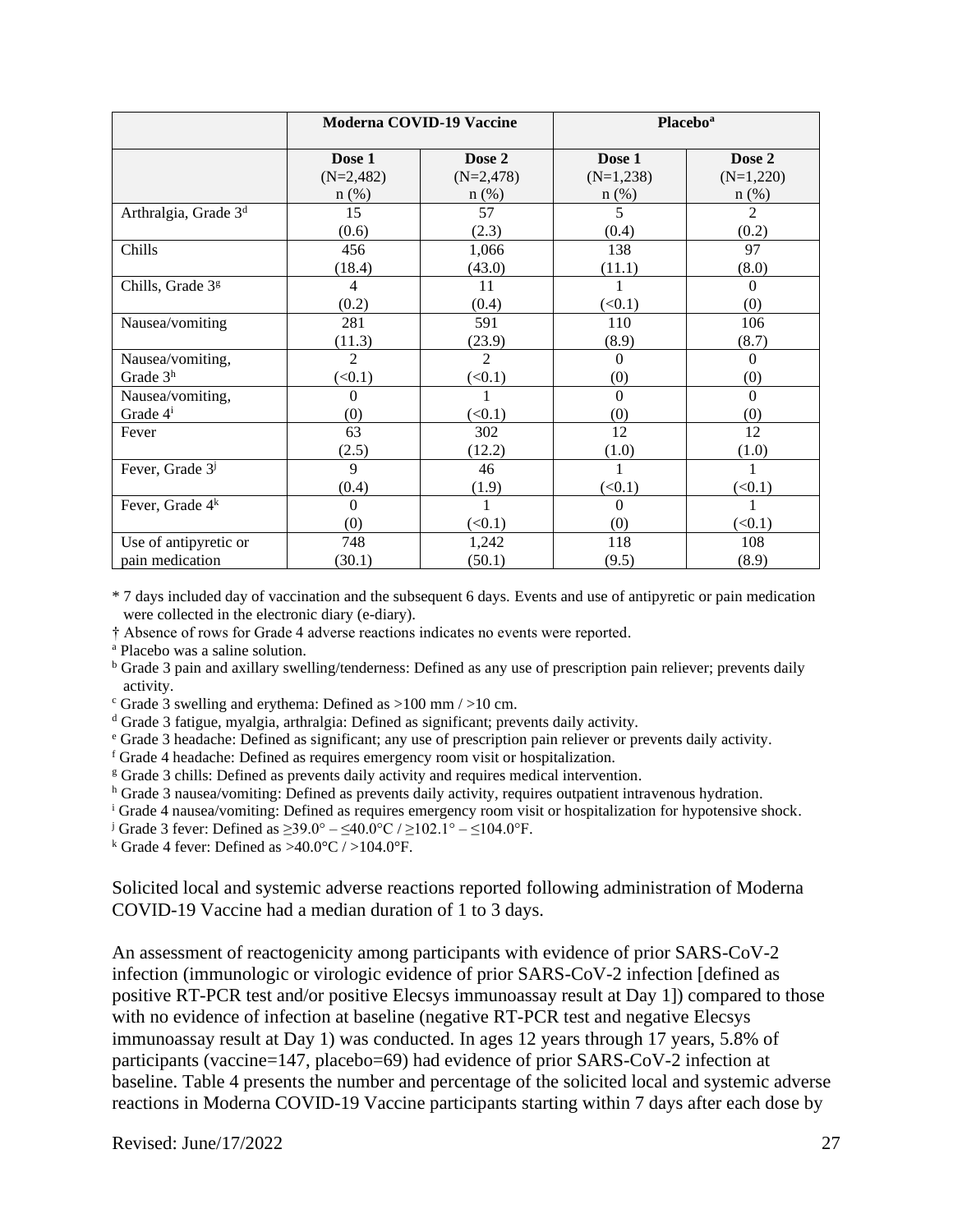#### SARS-CoV-2 status.

**Table 4: Number and Percentage of Participants 12 Years Through 17 Years Who Received Vaccine With Solicited Local and Systemic Adverse Reactions Starting Within 7 Days\* After Each Dose by SARS-CoV-2 Status (Solicited Safety Set, Dose 1 and Dose 2) †**

|                                  | <b>Baseline SARS-CoV-2</b> |                 | <b>Baseline SARS-CoV-2</b> |                 |  |
|----------------------------------|----------------------------|-----------------|----------------------------|-----------------|--|
|                                  |                            | <b>Positive</b> |                            | <b>Negative</b> |  |
|                                  | Dose 1                     | Dose 2          | Dose 1                     | Dose 2          |  |
|                                  | $(N=147)$                  | $(N=146)$       | $(N=2,163)$                | $(N=2,162)$     |  |
|                                  | $n$ (%)                    | $n$ (%)         | $n$ (%)                    | $n$ (%)         |  |
| <b>Local Adverse</b>             |                            |                 |                            |                 |  |
| <b>Reactions</b>                 |                            |                 |                            |                 |  |
| Pain                             | 128                        | 124             | 2,023                      | 2,006           |  |
|                                  | (87.1)                     | (84.9)          | (93.5)                     | (92.8)          |  |
| Pain, Grade 3 <sup>ª</sup>       | $\overline{9}$             | $\overline{7}$  | 113                        | 114             |  |
|                                  | (6.1)                      | (4.8)           | (5.2)                      | (5.3)           |  |
| Axillary                         | 58                         | 25              | 487                        | 465             |  |
| swelling/tenderness              | (39.5)                     | (17.1)          | (22.5)                     | (21.5)          |  |
| Axillary                         | $\mathbf{1}$               | $\overline{0}$  | 9                          | $\overline{7}$  |  |
| swelling/tenderness,             | (0.7)                      | (0)             | (0.4)                      | (0.3)           |  |
| Grade 3 <sup>a</sup>             |                            |                 |                            |                 |  |
| Swelling (hardness)              | 24                         | 22              | 360                        | 449             |  |
| $\geq$ 25 mm                     | (16.3)                     | (15.1)          | (16.6)                     | (20.8)          |  |
| Swelling (hardness),             | $\overline{4}$             | $\overline{2}$  | 21                         | 50              |  |
| Grade $3^{\overline{b}}$         | (2.7)                      | (1.4)           | (1.0)                      | (2.3)           |  |
| Erythema (redness)               | 19                         | 18              | 308                        | 432             |  |
| $\geq$ 25 mm                     | (12.9)                     | (12.3)          | (14.2)                     | (20.0)          |  |
| Erythema (redness),              | $\mathbf{1}$               | $\overline{3}$  | 19                         | 62              |  |
| Grade 3 <sup>b</sup>             | (0.7)                      | (2.1)           | (0.9)                      | (2.9)           |  |
| <b>Systemic Adverse</b>          |                            |                 |                            |                 |  |
| <b>Reactions</b>                 |                            |                 |                            |                 |  |
| Fatigue                          | 103                        | 94              | 1,004                      | 1,470           |  |
|                                  | (70.1)                     | (64.4)          | (46.4)                     | (68.0)          |  |
| Fatigue, Grade 3 <sup>c</sup>    | $\overline{4}$             | 5               | 27                         | 173             |  |
|                                  | (2.7)                      | (3.4)           | (1.2)                      | (8.0)           |  |
| Headache                         | 103                        | 90              | 938                        | 1,527           |  |
|                                  | (70.1)                     | (61.6)          | (43.4)                     | (70.6)          |  |
| Headache, Grade 3 <sup>d</sup>   | 11                         | $\overline{7}$  | 44                         | 96              |  |
|                                  | (7.5)                      | (4.8)           | (2.0)                      | (4.4)           |  |
| Headache, Grade 4 <sup>e</sup>   | $\boldsymbol{0}$           | $\mathbf{0}$    | $\overline{0}$             | $\mathbf{1}$    |  |
|                                  | (0)                        | (0)             | (0)                        | (<0.1)          |  |
| Myalgia                          | 63                         | 63              | 557                        | 1,017           |  |
|                                  | (42.9)                     | (43.2)          | (25.8)                     | (47.1)          |  |
| Myalgia, Grade 3 <sup>c</sup>    | 3                          | 2               | 19                         | 117             |  |
|                                  | (2.0)                      | (1.4)           | (0.9)                      | (5.4)           |  |
| Arthralgia                       | 36                         | 39              | 305                        | 633             |  |
|                                  | (24.5)                     | (26.7)          | (14.1)                     | (29.3)          |  |
| Arthralgia, Grade 3 <sup>c</sup> | $\overline{2}$             | $\mathbf{0}$    | 12                         | 52              |  |
|                                  | (1.4)                      | (0)             | (0.6)                      | (2.4)           |  |
| Chills                           | 72                         | 63              | 363                        | 934             |  |
|                                  | (49.0)                     | (43.2)          | (16.8)                     | (43.2)          |  |
| Chills, Grade 3f                 | $\overline{0}$             | $\overline{0}$  | $\overline{4}$             | 10              |  |
|                                  | (0)                        | (0)             | (0.2)                      | (0.5)           |  |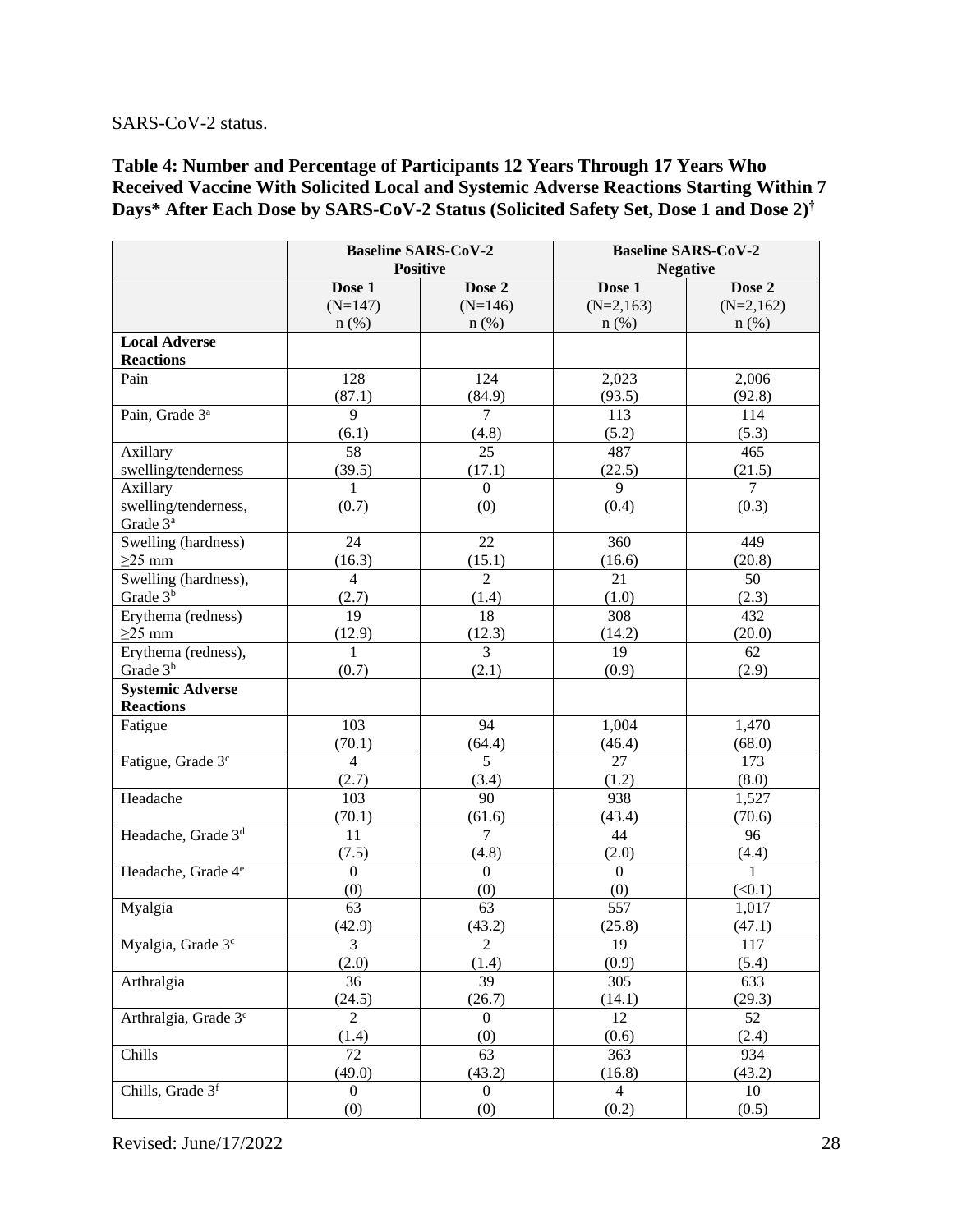|                             |           | <b>Baseline SARS-CoV-2</b> |                   | <b>Baseline SARS-CoV-2</b> |  |
|-----------------------------|-----------|----------------------------|-------------------|----------------------------|--|
|                             |           | <b>Positive</b>            | <b>Negative</b>   |                            |  |
|                             | Dose 1    | Dose 2                     | Dose 1            | Dose 2                     |  |
|                             | $(N=147)$ | $(N=146)$                  | $(N=2,163)$       | $(N=2,162)$                |  |
|                             | $n$ (%)   | $n$ (%)                    | $n$ (%)           | $n$ (%)                    |  |
| Nausea/vomiting             | 30        | 29                         | 237               | 522                        |  |
|                             | (20.4)    | (19.9)                     | (11.0)            | (24.2)                     |  |
| Nausea/vomiting,            |           |                            | 2                 | 2                          |  |
| Grade $3g$                  | (0)       | (0)                        | (<0.1)            | (<0.1)                     |  |
| Nausea/vomiting,            |           |                            |                   |                            |  |
| Grade $4h$                  | (0)       | (0.7)                      | $\left( 0\right)$ | (0)                        |  |
| Fever                       | 29        | 20                         | 33                | 262                        |  |
|                             | (19.7)    | (13.7)                     | (1.5)             | (12.1)                     |  |
| Fever, Grade 3 <sup>i</sup> | 4         | 2                          | 4                 | 40                         |  |
|                             | (2.7)     | (1.4)                      | (0.2)             | (1.9)                      |  |
| Fever, Grade 4              | 0         | 0                          | 0                 |                            |  |
|                             | (0)       | $\left( 0\right)$          | $\left( 0\right)$ | (< 0.1)                    |  |

\* 7 days included day of vaccination and the subsequent 6 days. Events were collected in the electronic diary (ediary).

† Absence of rows for Grade 4 adverse reactions indicates no events were reported.

<sup>a</sup> Grade 3 pain and axillary swelling/tenderness: Defined as any use of prescription pain reliever; prevents daily activity.

<sup>b</sup> Grade 3 swelling and erythema: Defined as >100 mm / >10 cm.

<sup>c</sup> Grade 3 fatigue, myalgia, arthralgia: Defined as significant; prevents daily activity.

<sup>d</sup> Grade 3 headache: Defined as significant; any use of prescription pain reliever or prevents daily activity.

<sup>e</sup> Grade 4 headache: Defined as requires emergency room visit or hospitalization.

 $f$  Grade 3 chills: Defined as prevents daily activity and requires medical intervention.

<sup>g</sup> Grade 3 nausea/vomiting: Defined as prevents daily activity, requires outpatient intravenous hydration.

<sup>h</sup> Grade 4 nausea/vomiting: Defined as requires emergency room visit or hospitalization for hypotensive shock.

<sup>i</sup> Grade 3 fever: Defined as  $\geq 39.0^{\circ} - \leq 40.0^{\circ}$ C /  $\geq 102.1^{\circ} - \leq 104.0^{\circ}$ F.

<sup>j</sup> Grade 4 fever: Defined as  $>40.0^{\circ}$ C /  $>104.0^{\circ}$ F.

#### Unsolicited Adverse Events

Participants were monitored for unsolicited adverse events for up to 28 days following each dose. Serious adverse events and medically attended adverse events will be recorded for the entire study duration. As of May 8, 2021, among participants who had received at least 1 dose of vaccine or placebo (vaccine=2,486, placebo=1,240), unsolicited adverse events that occurred within 28 days following each vaccination were reported by 20.5% of participants (n=510) who received Moderna COVID-19 Vaccine and 15.9% of participants (n=197) who received placebo. In these analyses, 97.3% of study participants had at least 28 days of follow-up after Dose 2.

During the 28-day follow-up period following any dose, lymphadenopathy-related events that were not necessarily captured in the 7-day e-diary were reported by 5.0% of vaccine recipients and 0.5% of placebo recipients. These events included lymphadenopathy, vaccination-site lymphadenopathy and injection-site lymphadenopathy which were plausibly related to vaccination. This imbalance is consistent with the imbalance observed for solicited axillary swelling/tenderness in the injected arm.

During the 28-day follow-up period following any dose, hypersensitivity adverse events were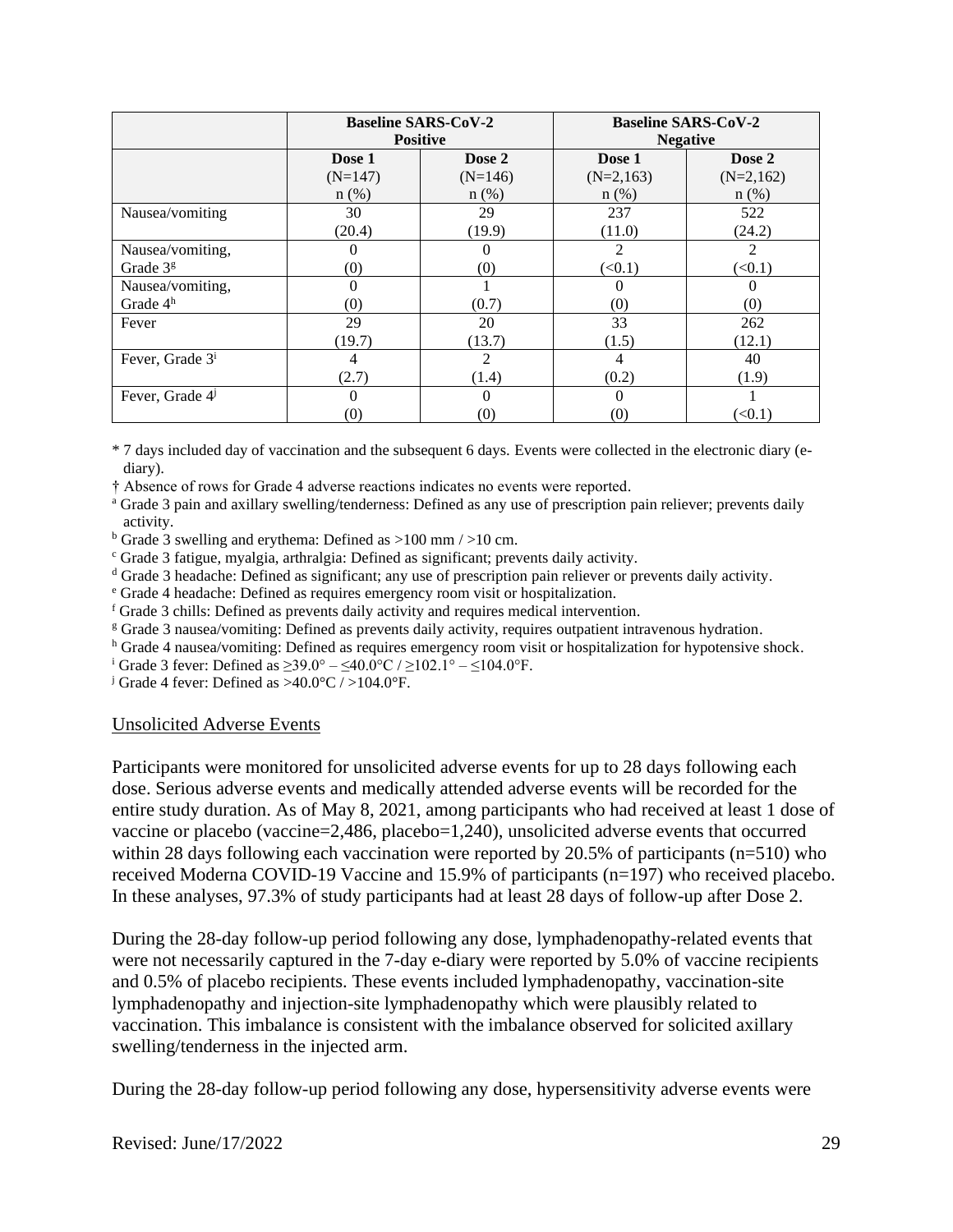reported in 1.8% of vaccine recipients and 0.6% of placebo recipients. Hypersensitivity events in the vaccine group included injection site rash and injection site urticaria, which are likely related to vaccination. Delayed injection site reactions that began >7 days after vaccination were reported in 0.9% of vaccine recipients and in no placebo recipients. Delayed injection site reactions included pain, erythema, and swelling and are likely related to vaccination.

There were no other notable patterns or numerical imbalances between treatment groups for specific categories of adverse events that would suggest a causal relationship to Moderna COVID-19 Vaccine.

### Serious Adverse Events

As of May 8, 2021, serious adverse events were reported by 0.2% (n=6) of participants who received Moderna COVID-19 Vaccine and 0.2% (n=2) of participants who received placebo. In these analyses, 97.3% of study participants had at least 28 days of follow-up after Dose 2, and the median follow-up time for all participants was 53 days after Dose 2.

There were no notable patterns or imbalances between treatment groups for specific categories of serious adverse events that would suggest a causal relationship to Moderna COVID-19 Vaccine.

### Additional Safety Analyses

Study 3 participants started to enter an open-label, observational phase after May 10, 2021. A long-term safety analysis was conducted in participants from Study 3 who received Moderna COVID-19 Vaccine (n=2,486) with a cut-off date of January 31, 2022. In these analyses, the median duration of follow-up including both the blinded and open-label phases was 312 days after Dose 2 and 95.6% of study participants have had at least 6 months of follow-up after Dose 2. Through the cut-off date, there were no serious adverse events causally related to the vaccine.

## **Individuals 6 Years Through 11 Years of Age**

Safety data for Moderna COVID-19 Vaccine from Study 4 included data in 4,002 participants 6 years through 11 years of age who received at least one dose of Moderna COVID-19 Vaccine  $(n=3,007)$  or placebo  $(n=995)$ . As of the data cutoff date of November 10, 2021, the median duration of blinded follow-up for safety was 51 days after Dose 2, and 1,284 participants had been followed for at least 2 months after Dose 2 (vaccine=1,006, placebo=218).

Demographic characteristics in Study 4 were similar among participants who received Moderna COVID-19 Vaccine and those who received placebo. Overall, 50.8% were male, 49.2% were female, 18.5% were Hispanic or Latino, 65.6% were White, 10.0% were African American, 9.9% were Asian, 0.4% were American Indian or Alaska Native, <0.1% were Native Hawaiian or Pacific Islander, 2.1% were other races, and 10.6% were Multiracial.

## Unsolicited Adverse Events

Participants were monitored for unsolicited adverse events for up to 28 days following each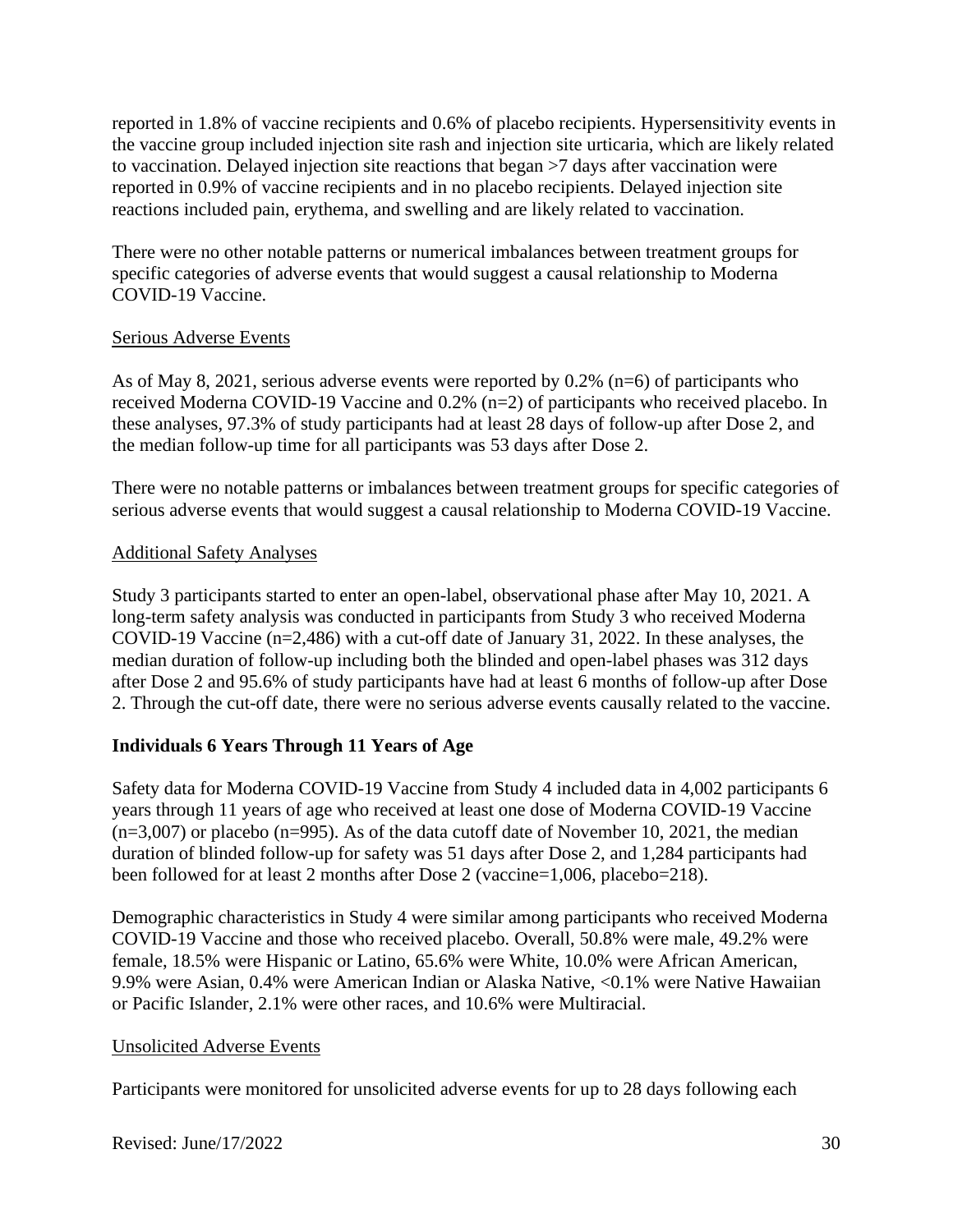dose. Serious adverse events and medically attended adverse events will be recorded for the entire study duration. As of November 10, 2021, among participants who had received at least 1 dose of vaccine or placebo (vaccine=3,007, placebo=995), unsolicited adverse events that occurred within 28 days following each vaccination were reported by 29.6% of participants (n=891) who received Moderna COVID-19 Vaccine and 25.1% of participants (n=250) who received placebo. In these analyses, 98.6% of study participants had at least 28 days of follow-up after Dose 2.

During the 28-day follow-up period following any dose, lymphadenopathy-related events were reported by 1.8% of vaccine recipients and 0.6% of placebo recipients. These events included lymphadenopathy, lymph node pain, injection-site lymphadenopathy, and vaccination-site lymphadenopathy which were plausibly related to vaccination.

During the 28-day follow-up period following any dose, hypersensitivity adverse events were reported in 4.3% of vaccine recipients and 2.1% of placebo recipients. Hypersensitivity events in the vaccine group included injection site rash and injection site urticaria, which are likely related to vaccination. Delayed injection site reactions that began >7 days after vaccination were reported in 2.7% of vaccine recipients and in 0.2% of placebo recipients. Delayed injection site reactions included pain, erythema, and swelling and are likely related to vaccination.

During the 28-day follow-up period following any dose, events of abdominal pain (including abdominal pain, abdominal pain upper, and abdominal pain lower) were reported by 1.1% of vaccine recipients and 0.6% of placebo recipients. Currently available information is insufficient to determine a causal relationship with the vaccine.

There were no other notable patterns or numerical imbalances between treatment groups for specific categories of adverse events that would suggest a causal relationship to Moderna COVID-19 Vaccine.

#### Serious Adverse Events

As of November 10, 2021, serious adverse events were reported by 0.2% (n=6) of participants who received Moderna COVID-19 Vaccine and 0.2% (n=2) participants who received placebo. None of the events in the Moderna COVID-19 Vaccine group were considered related to vaccine. In these analyses, 98.6% of study participants had at least 28 days of follow-up after Dose 2, and the median follow-up time for all participants was 51 days after Dose 2.

There were no notable patterns or imbalances between treatment groups for specific categories of serious adverse events that would suggest a causal relationship to Moderna COVID-19 Vaccine.

## Additional Safety Analyses

Participants 6 years through 11 years in Study 4 started to enter an open-label, observational phase after November 1, 2021. A long-term safety analysis was conducted in participants 6 years through 11 years from Study 4 who received Moderna COVID-19 Vaccine (n=3,007) with a cutoff date of February 21, 2022. In these analyses, the median duration of follow-up including both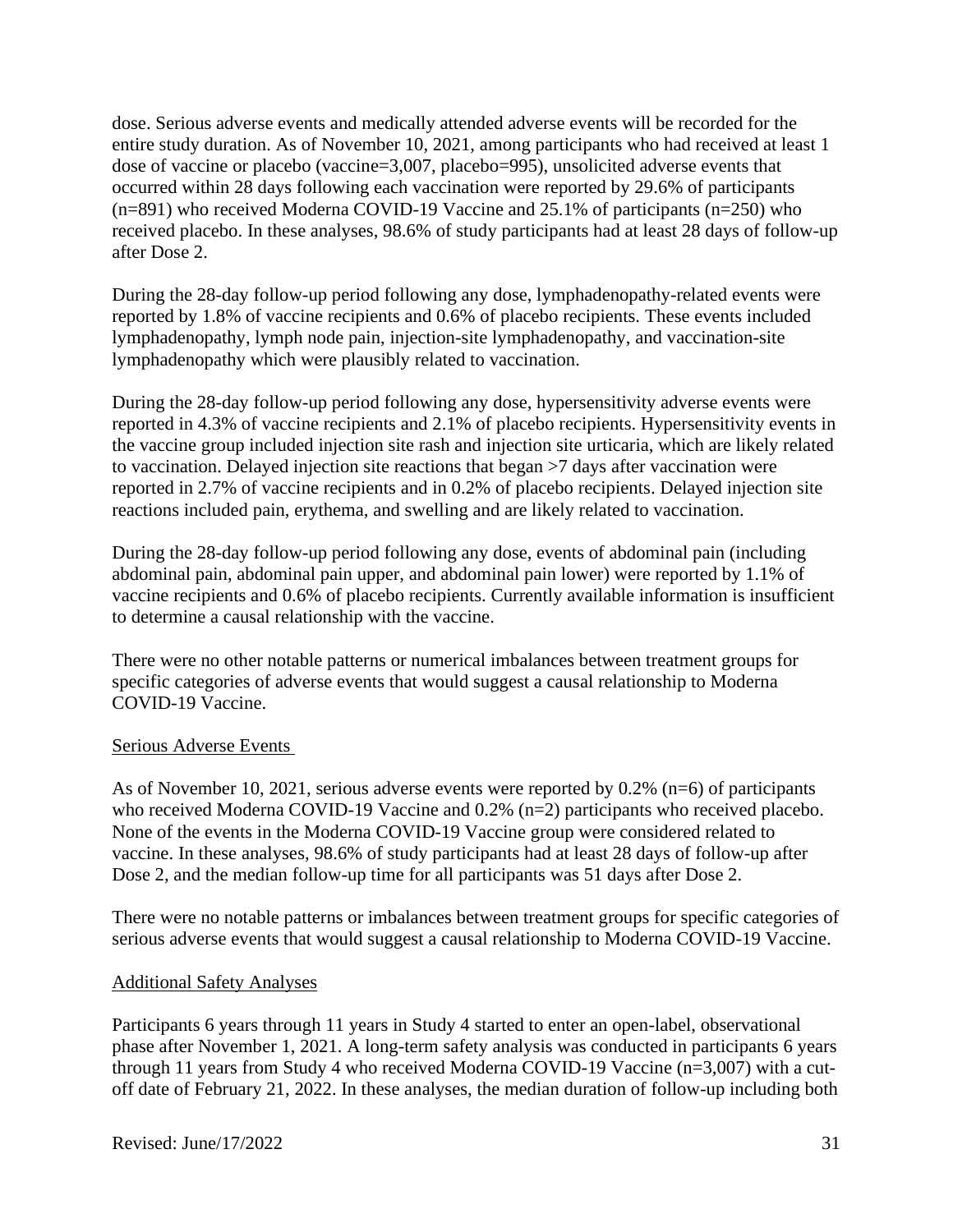the blinded and open-label phases was 158 days after Dose 2. Through the cut-off date, there were no serious adverse events causally related to the vaccine.

### **Individuals 6 Months Through 5 Years of Age**

Safety data for Moderna COVID-19 Vaccine from Study 4 included data in 6,388 participants 6 months through 5 years of age who received at least one dose of Moderna COVID-19 Vaccine  $(n=4,792)$  or placebo  $(n=1,596)$ . As of the data cutoff date of February 21, 2022, the median duration of blinded follow-up for safety for participants 6 months through 23 months was 68 days after Dose 2. For participants 2 years to 5 years, the median duration of blinded follow-up for safety was 71 days after Dose 2.

For participants 6 months through 23 months, 51.1% were male, 48.9% were female, 13.2% were Hispanic or Latino, 79.0% were White, 3.1% were African American, 4.9% were Asian, 0.2% were American Indian or Alaska Native, 0.0% were Native Hawaiian or Pacific Islander, 1.5% were other races, and 10.6% were Multiracial. For participants 2 years through 5 years, 50.8% were male, 49.2% were female, 14.2% were Hispanic or Latino, 76.5% were White, 4.5% were African American, 6.0% were Asian, 0.4% were American Indian or Alaska Native, 0.3% were Native Hawaiian or Pacific Islander, 1.5% were other races, and 10.4% were Multiracial. Demographic characteristics were similar among participants who received Moderna COVID-19 Vaccine and those who received placebo.

#### Unsolicited Adverse Events

Participants were monitored for unsolicited adverse events for up to 28 days following each dose and follow-up is ongoing. Serious adverse events and medically attended adverse events will be recorded for the entire study duration.

As of February 21, 2022, among participants 6 months through 23 months of age who had received at least 1 dose of vaccine or placebo (vaccine=1,761, placebo=589), unsolicited adverse events that occurred within 28 days following each vaccination were reported by 49.3% of participants (n=869) who received Moderna COVID-19 Vaccine and 48.2% of participants (n=284) who received placebo. In these analyses, 83.1% of study participants 6 months through 23 months of age had at least 28 days of follow-up after Dose 2. Among participants 2 years through 5 years of age who had received at least 1 dose of vaccine or placebo (vaccine=3,031, placebo=1,007), unsolicited adverse events that occurred within 28 days following each vaccination were reported by 40.0% of participants (n=1,212) who received Moderna COVID-19 Vaccine and 37.5% of participants (n=378) who received placebo. In these analyses, 89.3% of study participants 2 years through 5 years of age had at least 28 days of follow-up after Dose 2.

During the 28-day follow-up period following any dose, lymphadenopathy-related events were reported by 1.5% of vaccine recipients and 0.2% of placebo recipients who were 6 months through 23 months of age and 0.9% of vaccine recipients and  $\langle 0.1\%$  of placebo recipients who were 2 years through 5 years of age. These events included lymphadenopathy, injection-site lymphadenopathy, and vaccination-site lymphadenopathy which were plausibly related to vaccination.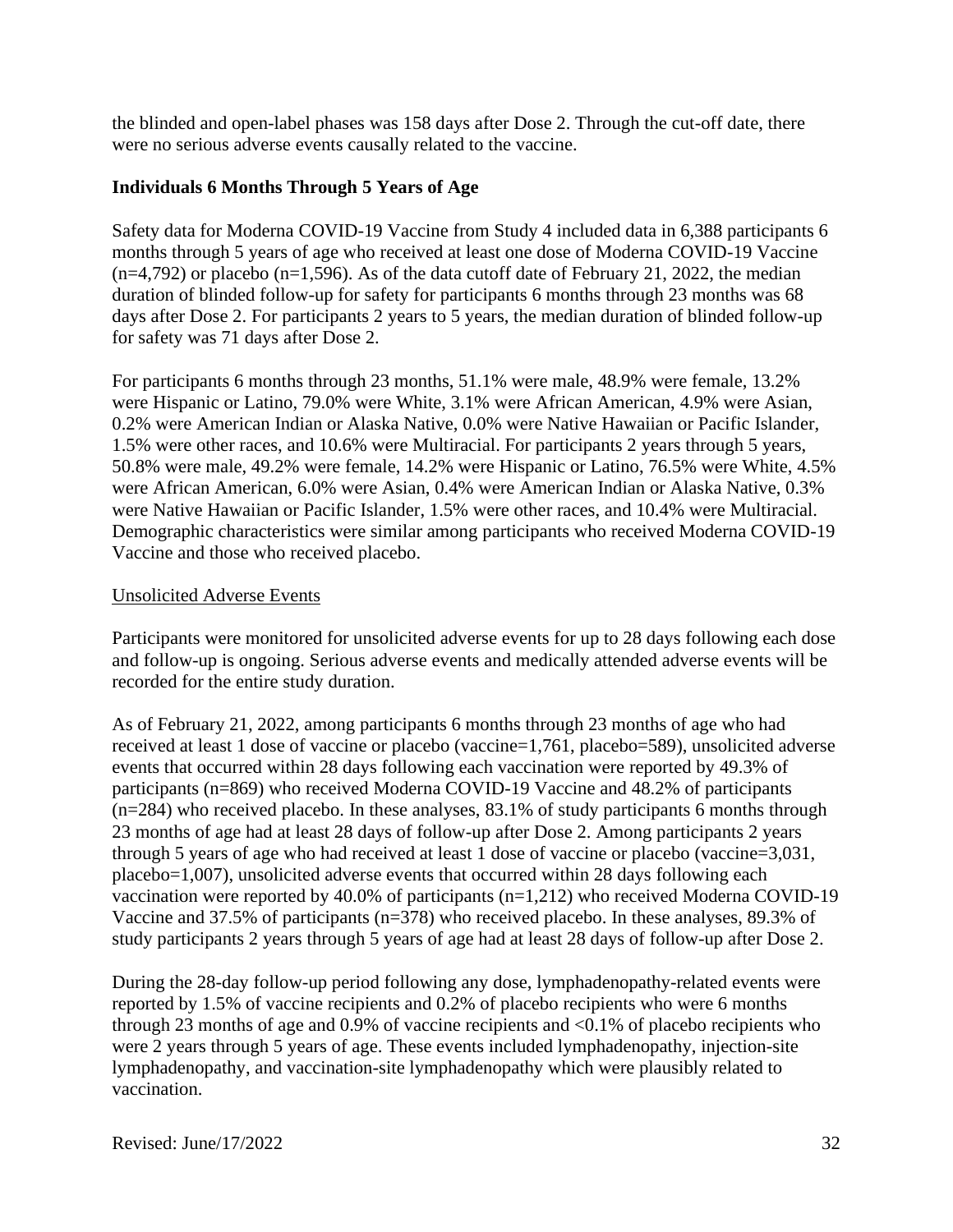During the 28-day follow-up period following any dose, hypersensitivity adverse events were reported in 3.9% of vaccine recipients and 5.3% of placebo recipients who were 6 months through 23 months of age and 3.5% of vaccine recipients and 2.5% of placebo recipients who were 2 years through 5 years of age. Hypersensitivity events in the vaccine group included injection site rash and injection site urticaria, which are likely related to vaccination. Delayed injection site reactions that began >7 days after vaccination were reported in 1.2% of vaccine recipients and no placebo recipients who were 6 months through 23 months of age and 1.4% of vaccine recipients and <0.1% of placebo recipients who were 2 years through 5 years of age. Delayed injection site reactions included pain, erythema, and swelling and are likely related to vaccination.

During the 28-day follow-up period following any dose, events of abdominal pain (including abdominal pain, abdominal pain upper, and abdominal discomfort) were reported by 0.7% of vaccine recipients and 0.4% of placebo recipients who were 2 years through 5 years of age. Currently available information is insufficient to determine a causal relationship with the vaccine.

There were no other notable patterns or numerical imbalances between treatment groups for specific categories of adverse events that would suggest a causal relationship to Moderna COVID-19 Vaccine.

### Serious Adverse Events

As of February 21, 2022, serious adverse events were reported by 0.9% (n=15) of participants who received vaccine and  $0.2\%$  (n=1) of participants who received placebo who were 6 months through 23 months of age and 0.3% (n=9) of participants who received Moderna COVID-19 Vaccine and 0.2% (n=2) of participants who received placebo who were 2 years through 5 years of age. In these analyses, 83.1% of study participants 6 months through 23 months of age had at least 28 days of follow-up after Dose 2, and the median follow-up time for all participants was 68 days after Dose 2. In these analyses, 89.3% of study participants 2 years through 5 years of age had at least 28 days of follow-up after Dose 2, and the median follow-up time for all participants was 71 days after Dose 2.

In participants 6 months through 23 months of age who received the vaccine, a 1-year-old female experienced serious adverse events of a Grade 3 fever 6 hours after Dose 1 and a febrile convulsion 1 day after Dose 1. These events were considered related to vaccination. In participants 2 years through 5 years of age who received Moderna COVID-19 Vaccine, none of the events were considered related to vaccine.

## **A Third Primary Series Dose in Individuals with Certain Kinds of Immunocompromise**

From an independent study (NCT04885907), in 60 adult participants who had undergone various solid organ transplant procedures (heart, kidney, kidney-pancreas, liver, lung, pancreas) a median of 3.57 years previously (range 1.99-6.75 years) who received a third vaccine dose (0.5 mL), the adverse event profile was similar to that after the second dose and no Grade 3 or Grade 4 events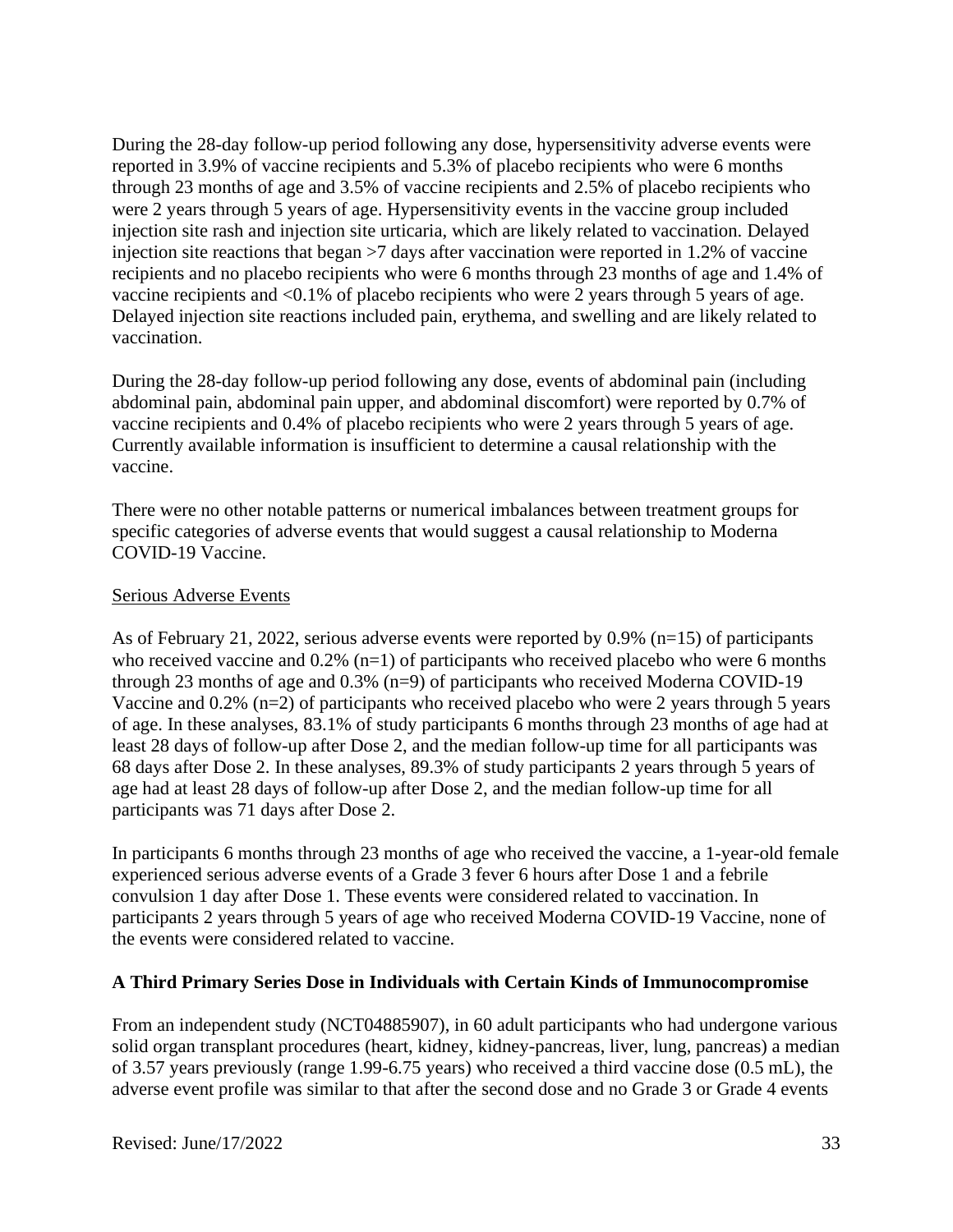were reported.

## **First Booster Dose Following a Primary Series of Moderna COVID-19 Vaccine or SPIKEVAX (COVID-19 Vaccine, mRNA) in Participants 18 Years and Older**

Study 2 is an ongoing Phase 2, randomized, observer-blind, placebo-controlled, doseconfirmation study to evaluate the safety, reactogenicity, and immunogenicity of the Moderna COVID-19 Vaccine in participants 18 years of age and older (NCT04405076). In this study, 198 participants received two doses (0.5 mL 1 month apart) of the Moderna COVID-19 Vaccine primary series. In an open label-phase, 171 of those participants received a single booster dose (0.25 mL) at least 6 months (range of 5.8 to 8.5 months) after receiving the second dose of the primary series. Safety monitoring after the booster dose was the same as that described for Study 1 participants who received the primary series.

Among the 171 booster dose recipients, the median age was 55 years (range 18-87), 39.2% were male and 60.8% were female, 95.9% were White, 5.8% were Hispanic or Latino, 2.9% were Black or African American, 0.6% were Asian, and 0.6% were American Indian or Alaska Native. Following the booster dose, the median follow-up time was 5.7 months (range of 3.1 to 6.4 months).

### Solicited Adverse Reactions

Table 5 presents the frequency and severity of reported solicited local and systemic adverse reactions among Study 2 Moderna COVID-19 Vaccine booster dose recipients 18 to <65 years of age and ≥65 years of age within 7 days of a booster vaccination.

### **Table 5: Number and Percentage of Participants 18 Years of Age and Older With Solicited Local and Systemic Adverse Reactions Starting Within 7 Days\* After the Booster Dose or After the Second Dose of Primary Series (Solicited Safety Set)†**

|                                                        | <b>Participants</b><br><b>18 Years Through</b><br>64 Years<br>$(N=129)$<br>n(%) | <b>Participants</b><br>$≥65$ Years<br>$(N=38)$<br>$n$ (%) |
|--------------------------------------------------------|---------------------------------------------------------------------------------|-----------------------------------------------------------|
| <b>Local Adverse Reactions</b>                         |                                                                                 |                                                           |
| Pain                                                   | 111 (86.0)                                                                      | 29 (76.3)                                                 |
| Pain, Grade 3 <sup>a</sup>                             | 4(3.1)                                                                          | 2(5.3)                                                    |
| Axillary swelling/tenderness                           | 32(24.8)                                                                        | 2(5.3)                                                    |
| Axillary swelling/tenderness, Grade 3 <sup>a</sup>     | 1(0.8)                                                                          | 0(0)                                                      |
| Swelling (hardness) $\geq$ 25 mm                       | 8(6.2)                                                                          | 1(2.6)                                                    |
| Swelling (hardness) $\geq$ 25 mm, Grade 3 <sup>b</sup> | 0(0)                                                                            | 1(2.6)                                                    |
| Erythema (redness) $\geq$ 25 mm                        | 7(5.4)                                                                          | 1(2.6)                                                    |
| Erythema (redness), Grade $3b$                         | 1(0.8)                                                                          | 0(0.0)                                                    |
| <b>Systemic Adverse Reactions</b>                      |                                                                                 |                                                           |
| Fatigue                                                | 80(62.0)                                                                        | 18 (47.4)                                                 |
| Fatigue, Grade 3 <sup>c</sup>                          | 4(3.1)                                                                          | 3(7.9)                                                    |
| Headache                                               | 76 (58.9)                                                                       | 16(42.1)                                                  |
| Headache, Grade 3 <sup>d</sup>                         | 1(0.8)                                                                          | 1(2.6)                                                    |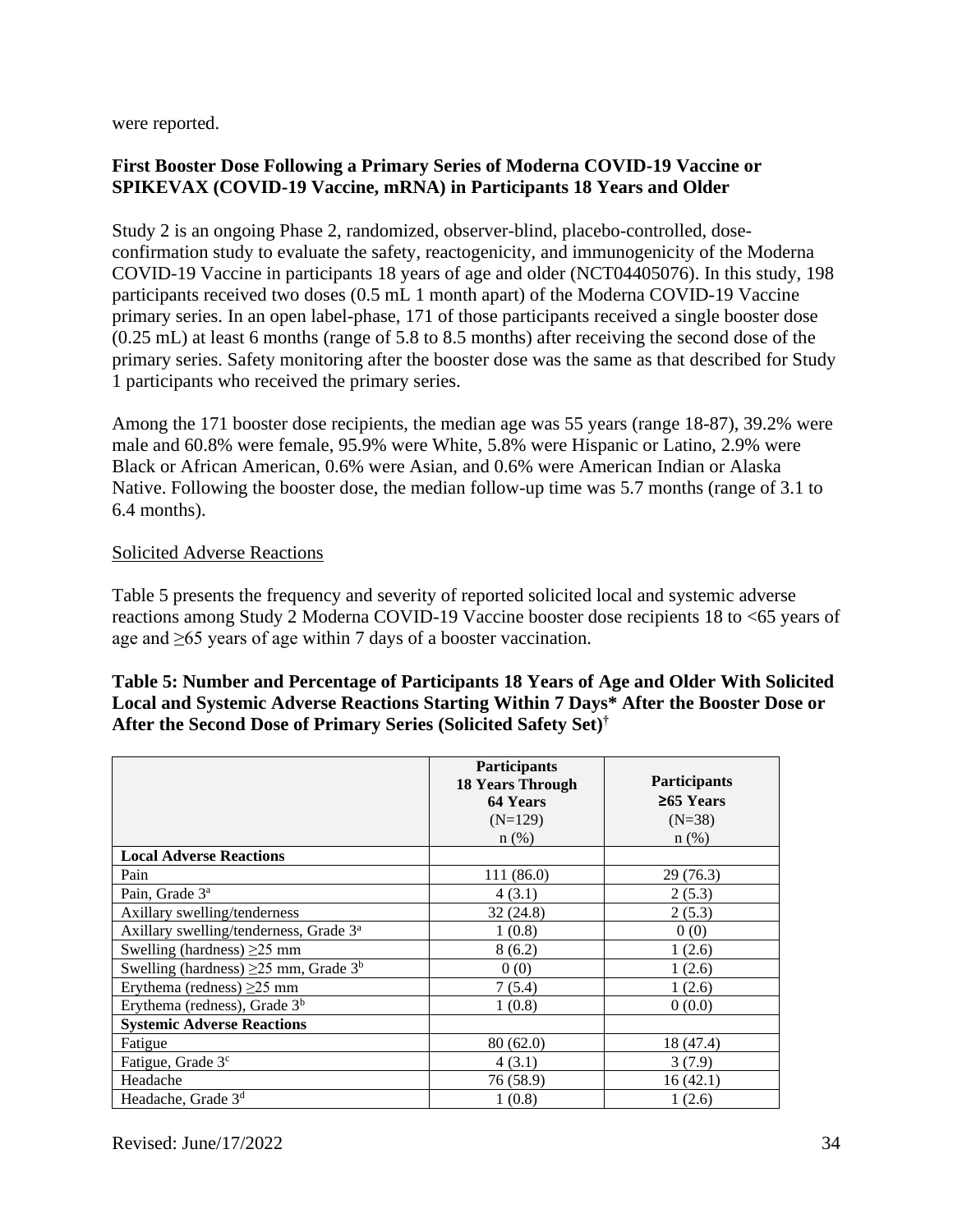|                                       | <b>Participants</b><br><b>18 Years Through</b> | <b>Participants</b> |
|---------------------------------------|------------------------------------------------|---------------------|
|                                       | 64 Years                                       | $\geq 65$ Years     |
|                                       | $(N=129)$                                      | $(N=38)$            |
|                                       | $n(\%)$                                        | $n$ (%)             |
| Myalgia                               | 64 (49.6)                                      | 18 (47.4)           |
| Myalgia, Grade 3 <sup>c</sup>         | 4(3.1)                                         | 1(2.6)              |
| Arthralgia                            | 54 (41.9)                                      | 15(39.5)            |
| Arthralgia, Grade 3 <sup>c</sup>      | 4(3.1)                                         | 1(2.6)              |
| Chills                                | 52(40.3)                                       | 7(18.4)             |
| Nausea/vomiting                       | 16(12.4)                                       | 3(7.9)              |
| Fever                                 | 9(7.0)                                         | 2(5.4)              |
| Fever, Grade 3 <sup>e</sup>           | 2(1.6)                                         | 0(0.0)              |
| Rash                                  | 3(2.3)                                         | 0(0)                |
| Use of antipyretic or pain medication | 64 (49.6)                                      | 11 (28.9)           |

\* 7 days included day of vaccination and the subsequent 6 days. Events and use of antipyretic or pain medication were collected in the electronic diary (e-diary).

† Absence of rows for Grade 3 or Grade 4 adverse reactions indicates no events were reported.

<sup>a</sup> Grade 3 pain and axillary swelling/tenderness: Defined as any use of prescription pain reliever; prevents daily activity.

 $b$  Grade 3 swelling and erythema: Defined as  $>100$  mm  $/>10$  cm.

<sup>c</sup> Grade 3 fatigue, myalgia, arthralgia: Defined as significant; prevents daily activity.

<sup>d</sup> Grade 3 headache: Defined as significant; any use of prescription pain reliever or prevents daily activity.

<sup>e</sup> Grade 3 fever: Defined as ≥39.0° – ≤40.0°C / ≥102.1° – ≤104.0°F.

In participants who received a booster dose, the median duration of solicited local and systemic adverse reactions was 2 to 3 days.

#### Unsolicited Adverse Events

Overall, the 171 participants who received a booster dose had a median follow-up time of 5.7 months after the booster dose to the cut-off date (August 16, 2021). Through the cut-off date, there were no unsolicited adverse events not already captured as solicited local and systemic reactions that were considered causally related to the Moderna COVID-19 Vaccine.

#### Serious Adverse Events

Of the 171 participants who received a booster dose of Moderna COVID-19 Vaccine, there were no serious adverse events reported from the booster dose through 28 days after the booster dose. Through the cut-off date of August 16, 2021, there were no serious adverse events following the booster dose considered causally related to the Moderna COVID-19 Vaccine.

### **First Booster Dose Following Primary Vaccination with Another Authorized or Approved COVID-19 Vaccine**

The safety of a Moderna COVID-19 Vaccine booster dose (0.25 mL) in individuals who completed primary vaccination with another authorized or approved COVID-19 vaccine (heterologous booster dose) is inferred from the safety of a Moderna COVID-19 Vaccine (0.25 mL) booster dose administered following completion of a Moderna COVID-19 Vaccine primary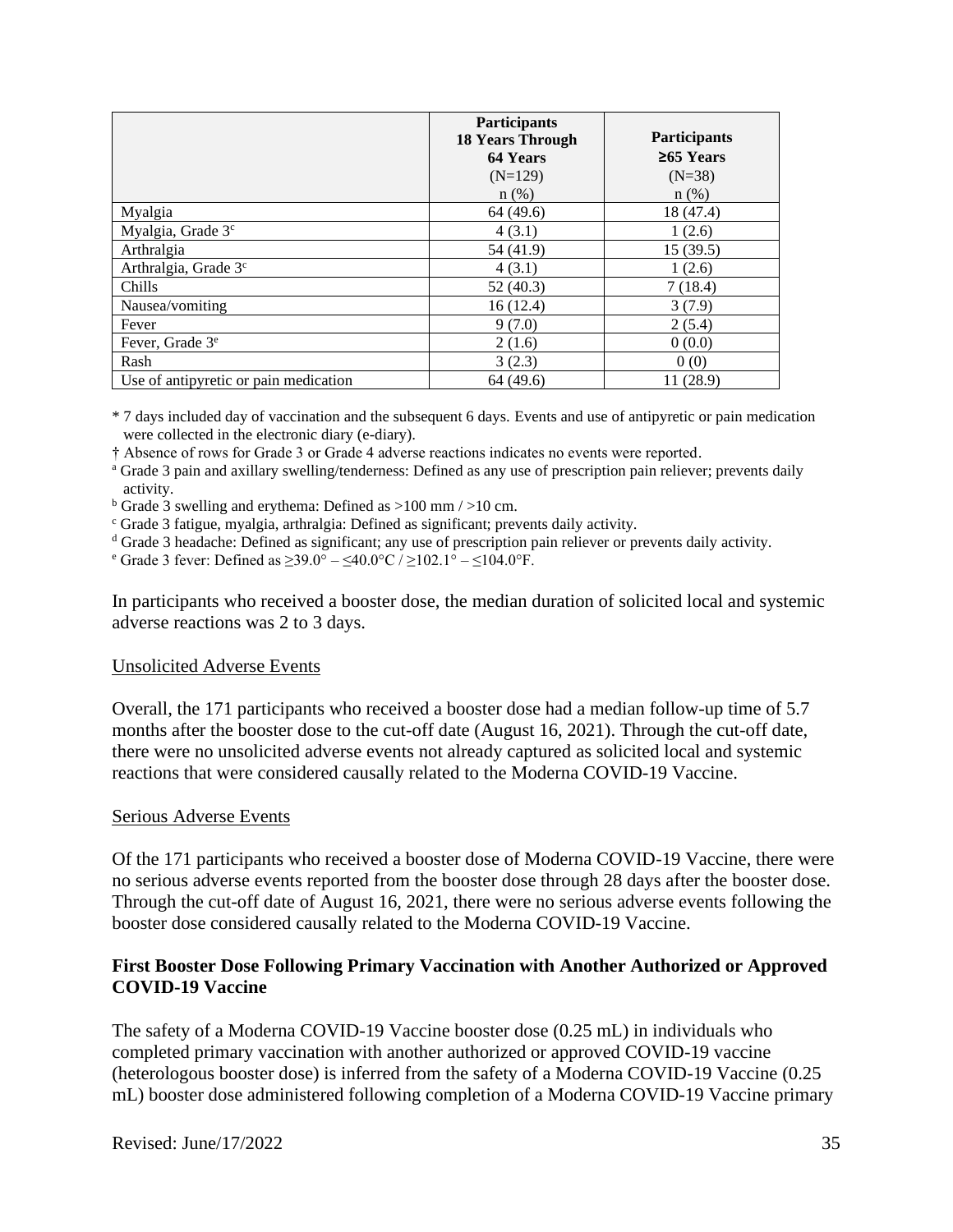series (homologous booster dose) and from data from an independent Phase 1/2 open-label clinical trial (NCT04889209) conducted in the United States that evaluated a booster dose (0.5 mL) of the Moderna COVID-19 Vaccine. In this study, adults who had completed primary vaccination with a Moderna COVID-19 Vaccine 2-dose series (N=151), a Janssen COVID-19 Vaccine single dose (N=156), or a Pfizer-BioNTech COVID-19 Vaccine 2-dose series (N=151) at least 12 weeks (range 12 to 20 weeks) prior to enrollment and who reported no history of SARS-CoV-2 infection were randomized 1:1:1 to receive a booster dose of one of three vaccines: Moderna COVID-19 Vaccine (0.5 mL), Janssen COVID-19 Vaccine, or Pfizer-BioNTech COVID-19 Vaccine. Adverse events were assessed through 28 days after the booster dose. An overall review of adverse reactions reported following the Moderna COVID-19 Vaccine heterologous booster dose (0.5 mL) did not identify any new safety concerns, as compared with adverse reactions reported following Moderna COVID-19 Vaccine primary series doses or homologous booster dose (0.25 mL).

## **Second Booster Dose**

In an independently conducted study (*Gili Regev‑Yochay, Tal Gonen, Mayan Gilboa, et al. 2022 DOI: 10.1056/NEJMc2202542*), the Moderna COVID-19 Vaccine was administered as a second booster dose to 120 participants 18 years of age and older who had received a 2-dose primary series and a first booster dose of Pfizer-BioNTech COVID-19 Vaccine at least 4 months prior. No new safety concerns were reported during up to three weeks of follow-up after the second booster dose.

# **6.2 Post-Authorization Experience**

The following adverse reactions have been identified during post-authorization use of the Moderna COVID-19 Vaccine. Because these reactions are reported voluntarily, it is not always possible to reliably estimate their frequency or establish a causal relationship to vaccine exposure.

Cardiac Disorders: myocarditis, pericarditis Immune System Disorders: anaphylaxis Nervous System Disorders: syncope

## **8 REQUIREMENTS AND INSTRUCTIONS FOR REPORTING ADVERSE EVENTS AND VACCINE ADMINISTRATION ERRORS<sup>19</sup>**

See Overall Safety Summary (Section 6) for additional information.

The vaccination provider enrolled in the federal COVID-19 Vaccination Program is responsible for the MANDATORY reporting of the listed events following Moderna COVID-19 Vaccine to the Vaccine Adverse Event Reporting System (VAERS)

- Vaccine administration errors whether or not associated with an adverse event
- Serious adverse events\* (irrespective of attribution to vaccination)

<sup>&</sup>lt;sup>19</sup> Vaccination providers administering SPIKEVAX (COVID-19 Vaccine, mRNA) must adhere to the same reporting requirements.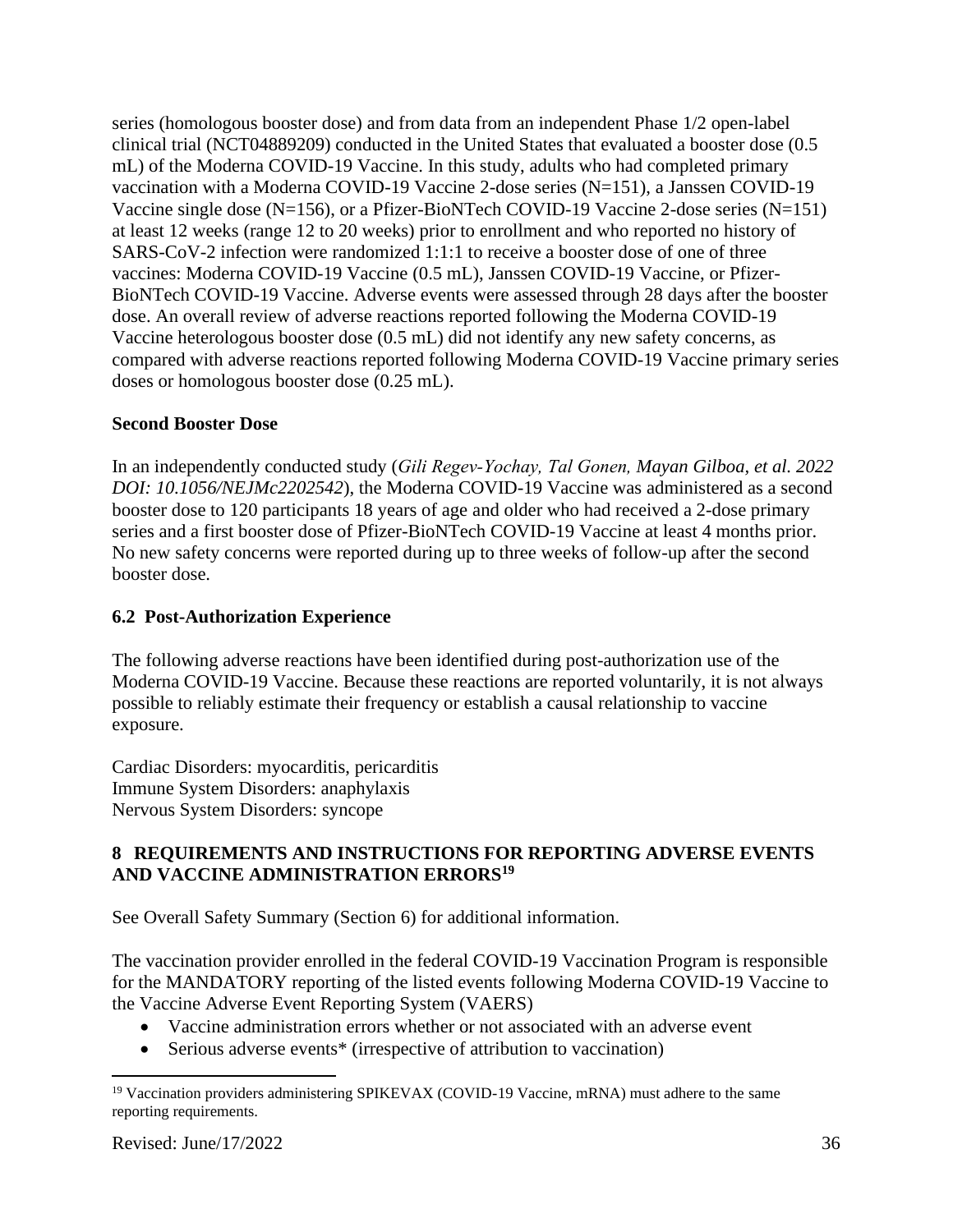- Cases of Multisystem Inflammatory Syndrome (MIS) in adults and children
- Cases of COVID-19 that results in hospitalization or death

\*Serious Adverse Events are defined as:

- Death:
- A life-threatening adverse event;
- Inpatient hospitalization or prolongation of existing hospitalization;
- A persistent or significant incapacity or substantial disruption of the ability to conduct normal life functions;
- A congenital anomaly/birth defect;
- An important medical event that based on appropriate medical judgement may jeopardize the individual and may require medical or surgical intervention to prevent one of the outcomes listed above.

## Instructions for Reporting to VAERS

The vaccination provider enrolled in the federal COVID-19 Vaccination Program should complete and submit a VAERS form to FDA using one of the following methods:

- Complete and submit the report online: https://vaers.hhs.gov/reportevent.html, or
- If you are unable to submit this form electronically, you may fax it to VAERS at 1-877- 721-0366. If you need additional help submitting a report, you may call the VAERS tollfree information line at 1-800-822-7967 or send an email to info@vaers.org.

### **IMPORTANT: When reporting adverse events or vaccine administration errors to VAERS, please complete the entire form with detailed information. It is important that the information reported to FDA be as detailed and complete as possible. Information to include:**

- Patient demographics (e.g., patient name, date of birth)
- Pertinent medical history
- Pertinent details regarding admission and course of illness
- Concomitant medications
- Timing of adverse event(s) in relationship to administration of Moderna COVID-19 Vaccine
- Pertinent laboratory and virology information
- Outcome of the event and any additional follow-up information if it is available at the time of the VAERS report. Subsequent reporting of follow-up information should be completed if additional details become available.

The following steps are highlighted to provide the necessary information for safety tracking:

- 1. In Box 17, provide information on Moderna COVID-19 Vaccine and any other vaccines administered on the same day; and in Box 22, provide information on any other vaccines received within one month prior.
- 2. In Box 18, description of the event:
	- a. Write "Moderna COVID-19 Vaccine EUA" as the first line
	- b. Provide a detailed report of vaccine administration error and/or adverse event. It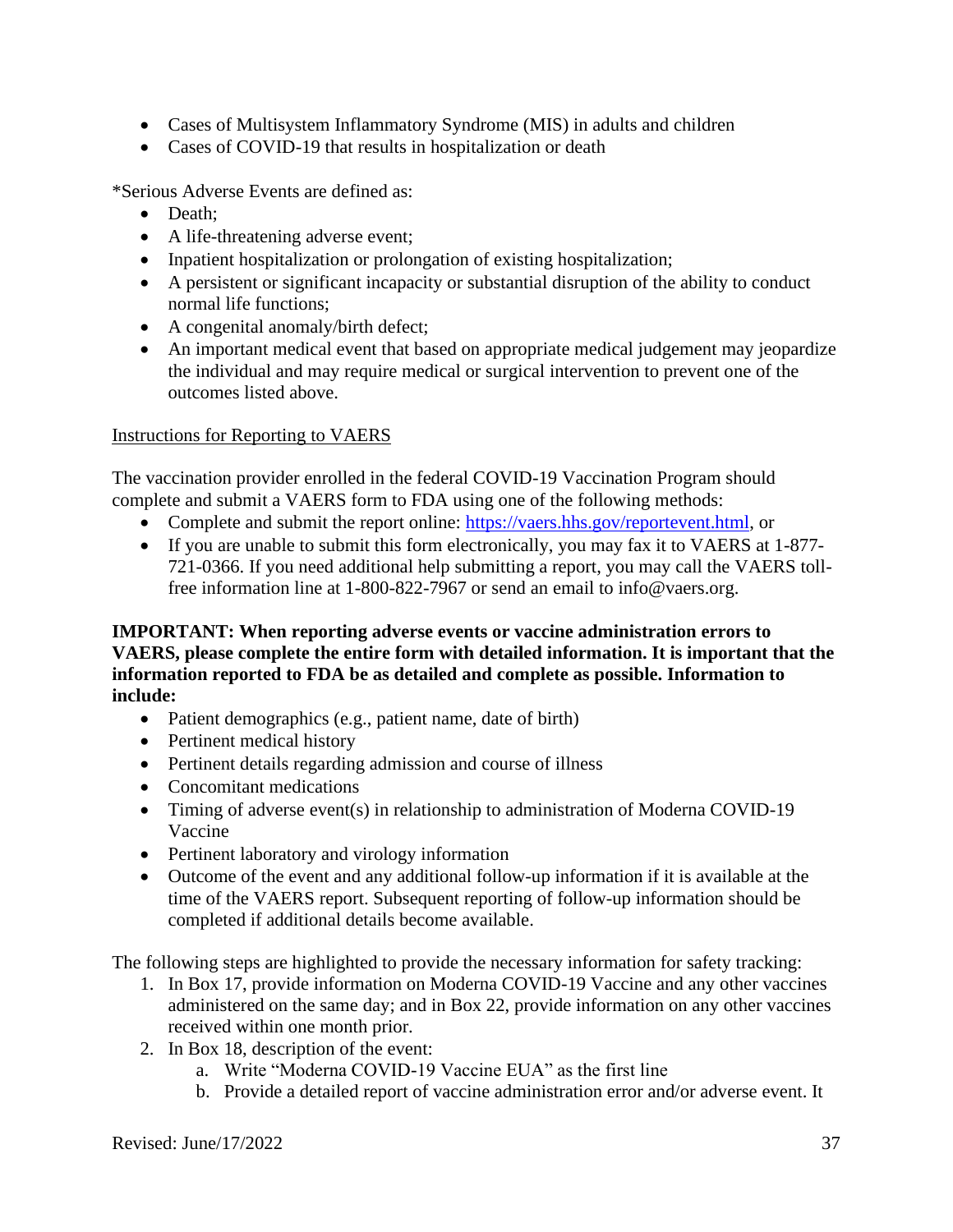is important to provide detailed information regarding the patient and adverse event/medication error for ongoing safety evaluation of this unapproved vaccine. Please see information to include listed above.

- 3. Contact information:
	- a. In Box 13, provide the name and contact information of the prescribing healthcare provider or institutional designee who is responsible for the report.
	- b. In Box 14, provide the name and contact information of the best doctor/healthcare professional to contact about the adverse event.
	- c. In Box 15, provide the address of the facility where vaccine was given (NOT the healthcare provider's office address).

#### Other Reporting Instructions

Vaccination providers may report to VAERS other adverse events that are not required to be reported using the contact information above.

To the extent feasible, report adverse events to ModernaTX, Inc. using the contact information below or by providing a copy of the VAERS form to ModernaTX, Inc.

| <b>Email</b>            | <b>Fax number</b> | <b>Telephone number</b>             |
|-------------------------|-------------------|-------------------------------------|
| ModernaPV@modernatx.com | 1-866-599-1342    | 1-866-MODERNA<br>$(1-866-663-3762)$ |

#### **10 DRUG INTERACTIONS**

There are no data to assess the concomitant administration of the Moderna COVID-19 Vaccine with other vaccines.

## **11 USE IN SPECIFIC POPULATIONS**

#### **11.1 Pregnancy**

#### Pregnancy Exposure Registry

There is a pregnancy exposure registry that monitors pregnancy outcomes in women exposed to Moderna COVID-19 Vaccine during pregnancy. Women who are vaccinated with Moderna COVID-19 Vaccine during pregnancy are encouraged to enroll in the registry by calling 1-866- MODERNA (1-866-663-3762).

#### Risk Summary

All pregnancies have a risk of birth defect, loss, or other adverse outcomes. In the U.S. general population, the estimated background risk of major birth defects and miscarriage in clinically recognized pregnancies is 2% to 4% and 15% to 20%, respectively. Available data on Moderna COVID-19 Vaccine administered to pregnant women are insufficient to inform vaccine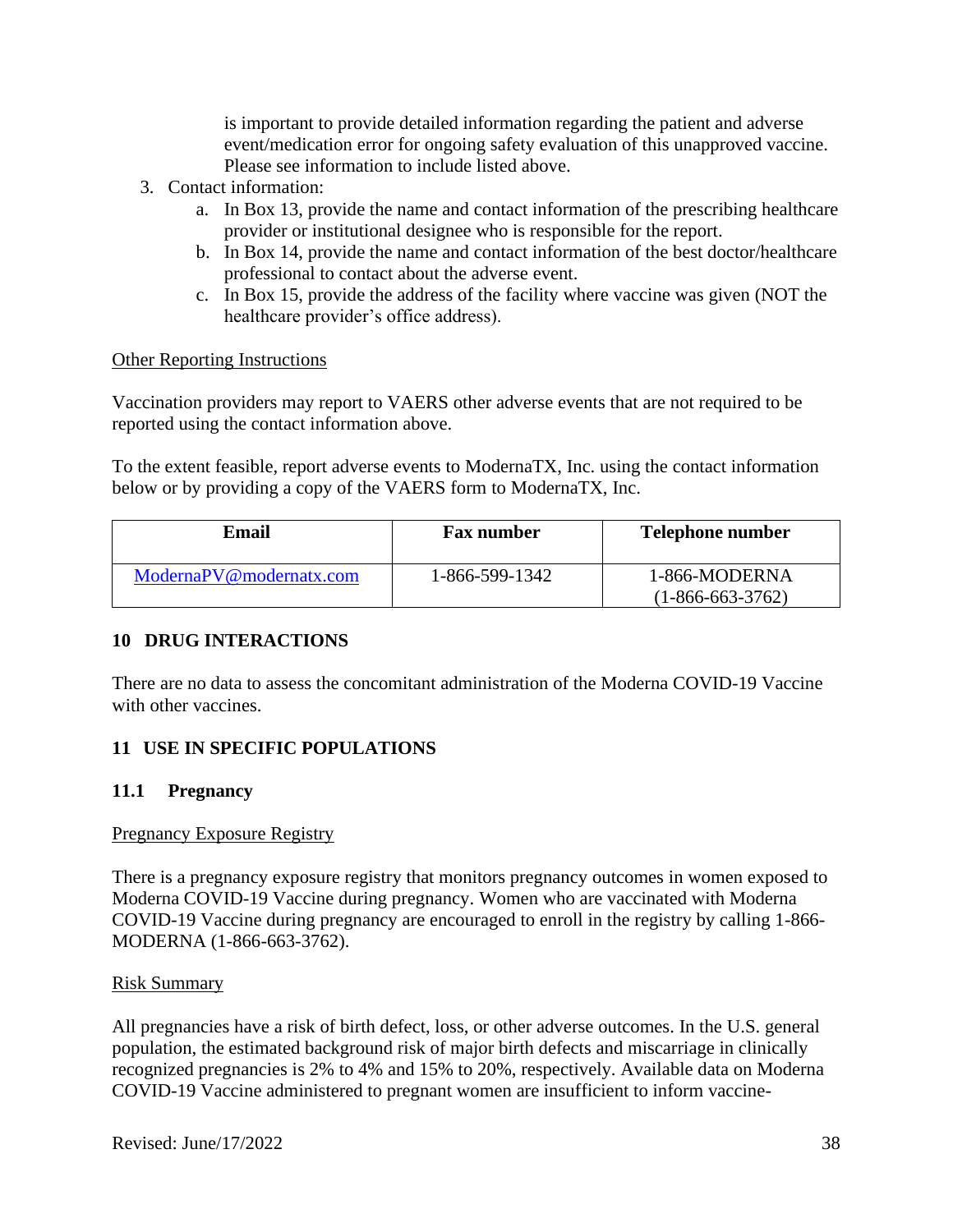associated risks in pregnancy.

In a developmental toxicity study, 0.2 mL of a vaccine formulation containing the same quantity of nucleoside-modified messenger ribonucleic acid (mRNA) (100 mcg) and other ingredients included in a single primary series dose of Moderna COVID-19 Vaccine for individuals 12 years of age and older was administered to female rats by the intramuscular route on four occasions: 28 and 14 days prior to mating, and on gestation days 1 and 13. No vaccine-related adverse effects on female fertility, fetal development, or postnatal development were reported in the study.

# **11.2 Lactation**

# Risk Summary

Data are not available to assess the effects of Moderna COVID-19 Vaccine on the breastfed infant or on milk production/excretion.

# **11.3 Pediatric Use**

Moderna COVID-19 Vaccine is authorized for use in individuals 6 months through 17 years of age. This authorization is based on safety and effectiveness data in this age group and adults.

Moderna COVID-19 Vaccine is not authorized for use in individuals younger than 6 months of age.

Moderna COVID-19 Vaccine is not authorized to provide booster doses for individuals younger than 18 years of age.

# **11.4 Geriatric Use**

Clinical studies of Moderna COVID-19 Vaccine included participants 65 years of age and older receiving vaccine or placebo, and their data contribute to the overall assessment of safety and efficacy. In an ongoing Phase 3 clinical study (Study 1) of primary series dosing (0.5 mL), 24.8% (n=7,520) of participants were 65 years of age and older and 4.6% (n=1,399) of participants were 75 years of age and older. Vaccine efficacy in participants 65 years of age and older was 86.4% (95% CI 61.4, 95.2) compared to 95.6% (95% CI 90.6, 97.9) in participants 18 to <65 years of age *[see Clinical Trial Results and Supporting Data for EUA (18.1)]*. Overall, there were no notable differences in the safety profiles observed in participants 65 years of age and older and younger participants *[*see *Overall Safety Summary (6.1)]*.

In an ongoing Phase 2 clinical study (Study 2) of a single booster dose (0.25 mL), 22.2% (n=38) of participants were 65 years of age and older. This study did not include sufficient numbers of participants 65 years of age and older to determine whether they respond differently than younger participants. Some local and systemic adverse reactions were reported in a lower proportion of participants 65 years of age and older compared to participants 18 through 64 years of age *[see Overall Safety Summary (6.1)]*.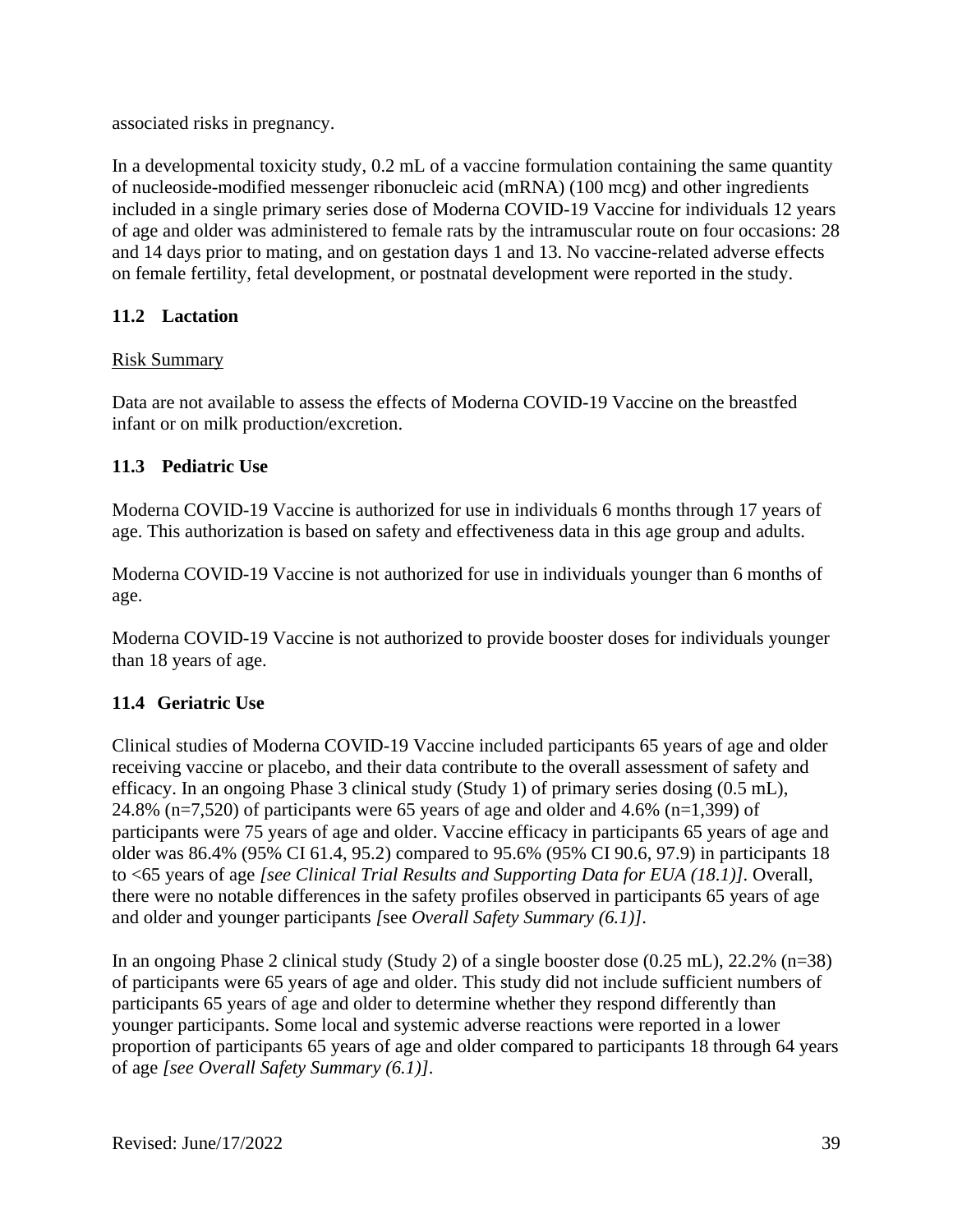## **11.5 Use in Immunocompromised Individuals**

Safety and effectiveness of Moderna COVID-19 Vaccine in individuals 6 months through 17 years of age with immunocompromise have been extrapolated from adult data. In an independent study (*Hall VG, Ferreira VH, Ku T et al. Randomized Trial of a Third Dose of mRNA-1273 Vaccine in Transplant Recipients. N Engl J Med 2021 DOI: 10.1056/NEJMc2111462;*  NCT04885907), safety and effectiveness of a third 0.5 mL primary series dose of the Moderna COVID-19 Vaccine have been evaluated in adult participants who received solid organ transplants *[see Overall Safety Summary (6.1) and Clinical Trial Results and Supporting Data for EUA (18.3)]*. The administration of a third primary series vaccine dose appears to be only moderately effective in increasing antibody titers. Patients should be counseled to maintain physical precautions to help prevent COVID-19. In addition, close contacts of immunocompromised persons should be vaccinated, as appropriate for their health status.

## **13 DESCRIPTION**

Moderna COVID-19 Vaccine is provided as a white to off-white suspension for intramuscular injection.

Each 0.5 mL dose of Moderna COVID-19 Vaccine supplied in a multiple-dose vial with a red cap and a label with a light blue border contains 100 mcg of nucleoside-modified messenger RNA (mRNA) encoding the pre-fusion stabilized Spike glycoprotein (S) of SARS-CoV-2 virus. Each 0.5 mL dose of the Moderna COVID-19 Vaccine supplied in a multiple-dose vial with a red cap and a label with a light blue border contains the following ingredients: a total lipid content of 1.93 mg (SM-102, polyethylene glycol [PEG] 2000 dimyristoyl glycerol [DMG], cholesterol, and 1,2-distearoyl-sn-glycero-3-phosphocholine [DSPC]), 0.31 mg tromethamine, 1.18 mg tromethamine hydrochloride, 0.043 mg acetic acid, 0.20 mg sodium acetate trihydrate, and 43.5 mg sucrose. Each 0.25 mL dose of Moderna COVID-19 Vaccine contains half of these ingredients.

Moderna COVID-19 Vaccine does not contain a preservative.

The vial stoppers are not made with natural rubber latex.

# **14 CLINICAL PHARMACOLOGY**

#### **14.1 Mechanism of Action**

The nucleoside-modified mRNA in the Moderna COVID-19 Vaccine is formulated in lipid particles, which enable delivery of the nucleoside-modified mRNA into host cells to allow expression of the SARS-CoV-2 S antigen. The vaccine elicits an immune response to the S antigen, which protects against COVID-19.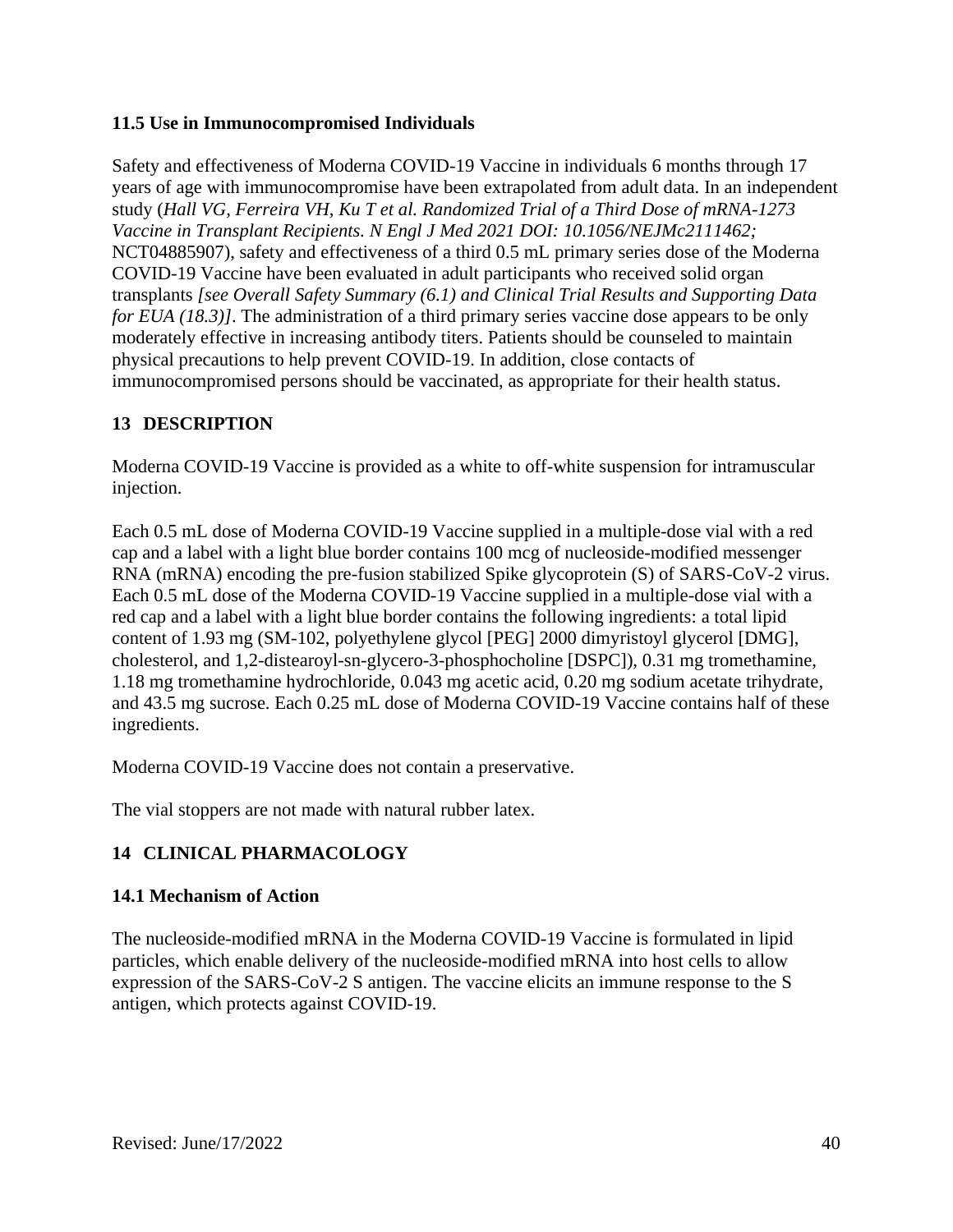# **18 CLINICAL TRIAL RESULTS AND SUPPORTING DATA FOR EUA**

## **18.1 Efficacy of Two-Dose Primary Series in Participants 18 Years and Older**

Study 1 is an ongoing Phase 3 randomized, placebo-controlled, observer-blind clinical trial to evaluate the efficacy, safety, and immunogenicity of the Moderna COVID-19 Vaccine in participants 18 years of age and older in the United States (NCT04470427). Randomization was stratified by age and health risk: 18 to <65 years of age without comorbidities (not at risk for progression to severe COVID-19), 18 to <65 years of age with comorbidities (at risk for progression to severe COVID-19), and 65 years of age and older with or without comorbidities. Participants who were immunocompromised and those with a known history of SARS-CoV-2 infection were excluded from the study. Participants with no known history of SARS-CoV-2 infection but with positive laboratory results indicative of infection at study entry were included. The study allowed for the inclusion of participants with stable pre-existing medical conditions, defined as disease not requiring significant change in therapy or hospitalization for worsening disease during the 3 months before enrollment, as well as participants with stable human immunodeficiency virus (HIV) infection. A total of 30,420 participants were randomized equally to receive 2 doses of the Moderna COVID-19 Vaccine or saline placebo 1 month apart. Participants will be followed for efficacy and safety until 24 months after the second dose.

The primary efficacy analysis population (referred to as the Per-Protocol Set) included 28,207 participants who received two doses (0.5 mL at 0 and 1 month) of either Moderna COVID-19 Vaccine (n=14,134) or placebo (n=14,073) and had a negative baseline SARS-CoV-2 status. In the Per-Protocol Set, 47.4% were female, 19.7% were Hispanic or Latino; 79.5% were White, 9.7% were African American, 4.6% were Asian, and 2.1% other races. The median age of participants was 53 years (range 18-95) and 25.3% of participants were 65 years of age and older. Of the study participants in the Per-Protocol Set, 18.5% were at increased risk of severe COVID-19 due to at least one pre-existing medical condition (chronic lung disease, significant cardiac disease, severe obesity, diabetes, liver disease, or HIV infection) regardless of age. Between participants who received Moderna COVID-19 Vaccine and those who received placebo, there were no notable differences in demographics or pre-existing medical conditions.

#### Efficacy Against COVID-19

COVID-19 was defined based on the following criteria: The participant must have experienced at least two of the following systemic symptoms: fever  $(\geq 38^{\circ}\text{C}/\geq 100.4^{\circ}\text{F})$ , chills, myalgia, headache, sore throat, new olfactory and taste disorder(s); or the participant must have experienced at least one of the following respiratory signs/symptoms: cough, shortness of breath or difficulty breathing, or clinical or radiographical evidence of pneumonia; and the participant must have at least one NP swab, nasal swab, or saliva sample (or respiratory sample, if hospitalized) positive for SARS-CoV-2 by RT-PCR. COVID-19 cases were adjudicated by a Clinical Adjudication Committee.

The median length of follow-up for efficacy for participants in the study was 9 weeks post Dose 2. There were 11 COVID-19 cases in the Moderna COVID-19 Vaccine group and 185 cases in the placebo group, with a vaccine efficacy of 94.1% (95% confidence interval of 89.3% to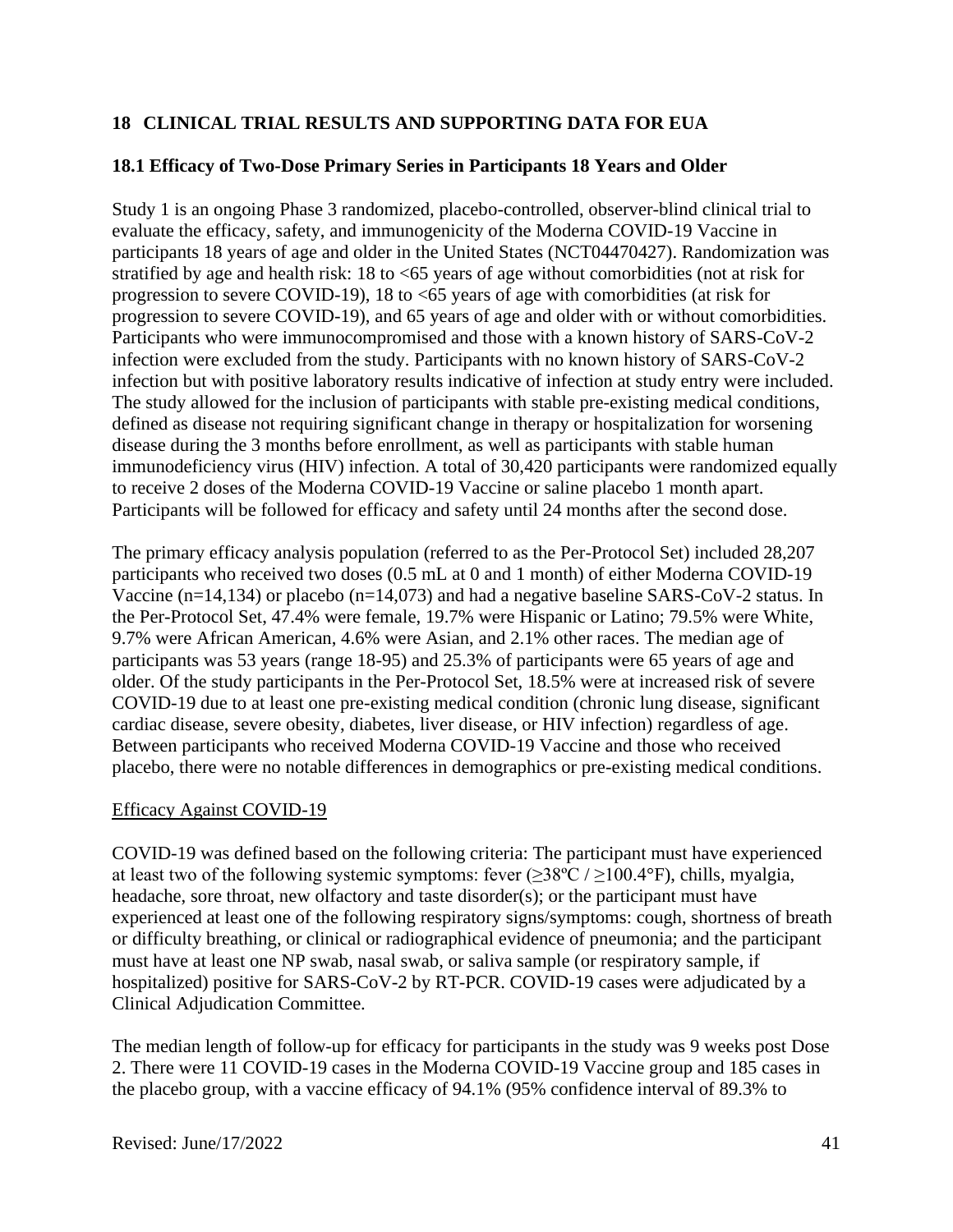96.8%).

### **Table 6: Primary Efficacy Analysis: COVID-19\* in Participants 18 Years of Age and Older Starting 14 Days After Dose 2 per Adjudication Committee Assessments – Per-Protocol Set**

|                            | <b>Moderna COVID-19 Vaccine</b> |                                                                                        |                            | <b>Placebo</b>                  |                                                                          |                                                       |
|----------------------------|---------------------------------|----------------------------------------------------------------------------------------|----------------------------|---------------------------------|--------------------------------------------------------------------------|-------------------------------------------------------|
| <b>Participants</b><br>(N) | COVID-19<br><b>Cases</b><br>(n) | <b>Incidence</b><br><b>Rate of</b><br>COVID-19<br>per 1,000<br>Person-<br><b>Years</b> | <b>Participants</b><br>(N) | COVID-19<br><b>Cases</b><br>(n) | <b>Incidence</b><br>Rate of<br>COVID-19<br>per 1,000<br>Person-<br>Years | % Vaccine<br><b>Efficacy</b><br>(95% CI) <sup>†</sup> |
| 14.134                     | 11                              | 3.328                                                                                  | 14.073                     | 185                             | 56.510                                                                   | 94.1<br>(89.3, 96.8)                                  |

\* COVID-19: symptomatic COVID-19 requiring positive RT-PCR result and at least two systemic symptoms or one respiratory symptom. Cases starting 14 days after Dose 2. 

† VE and 95% CI from the stratified Cox proportional hazard model.

The subgroup analyses of vaccine efficacy are presented in Table 7.

### **Table 7: Subgroup Analyses of Vaccine Efficacy: COVID-19\* Cases Starting 14 Days After Dose 2 per Adjudication Committee Assessments – Per-Protocol Set**

|                            |                     | <b>Moderna COVID-19 Vaccine</b> |                                                                                 |                            | <b>Placebo</b>                  |                                                                                 |                                                                       |
|----------------------------|---------------------|---------------------------------|---------------------------------------------------------------------------------|----------------------------|---------------------------------|---------------------------------------------------------------------------------|-----------------------------------------------------------------------|
| Age<br>Subgroup<br>(Years) | Participants<br>(N) | COVID-19<br>Cases<br>(n)        | <b>Incidence</b><br>Rate of<br>COVID-19<br>per 1,000<br>Person-<br><b>Years</b> | <b>Participants</b><br>(N) | COVID-19<br><b>Cases</b><br>(n) | <b>Incidence</b><br><b>Rate of</b><br>COVID-19<br>per 1,000<br>Person-<br>Years | $\frac{0}{0}$<br><b>Vaccine</b><br><b>Efficacy</b><br>(95%<br>$CI$ )† |
| 18 to $< 65$               | 10,551              |                                 | 2.875                                                                           | 10,521                     | 156                             | 64.625                                                                          | 95.6<br>(90.6, 97.9)                                                  |
| $\geq 65$                  | 3,583               | $\overline{4}$                  | 4.595                                                                           | 3,552                      | 29                              | 33.728                                                                          | 86.4<br>(61.4, 95.2)                                                  |

\* COVID-19: symptomatic COVID-19 requiring positive RT-PCR result and at least two systemic symptoms or one respiratory symptom. Cases starting 14 days after Dose 2.

† VE and 95% CI from the stratified Cox proportional hazard model.

Severe COVID-19 was defined based on confirmed COVID-19 as per the primary efficacy endpoint case definition, plus any of the following: Clinical signs indicative of severe systemic illness, respiratory rate ≥30 per minute, heart rate ≥125 beats per minute, SpO2 ≤93% on room air at sea level or PaO2/FIO2 <300 mm Hg; or respiratory failure or ARDS (defined as needing high-flow oxygen, non-invasive or mechanical ventilation, or ECMO), evidence of shock (systolic blood pressure <90 mmHg, diastolic BP <60 mmHg or requiring vasopressors); or significant acute renal, hepatic, or neurologic dysfunction; or admission to an intensive care unit or death.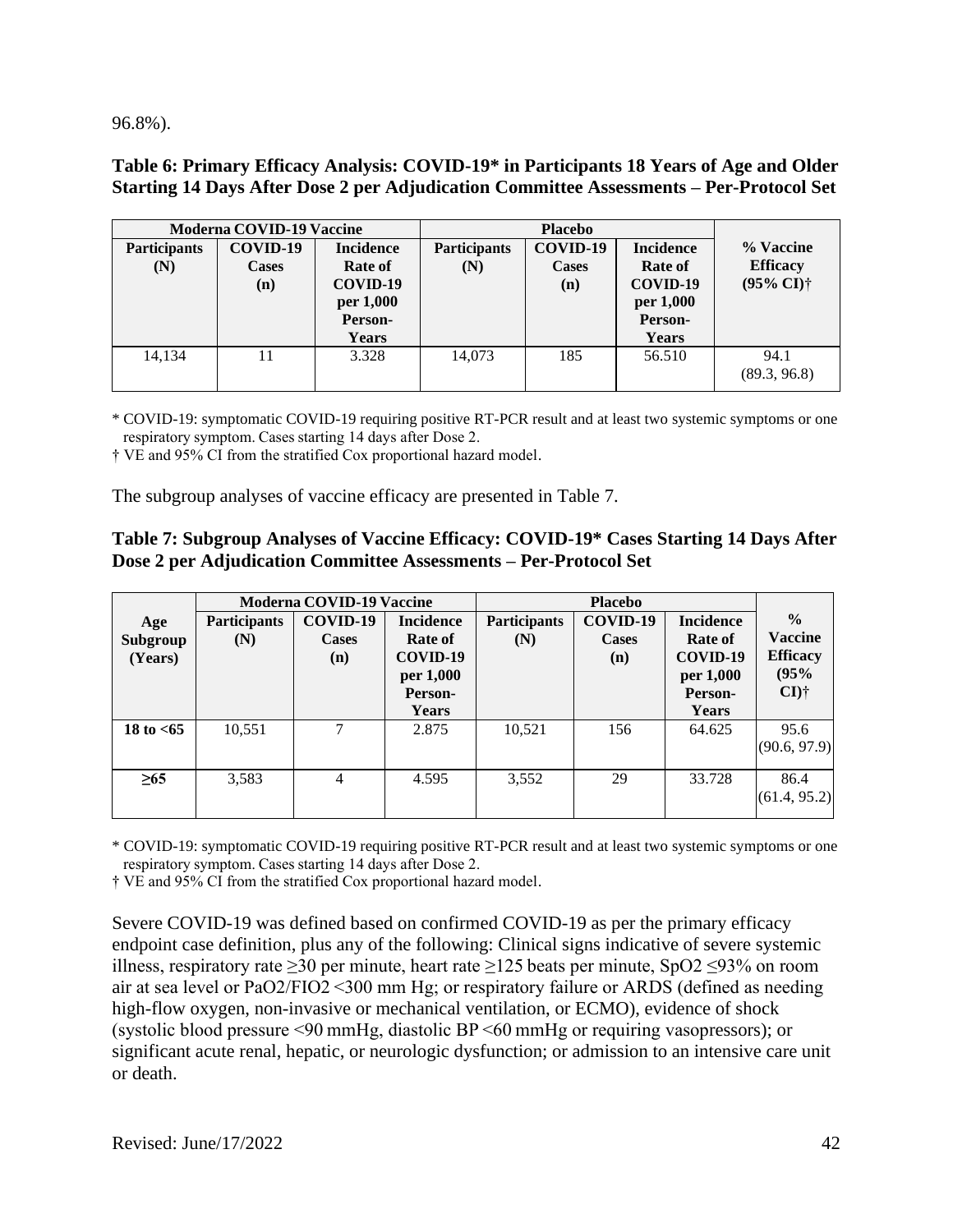Among all participants in the Per-Protocol Set analysis, which included COVID-19 cases confirmed by an adjudication committee, no cases of severe COVID-19 were reported in the Moderna COVID-19 Vaccine group compared with 30 cases reported in the placebo group (incidence rate 9.138 per 1,000 person-years). One PCR-positive case of severe COVID-19 in a vaccine recipient was awaiting adjudication at the time of the analysis.

# **18.2 Effectiveness of Two-Dose Primary Series in Adolescents 12 Years Through 17 Years of Age**

Study 3 is an ongoing Phase 2/3 randomized, placebo-controlled, observer-blind, clinical trial to evaluate the safety, reactogenicity, and effectiveness of the Moderna COVID-19 Vaccine in adolescents ages 12 years through 17 years in the United States (NCT04649151). Participants with a known history of SARS-CoV-2 infection were excluded from the study. A total of 3,732 participants were randomized 2:1 to receive 2 doses of the Moderna COVID-19 Vaccine or saline placebo 1 month apart. Participants will be followed for effectiveness and safety until 1 year after the last dose.

Effectiveness in individuals 12 years through 17 years of age is based on a comparison of immune responses in this age group to adults 18 years through 25 years of age.

In Study 3, an analysis was conducted of SARS-CoV-2 50% neutralizing titers and seroresponse rates 28 days after Dose 2 in a subset of adolescents 12 years through 17 years of age in Study 3 and participants 18 years through 25 years of age in Study 1 who had no immunologic or virologic evidence of prior SARS-CoV-2 at baseline. Noninferior immune responses as assessed by geometric mean 50% neutralizing titers and seroresponse rates were demonstrated in a comparison of adolescents 12 years through 17 years of age to participants 18 years through 25 years of age (Table 8).

|                                                |                            |                                                                    | <b>Moderna COVID-19 Vaccine</b>                                    |                                                                     |                                                                |
|------------------------------------------------|----------------------------|--------------------------------------------------------------------|--------------------------------------------------------------------|---------------------------------------------------------------------|----------------------------------------------------------------|
|                                                |                            | <b>12 Years Through</b><br>17 Years<br>$n=340$                     | <b>18 Years Through</b><br>25 Years<br>$n=296$                     |                                                                     | 12 Years Through 17 Years/<br><b>18 Years Through 25 Years</b> |
| <b>Assay</b>                                   | <b>Time</b><br>Point       | <b>GMT</b><br>$(95\% \text{ CI})^*$                                | <b>GMT</b><br>$(95\% \text{ CI})^*$                                | <b>GMT</b> Ratio<br>$(95\% \text{ CI})^{\text{a}}$                  | Met<br><b>Noninferiority</b><br>Objective<br>$(Y/N)^b$         |
| SARS-CoV-2<br>neutralization<br>$assay - ID50$ | 28 days<br>after<br>Dose 2 | 1401.7<br>(1276.3, 1539.4)<br><b>Seroresponse</b><br>$\frac{0}{0}$ | 1301.3<br>(1177.0, 1438.8)<br><b>Seroresponse</b><br>$\frac{6}{9}$ | 1.1<br>(0.9, 1.2)<br>Difference in<br><b>Seroresponse</b><br>Rate % | Y                                                              |
| $(titer)^c$                                    |                            | $(95\% \text{ CI})^d$<br>98.8<br>(97.0, 99.7)                      | $(95\% \text{ CI})^d$<br>98.6<br>(96.6, 99.6)                      | $(95\% \text{ CI})^e$<br>0.2<br>$(-1.8, 2.4)$                       |                                                                |

**Table 8: Summary of Geometric Mean Titer Ratio and Seroresponse Rate – Comparison of Adolescents 12 Years Through 17 Years of Age to Participants 18 Years Through 25 Years of Age – Per-Protocol Immunogenicity Subset**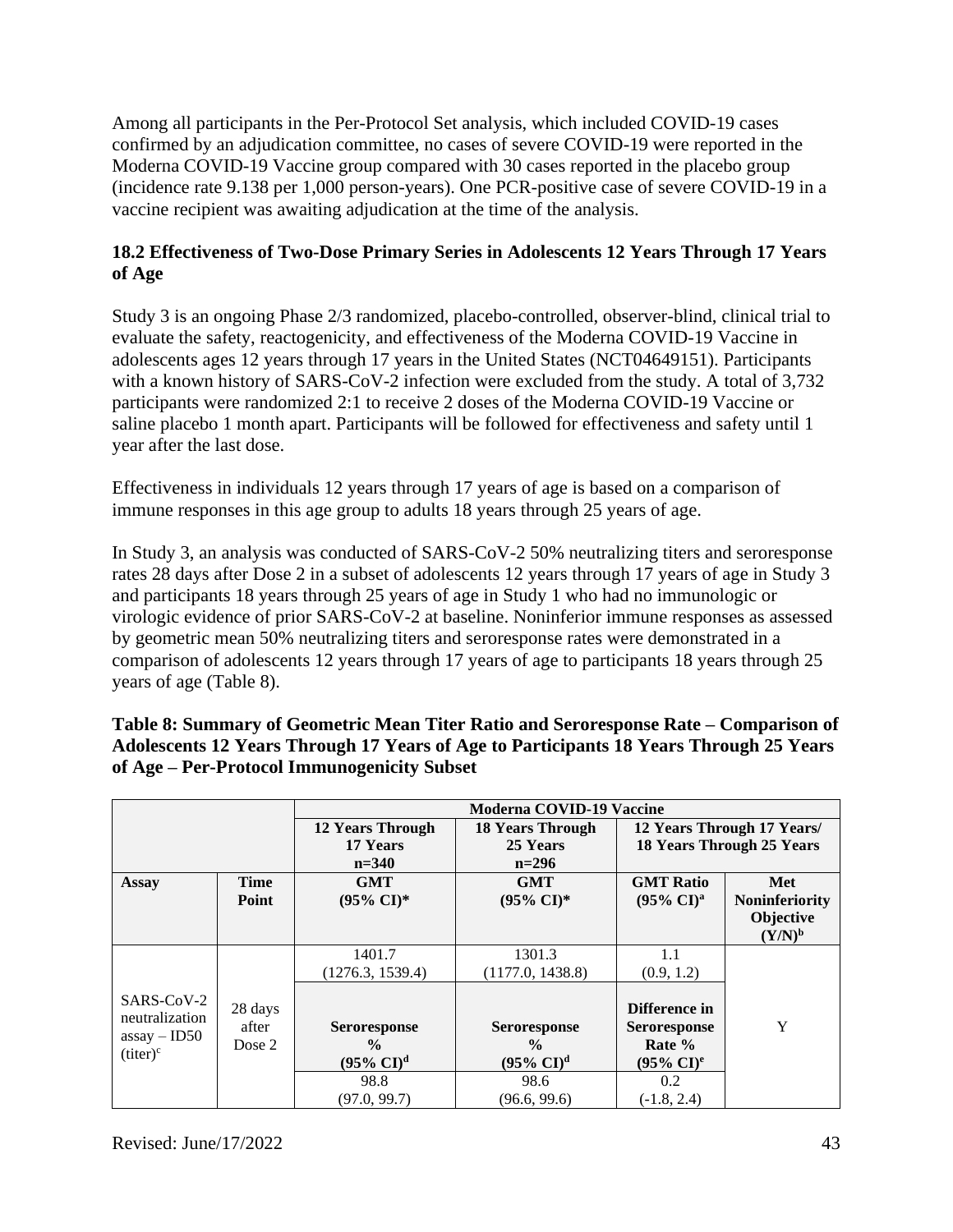$GMT = Geometric$  mean titers

- $n =$  Number of subjects with non-missing data at the corresponding timepoint
- \* Antibody values reported as below the lower limit of quantification (LLOQ) are replaced by 0.5 x LLOQ. Values greater than the upper limit of quantification (ULOQ) are replaced by the ULOQ if actual values are not available.
- <sup>a</sup> The log-transformed antibody levels are analyzed using an analysis of covariance (ANCOVA) model with the group variable (adolescents in Study 3 and young adults in Study 1) as fixed effect. The resulted LS means, difference of LS means, and 95% CI are back transformed to the original scale for presentation.
- <sup>b</sup> Noninferiority is declared if the lower bound of the 2-sided 95% CI for the GMR is greater than 0.67, with a point estimate of >0.8 and the lower bound of the 2-sided 95% CI for difference in seroresponse rate is greater than -10%, with a point estimate of >-5%.
- <sup>c</sup> SARS-CoV-2 50% inhibitory dose (ID50) neutralization titers were determined using a SARS-CoV-2 Spike-Pseudotyped Virus Neutralization Assay. Quantification of SARS-CoV-2 neutralizing antibodies utilizes lentivirus particles expressing SARS-CoV-2 Spike protein on their surface and contains a firefly luciferase (Luc) reporter gene for quantitative measurements of infection by relative luminescence units (RLU). Neutralization is measured as the serum dilution at which RLU is reduced by 50% (ID50) relative to mean RLU in virus control wells virus but after subtraction of mean RLU in cell control wells.
- <sup>d</sup> Seroresponse due to vaccination specific to pseudovirus neutralizing antibody ID50 titer at a subject level is defined in protocol as a change from below LLOQ to equal or above LLOQ, or at least a 3.3-fold rise if baseline is equal to or above LLOQ. An analysis done using seroresponse definition of at least 4-fold rise from baseline, where baseline titers <LLOQ are set to LLOQ for the analysis, showed the same results. 95% CI is calculated using the Clopper-Pearson method.
- <sup>e</sup> Difference in seroresponse rate 95% CI is calculated using the Miettinen-Nurminen (score) confidence limits.

A descriptive efficacy analysis evaluating confirmed COVID-19 cases accrued up to the data cutoff date of May 8, 2021, was performed in 3,181 participants who received two doses (at 0 and 1 month) of either Moderna COVID-19 Vaccine (n=2,139) or placebo (n=1,042) and had a negative baseline SARS-CoV-2 status (referred to as the Per-Protocol Set for Efficacy). In the Per-Protocol Set for Efficacy, 51.5% were male, 48.5% were female, 11.0% were Hispanic or Latino; 84.1% were White, 2.7% were African American, 6.3% were Asian, 0.5% were American Indian or Alaska Native, <0.1% were Native Hawaiian or Pacific Islander, 0.9% were other races, and 4.8% were Multiracial. Between participants who received Moderna COVID-19 Vaccine and those who received placebo, there were no notable differences in demographics.

The median length of follow up for efficacy for participants in the study was 53 days post Dose 2.

The efficacy information in adolescents 12 years through 17 years of age is presented in Table 9.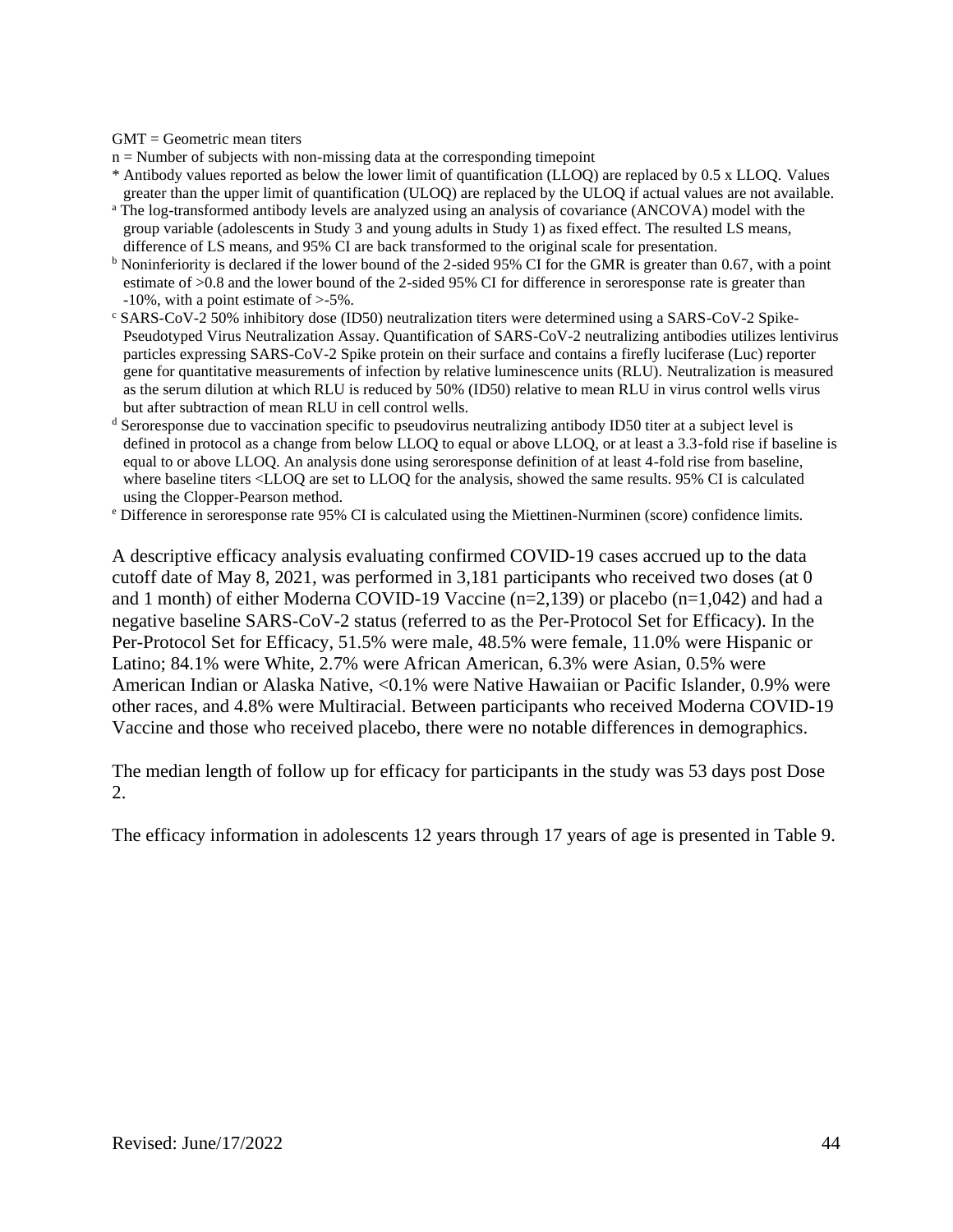### **Table 9: Efficacy Analyses: COVID-19 in Participants 12 Years Through 17 Years of Age Starting 14 Days After Dose 2 – Per-Protocol Set for Efficacy**

|                                                  | <b>Moderna COVID-19 Vaccine</b><br>$N = 2.139$ |                                                                          | <b>Placebo</b><br>$N=1,042$     | % Vaccine                                                                |                                          |
|--------------------------------------------------|------------------------------------------------|--------------------------------------------------------------------------|---------------------------------|--------------------------------------------------------------------------|------------------------------------------|
|                                                  | COVID-19<br><b>Cases</b><br>(n)                | <b>Incidence Rate</b><br>of COVID-19<br>per 1,000<br><b>Person-Years</b> | COVID-19<br><b>Cases</b><br>(n) | <b>Incidence Rate</b><br>of COVID-19<br>per 1,000<br><b>Person-Years</b> | <b>Efficacy</b><br>$(95\% \text{ CI})^*$ |
| COVID-19<br><b>Case Definition 1<sup>a</sup></b> | 0                                              |                                                                          |                                 | 16.525                                                                   | 100.0<br>(28.9, NE)                      |
| COVID-19<br>Case Definition 2 <sup>b</sup>       |                                                | 1.939                                                                    |                                 | 28.981                                                                   | 93.3<br>(47.9, 99.9)                     |

 $NE = Not$  estimable

- **\*** Vaccine efficacy defined as 1 ratio of incidence rate (Moderna COVID-19 Vaccine vs. placebo). The 95% CI of the ratio is calculated using the exact method conditional upon the total number of cases, adjusting for personyears.
- <sup>a</sup> COVID-19 Case Definition 1: Participant must have experienced at least two of the following systemic symptoms: fever (≥38°C / ≥100.4°F), chills, myalgia, headache, sore throat, new olfactory and taste disorder(s); or the participant must have experienced at least one of the following respiratory signs/symptoms: cough, shortness of breath or difficulty breathing, or clinical or radiographical evidence of pneumonia; and the participant must have at least one NP swab, nasal swab, or saliva sample (or respiratory sample, if hospitalized) positive for SARS- CoV-2 by RT-PCR.
- <sup>b</sup> COVID-19 Case Definition 2: Presence of at least one symptom from a list of COVID-19 symptoms and a positive NP swab or saliva sample for SARS-CoV-2 by RT-PCR. Listed symptoms were fever (temperature >38°C / ≥100.4°F), or chills, cough, shortness of breath or difficulty breathing, fatigue, muscle aches, or body aches, headache, new loss of taste or smell, sore throat, congestion or runny nose, nausea, or vomiting or diarrhea.

## **18.3 Immunogenicity of a Third Primary Series Dose in Individuals with Certain Kinds of Immunocompromise**

An independent randomized-controlled study has been conducted in 120 adult participants who had undergone various solid organ transplant procedures (heart, kidney, kidney-pancreas, liver, lung, pancreas) a median of 3.57 years previously (range 1.99-6.75 years). A third 0.5 mL primary series dose of the Moderna COVID-19 Vaccine was administered to 60 participants approximately 2 months after they had received a second dose; saline placebo was given to 60 individuals for comparison. Significant increases in levels of SARS-CoV-2 antibodies occurred four weeks after the third dose in 55.0% of participants in the Moderna COVID-19 Vaccine group (33 of 60) and 17.5% of participants in the placebo group (10 of 57).

## **18.4 Immunogenicity of a First Booster Dose Following a Moderna COVID-19 Vaccine Primary Series in Participants 18 Years and Older**

Effectiveness of a booster dose of the Moderna COVID-19 Vaccine was based on assessment of neutralizing antibody titers (ID50) against a pseudovirus expressing the SARS-CoV-2 Spike protein from a USA\_WA1/2020 isolate carrying the D614G mutation. Immunogenicity analyses compared the ID50 following the booster dose to the ID50 following the primary series.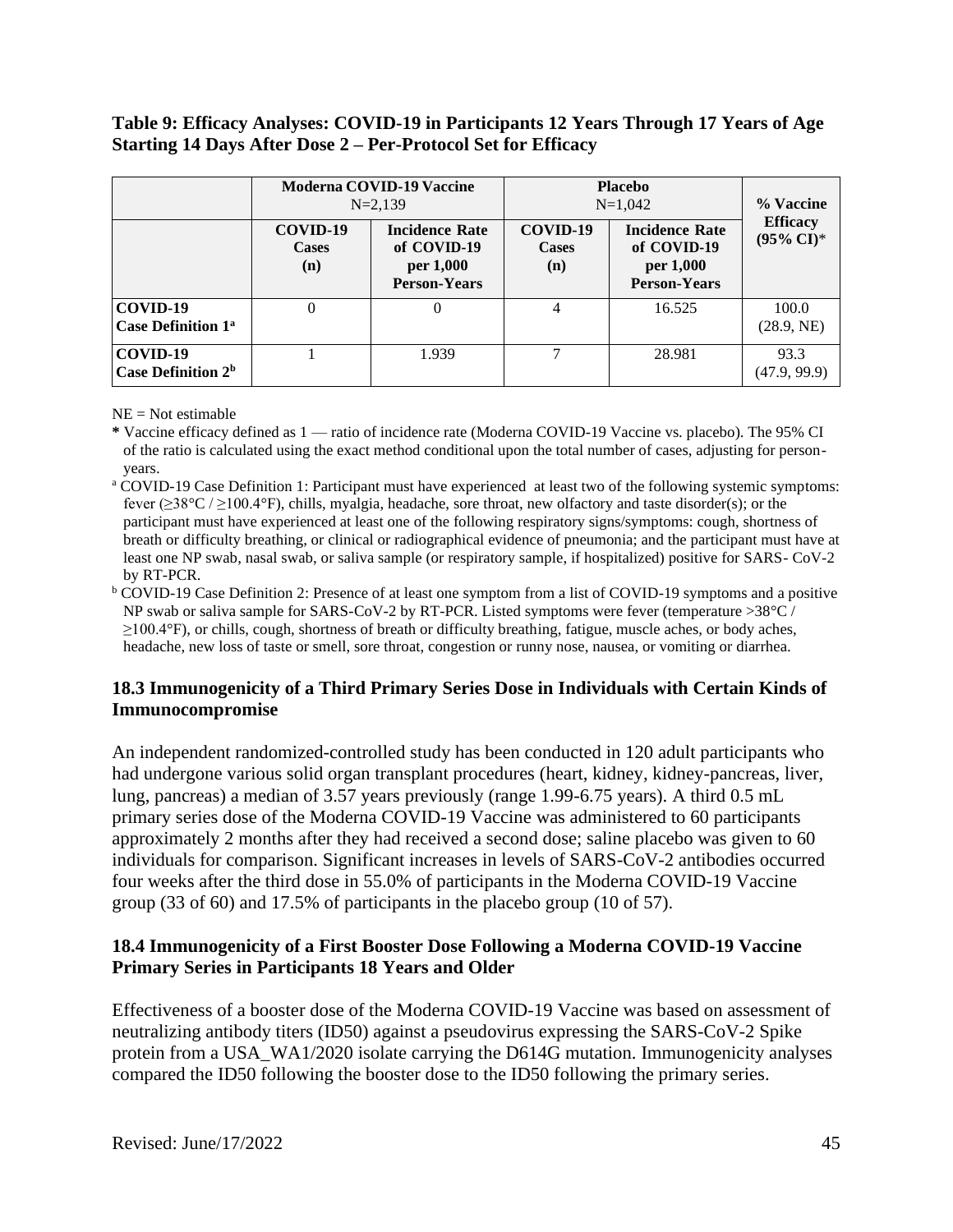In an open-label phase of Study 2, participants 18 years of age and older received a single booster dose (0.25 mL) at least 6 months after completion of the primary series (two doses of 0.5 mL 1 month apart). The primary immunogenicity analysis population included 149 booster dose participants in Study 2 (including one individual who had only received a single dose of the primary series) and a random subset of 1,055 participants from Study 1 who received two doses (0.5 mL 1 month apart) of Moderna COVID-19 Vaccine. Study 1 and 2 participants included in the analysis population had no serologic or virologic evidence of SARS-CoV-2 infection prior to the first primary series dose and prior to the booster dose, respectively. Among participants assessed for immunogenicity, 60.4% were female, 6.7% were Hispanic or Latino; 95.3% were White, 3.4% were Black or African American, 0.7% were Asian, and 0.7% were American Indian or Alaskan Native; 9.4% were obese (body mass index  $\geq$ 30 kg/m<sup>2</sup>). The median age of Study 2 participants was 56 years of age (range 18-82) and 24.8% of participants were 65 years of age and older. Study 2 participants included in the primary immunogenicity analysis population did not have pre-existing medical conditions that would place them at risk of severe COVID-19. Study 1 participants included in the primary immunogenicity analysis population were a stratified random sample which reflected the overall primary efficacy analysis population with regards to demographics and pre-existing medical conditions with a higher percentage of those  $\geq$  65 years of age (33.6%), with risk factors for severe COVID-19 (39.4%), and communities of color (53.5%).

Immunogenicity analyses included an assessment of ID50 geometric mean titer (GMT) ratio and difference in seroresponse rates. The analysis of the GMT ratio of ID50 following the booster dose compared to the primary series met the immunobridging criteria for a booster response. Seroresponse for a participant was defined as achieving a  $\geq$ 4-fold rise in ID50 from baseline (before the booster dose in Study 2 and before the first dose of the primary series in Study 1). The lower limit of the 2-sided 95% CI for the difference in seroresponse rates between Study 1 and Study 2 was -16.7%, which did not meet the immunobridging criterion for a booster response (lower limit of 2-sided 95% CI for the percentage difference of  $\geq$  -10%). These analyses are summarized in Table 10 and Table 11.

**Table 10: Neutralizing Antibody Geometric Mean Titers (ID50) Against a Pseudovirus Expressing the SARS-CoV-2 Spike Protein (USA\_WA1/2020 isolate carrying the D614G mutation) at 28 Days After a Booster Dose in Study 2 vs 28 Days After Completion of the Primary Series in Study 1, Participants ≥18 Years of Age, Per-Protocol Immunogenicity Set\***

| Study 2<br><b>Booster Dose</b><br>$N^a=149$<br>$GMT^b$ (95% CI) | Study 1<br><b>Primary Series</b><br>$N^a = 1053$<br>$GMT^b$ (95% CI) | <b>GMT Ratio</b><br>(Study 2/Study 1) | Met Success Criteria <sup>c</sup>                                                            |
|-----------------------------------------------------------------|----------------------------------------------------------------------|---------------------------------------|----------------------------------------------------------------------------------------------|
| 1802 (1548, 2099)                                               | 1027 (968, 1089)                                                     | 1.8(1.5, 2.1)                         | Lower limit of 95% CI $\geq$ 0.67 Criterion: Yes<br>Point Estimate $\geq 1.0$ Criterion: Yes |

\* Per-Protocol Immunogenicity Set included all subjects who had both baseline (or Study 2 Day 1 for Study 2) and post-vaccination immunogenicity samples, did not have SARS-CoV-2 infection at baseline (or Study 2 Day 1 for Study 2), did not have a major protocol deviation that impacted immune response, and had post-injection immunogenicity assessment at timepoint of primary interest (Day 29 for Study 2 and Day 57 for Study 1).

<sup>a</sup> Number of subjects with non-missing data at the corresponding timepoint.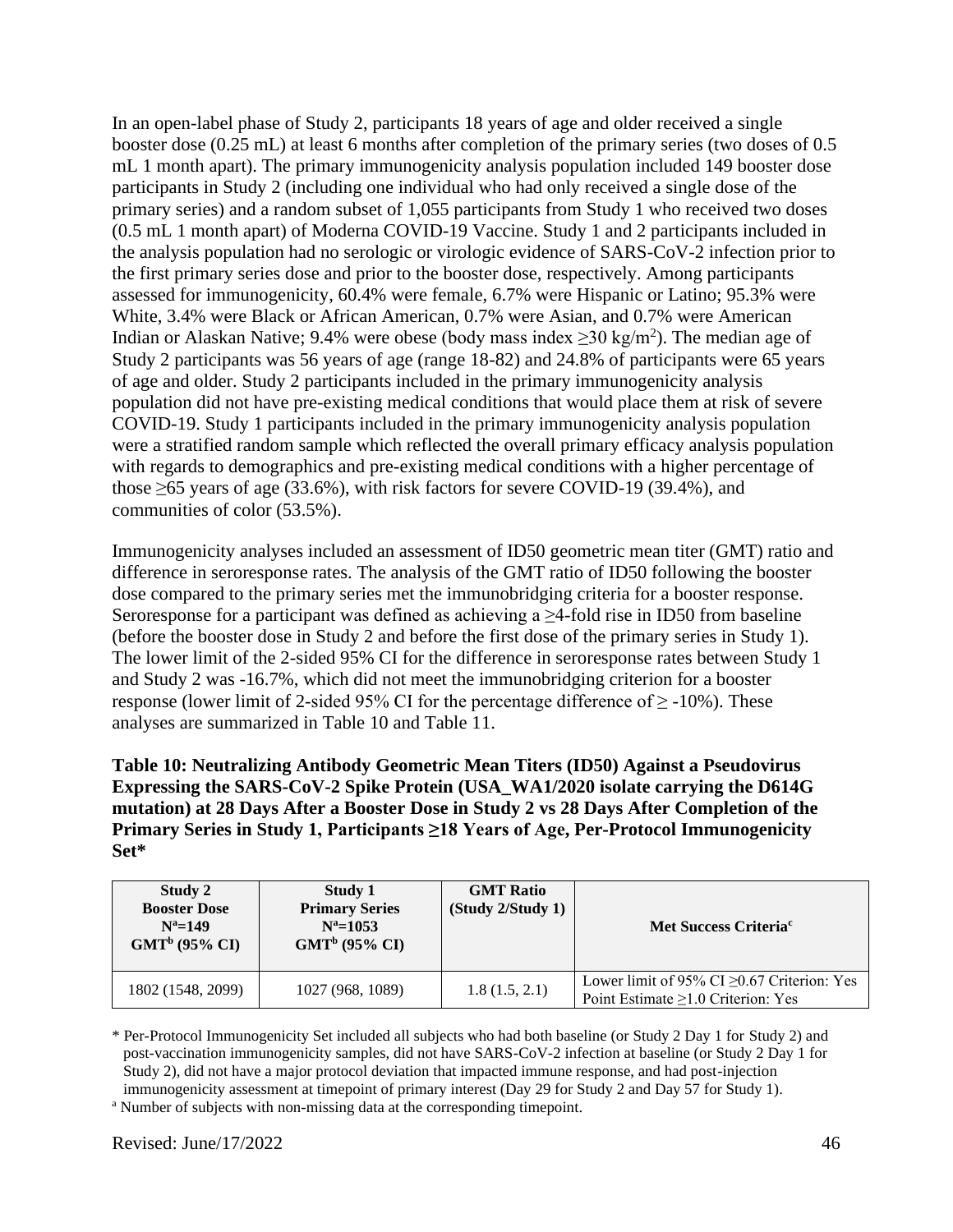$\overline{b}$  Given the lack of randomization in Study 2, the statistical analysis plan pre-specified an analysis of covariance model for estimating the geometric mean titer that adjusts for differences in age groups  $(< 65$  years,  $> 65$  years).

<sup>c</sup> Immunobridging is declared if the lower limit of the 2-sided 95% CI for the GMR is >0.67 and the point estimate of the GLSM ratio is  $\geq 1.0$ .

Note: Antibody values  $\lt$  the lower limit of quantitation (LLOO) are replaced by  $0.5 \times$  LLOO. Values  $>$  the upper limit of quantitation (ULOQ) are replaced by the ULOQ if actual values are not available.

GLSM = Geometric least squares mean

GMR = Geometric mean ratio

**Table 11: Seroresponse Rates Against a Pseudovirus Expressing the SARS-CoV-2 Spike Protein (USA\_WA1/2020 isolate carrying the D614G mutation) at 28 Days Post-Booster Dose in Study 2 and 28 Days After Completion of the Primary Series in Study 1, Participants ≥18 Years of Age, Per-Protocol Immunogenicity Set\***

| Study 2                       | Study 1                       | Difference in              | Met Success Criterion <sup>e</sup>              |
|-------------------------------|-------------------------------|----------------------------|-------------------------------------------------|
| <b>Booster</b>                | <b>Primary Series</b>         | <b>Seroresponse</b>        |                                                 |
| Seroresponse <sup>a</sup>     | Seroresponse <sup>a</sup>     | Rate                       |                                                 |
| $N^b = 149$                   | $N^b = 1050$                  | (Study 2-Study 1)          |                                                 |
| $n$ (%) (95% CI) <sup>c</sup> | $n$ (%) (95% CI) <sup>c</sup> | $\%$ (95% CI) <sup>d</sup> |                                                 |
| 131 (87.9)<br>(81.6, 92.7)    | 1033 (98.4)<br>(97.4, 99.1)   | $-10.5$ ( $-16.7, -6.1$ )  | Lower limit of 95% CI $\geq$ -10% Criterion: No |

\* Per-Protocol Immunogenicity Set included all subjects who had both baseline (or Study 2 Day 1 for Study 2) and post-vaccination immunogenicity samples, did not have SARS-CoV-2 infection at baseline (or Study 2 Day 1 for Study 2), did not have a major protocol deviation that impacted immune response, and had post-injection immunogenicity assessment at timepoint of primary interest (Day 29 for Study 2 and Day 57 for Study 1).

<sup>a</sup> Seroresponse is defined as ≥4-fold rise of pseudovirus neutralizing antibody titers (ID50) from baseline (prebooster dose in Study 2 and pre-Dose 1 in Study 1), where baseline titers < LLOQ are set to LLOQ for the analysis.

<sup>b</sup> Number of subjects with non-missing data at both baseline and the post-baseline timepoint of interest.

<sup>c</sup> 95% CI is calculated using the Clopper-Pearson method.

<sup>d</sup> 95% CI is calculated using the Miettinen-Nurminen (score) confidence limits.

<sup>e</sup> Immunobridging is declared if the lower limit of the 2-sided 95% CI for the percentage difference is  $>$  -10%.

Study 2 participants who met the ≥4-fold increase in titer post-booster dose (87.9%) had a lower baseline GMT of 109 (range of individual titers 9, 4393), whereas Study 2 participants who did not meet the ≥4-fold increase in titers post-booster had a higher baseline GMT of 492 (range of individual titers 162, 2239).

An additional descriptive analysis evaluated seroresponse rates using baseline neutralizing antibody titers prior to Dose 1 of the primary series. As shown in Table 12 below, the booster dose seroresponse rate, with seroresponse defined as at least a 4-fold rise relative to the pre-Dose 1 titer, was 100%. The difference in seroresponse rates in this post-hoc analysis was 1.6% (95% CI -0.9, 2.6).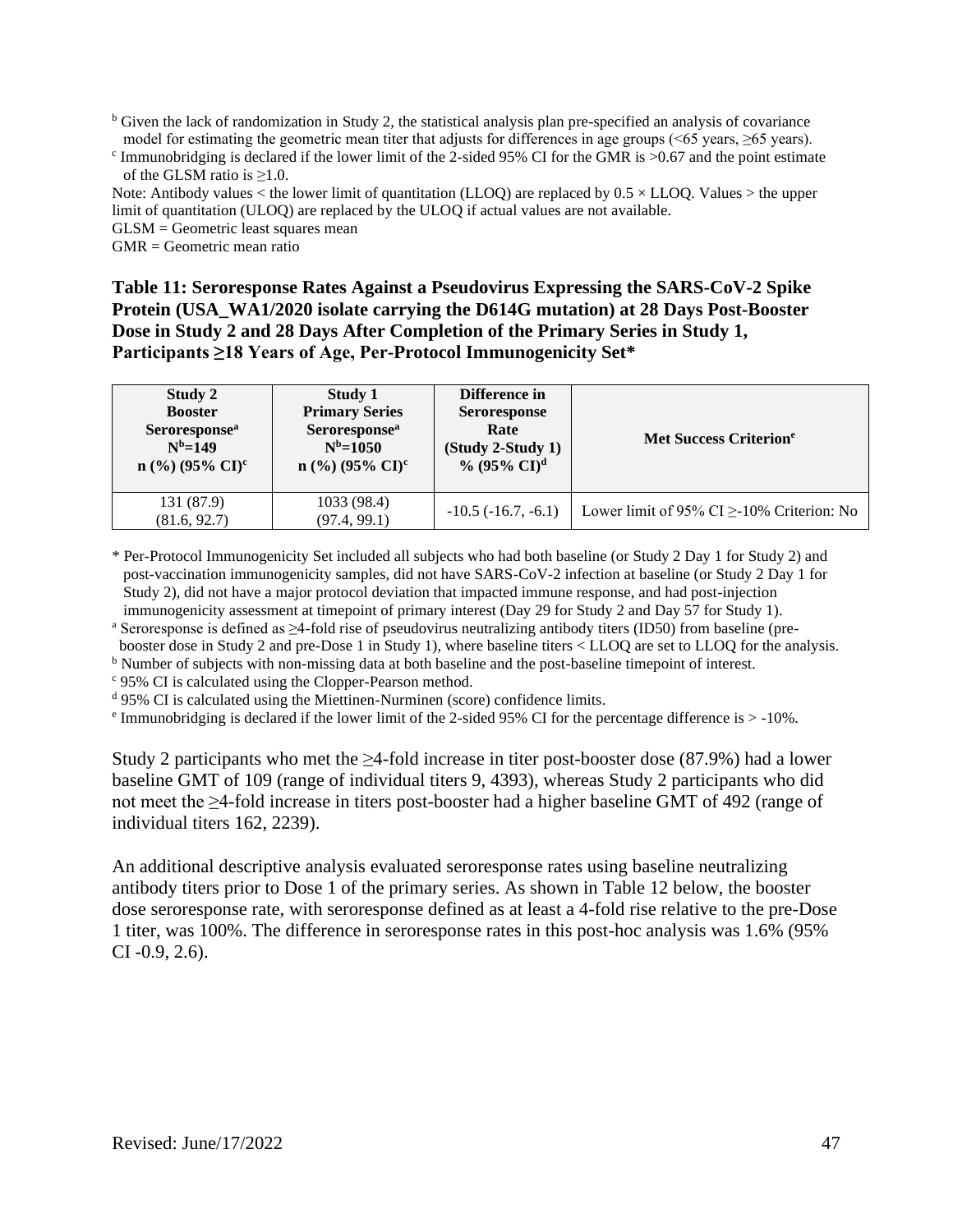**Table 12: Analysis of Seroresponse Rates Against a Pseudovirus Expressing the SARS-CoV-2 Spike Protein (USA\_WA1/2020 isolate carrying the D614G mutation) at 28 Days Post-Booster Dose in Study 2 and 28 Days After Completion of the Primary Series in Study 1, Participants ≥18 Years of Age, Per-Protocol Immunogenicity Set\***

| Study 2<br><b>Booster Seroresponse</b> <sup>a</sup><br>$N^b = 148$<br>$n$ (%) (95% CI) <sup>d</sup> | Study 1<br><b>Primary Series Seroresponse</b> <sup>a</sup><br>$N^c = 1050$<br>$n$ (%) (95% CI) <sup>d</sup> | <b>Difference in Seroresponse Rate</b><br>(After Booster-After Primary Series)<br>% (95% $\rm{CI}^e$ ) |
|-----------------------------------------------------------------------------------------------------|-------------------------------------------------------------------------------------------------------------|--------------------------------------------------------------------------------------------------------|
| 148 (100)<br>(97.5, 100)                                                                            | 1033 (98.4)<br>(97.4, 99.1)                                                                                 | $1.6(-0.9, 2.6)$                                                                                       |

\* Per-Protocol Immunogenicity Set included all subjects who had non-missing data at baseline (before Dose 1) and 28 days post-booster in Study 2 or 28 days post-Dose 2 in the primary series in Study 1, respectively, did not have SARS-CoV-2 infection at pre-booster in Study 2 or baseline in Study 1, did not have a major protocol deviation that impacted immune response, and had post-injection immunogenicity assessment at timepoint of primary interest.

<sup>a</sup> Seroresponse is defined as  $\geq$ 4-fold rise of pseudovirus neutralizing antibody titers (ID50) from pre-Dose 1, where baseline titers < LLOQ are set to LLOQ for the analysis.

<sup>b</sup> Number of subjects with non-missing data at baseline (before Dose 1) and 28 days post-booster in Study 2.

<sup>c</sup> Number of subjects with non-missing data at baseline (before Dose 1) and 28 days post-Dose 2 in the primary series in Study 1.

<sup>d</sup> 95% CI is calculated using the Clopper-Pearson method.

<sup>e</sup> 95% CI is calculated using the Miettinen-Nurminen (score) confidence limits.

#### **18.5 Immunogenicity of a First Booster Dose Following Primary Vaccination with Another Authorized or Approved COVID-19 Vaccine**

Effectiveness of a Moderna COVID-19 Vaccine booster dose (0.25 mL) in individuals who completed primary vaccination with another authorized or approved COVID-19 vaccine (heterologous booster dose) is inferred from immunogenicity data supporting effectiveness of a Moderna COVID-19 Vaccine (0.25 mL) booster dose administered following completion of a Moderna COVID-19 Vaccine primary series and from immunogenicity data from an independent Phase 1/2 open-label clinical trial (NCT04889209) conducted in the United States that evaluated a booster dose (0.5 mL) of the Moderna COVID-19 Vaccine. In this study, adults who had completed primary vaccination with a Moderna COVID-19 Vaccine 2-dose series (N=151), a Janssen COVID-19 Vaccine single dose (N=156), or a Pfizer-BioNTech COVID-19 Vaccine 2 dose series (N=151) at least 12 weeks (range 12 to 20 weeks) prior to enrollment and who reported no history of SARS-CoV-2 infection were randomized 1:1:1 to receive a booster dose of one of three vaccines: Moderna COVID-19 Vaccine, Janssen COVID-19 Vaccine, or Pfizer-BioNTech COVID-19 Vaccine. Neutralizing antibody titers, as measured by a pseudovirus neutralization assay using a lentivirus expressing the SARS-CoV-2 Spike protein with D614G mutation, were assessed on Day 1 prior to administration of the booster dose and on Day 15 after the booster dose. A booster response to the Moderna COVID-19 Vaccine (0.5 mL) was demonstrated regardless of the vaccine used for primary vaccination.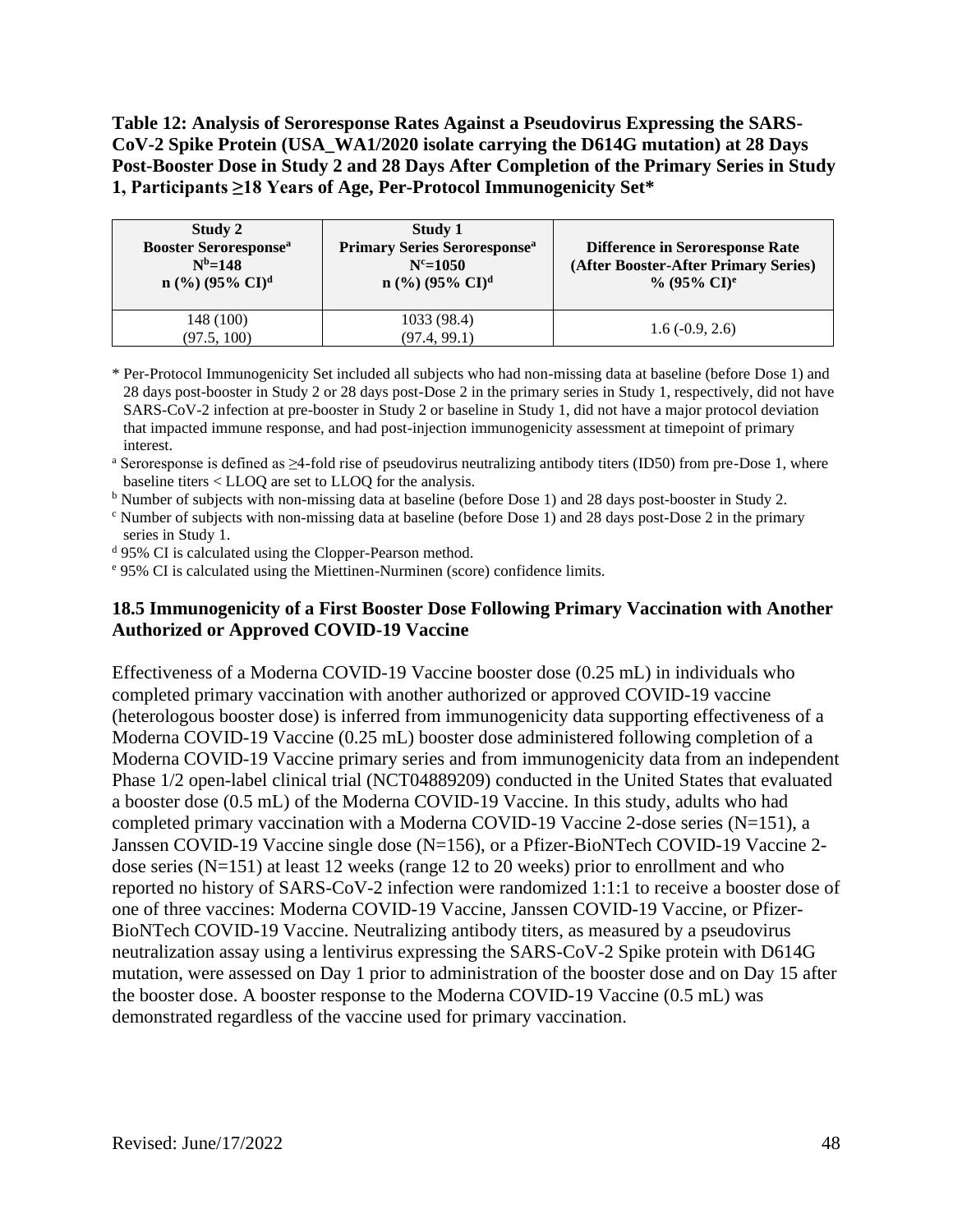### **18.6 Immunogenicity of a Second Booster Dose**

Immunogenicity data from an ongoing, open-label, non-randomized clinical study in healthcare workers at a single center in Israel were provided in a publication (*Gili Regev‑Yochay, Tal Gonen, Mayan Gilboa, et al. 2022 DOI: 10.1056/NEJMc2202542*). In this study, 120 individuals 18 years of age and older who had received primary vaccination and a first booster dose with Pfizer-BioNTech COVID-19 Vaccine were administered a second booster dose of Moderna COVID-19 Vaccine at least 4 months after the first booster dose. Among these individuals, approximately 7- to 16-fold increases in geometric mean neutralizing antibody titers against wild-type virus and Delta and Omicron variants were reported at two weeks after the second booster as compared to 5 months after the first booster dose.

## **19 HOW SUPPLIED/STORAGE AND HANDLING**

The information in this section applies to the Moderna COVID-19 Vaccine that is supplied in multiple-dose vials with red caps and labels with a light blue border. These multiple-dose vials are supplied as follows:

NDC 80777-273-99 Carton of 10 multiple-dose vials, each vial containing 5.5 mL NDC 80777-273-98 Carton of 10 multiple-dose vials, each vial containing 7.5 mL

During storage, minimize exposure to room light, and avoid exposure to direct sunlight and ultraviolet light.

Frozen Storage Store frozen between -50°C to -15°C (-58°F to 5°F).

Storage after Thawing

- Storage at  $2^{\circ}$ C to  $8^{\circ}$ C (36 $^{\circ}$ F to 46 $^{\circ}$ F):
	- $\circ$  Vials may be stored refrigerated between 2°C to 8°C (36°F to 46°F) for up to 30 days prior to first use.
	- o Vials should be discarded 12 hours after the first puncture.
- Storage at  $8^{\circ}$ C to  $25^{\circ}$ C (46 $^{\circ}$ F to  $77^{\circ}$ F):
	- $\circ$  Vials may be stored between 8°C to 25°C (46°F to 77°F) for a total of 24 hours.
	- o Vials should be discarded 12 hours after the first puncture.
	- o Total storage at 8°C to 25°C (46°F to 77°F) must not exceed 24 hours.

#### **Do not refreeze once thawed.**

Thawed vials can be handled in room light conditions.

#### Transportation of Thawed Vials at 2°C to 8°C (36°F to 46°F)

If transport at -50 $\rm{°C}$  to -15 $\rm{°C}$  (-58 $\rm{°F}$ ) is not feasible, available data support transportation of one or more thawed vials for up to 12 hours at  $2^{\circ}$ C to  $8^{\circ}$ C (36°F to 46°F) when shipped using shipping containers which have been qualified to maintain  $2^{\circ}C$  to  $8^{\circ}C$  (36°F to 46°F) and under